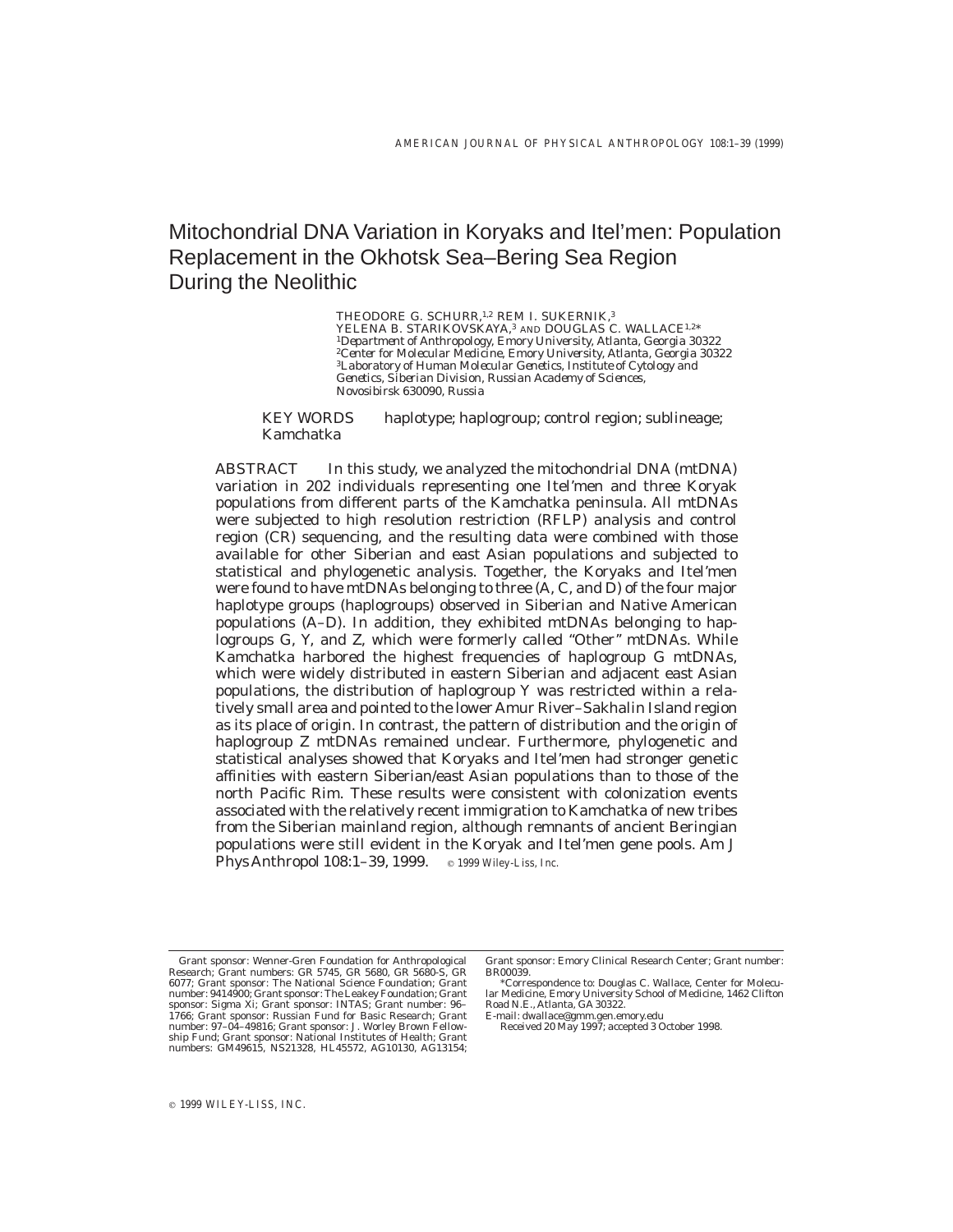In the past 10 years, we have conducted a number of studies in which the mitochondrial DNA (mtDNA) variation of aboriginal populations in Siberia and the Americas was used to trace their origins and affinities (Wallace et al., 1985; Schurr et al., 1990; Torroni et al., 1992, 1993a,b, 1994a,b; Sukernik et al., 1996; Starikovskaya et al., 1998). These analyses showed that the mtDNAs observed in contemporary New World populations were a subset of Asian haplotypes which consisted of primarily four mtDNA lineages, or haplogroups, designated A, B, C, and D. Within these mtDNA lineages, only a small number of haplotypes were found to be shared between Asian and Native American populations, suggesting that a limited number of founders gave rise to ancestral Native American populations. The sequence divergence values for the haplogroups present in Native Americans further indicated that ancestral populations bringing at least haplogroups A, C, and D arrived early in the New World, around 35,000–25,000 years before present (YBP), and that haplogroup B might represent a second, later migration which contributed mtDNAs to the genetic stock of Amerindians (Torroni et al., 1992, 1993a, 1994a).

Other studies of mtDNAvariation inAsian and Native American populations are at variance with some of these interpretations. Ward et al. (1991) and Horai et al. (1993) argued that extensive bottlenecks had not caused limited mtDNA variation among Native American groups since they observed control region (CR) sequence diversity within Native American tribes that was similar to levels found in Asian populations. They also detected four major clusters of CR sequences equivalent to haplogroups A–D, although Horai et al. (1993) claimed that each haplogroup represented a separate migration into the New World which came between 21,000 and 14,000 YBP. On the other hand, Shields et al. (1993) proposed a late entry time (16,000–14,000 YBP) of ancestral Amerindians into the New World, along with the later expansion of northern populations in the circumarctic region. Moreover, since haplogroups A–D are present in most Native

American groups, it was argued that all of these mtDNA lineages were brought to the Americas in a single migratory wave (Bailliet et al., 1994; Merriwether et al., 1994, 1995; Kolman et al., 1996).

When the mtDNA variation in native Siberian populations was initially surveyed, only three of the four Asian mtDNA haplogroups (A, C, and D) were detected in these groups (Torroni et al., 1993a). With only a few exceptions (Petrishchev et al., 1993; Sukernik et al., 1996; Derenko and Shields, 1998), Siberian groups lacked haplogroup B mtDNAs. Central-east Asian populations, by contrast, had haplogroup B mtDNAs at polymorphic frequencies (Horai and Matsunaga, 1986; Ballinger et al., 1992; Harihara et al., 1992; Kolman et al., 1996; Merriwether et al., 1996), suggesting that this mtDNA lineage arose in this area of Asia. The mtDNA data also revealed the presence of additional haplogroups in northern Asia in the form of ''Other'' (non–haplogroup A–D) haplotypes, which appeared in all native Siberian groups except for the Siberian Eskimos (Torroni et al., 1993b; Sukernik et al., 1996). Some of these "Other" haplogroups appeared to be related to previously observed east Asian mtDNAs (Horai et al., 1984; Horai and Matsunaga, 1986; Ballinger et al., 1992; Torroni et al., 1993b), whereas the lineal associations of the remainder were unclear. Similarly, ''Other'' mtDNAs have been observed in Native American populations (Bailliet et al., 1994; Merriwether et al., 1995; Easton et al., 1996; Lorenz and Smith, 1996). However, it is unclear whether or not the Native American and Siberian ''Other'' mtDNAs are related to each other.

Because of the Kamchatka peninsula's geographic proximity to the Bering Strait region, the Aleutian Islands, and the Kurile Islands and northern Japan, the aboriginal populations inhabiting that peninsula may be important for clarifying northern Asian prehistory and the colonization of the New World. It was also possible that these populations were genetically influenced by the hypothesized migration which brought haplogroup B mtDNAs to the Americas (Torroni et al., 1992, 1993a,b). In addition, an analysis of Koryak and Itel'men mtDNA variation might also delineate the origins and affini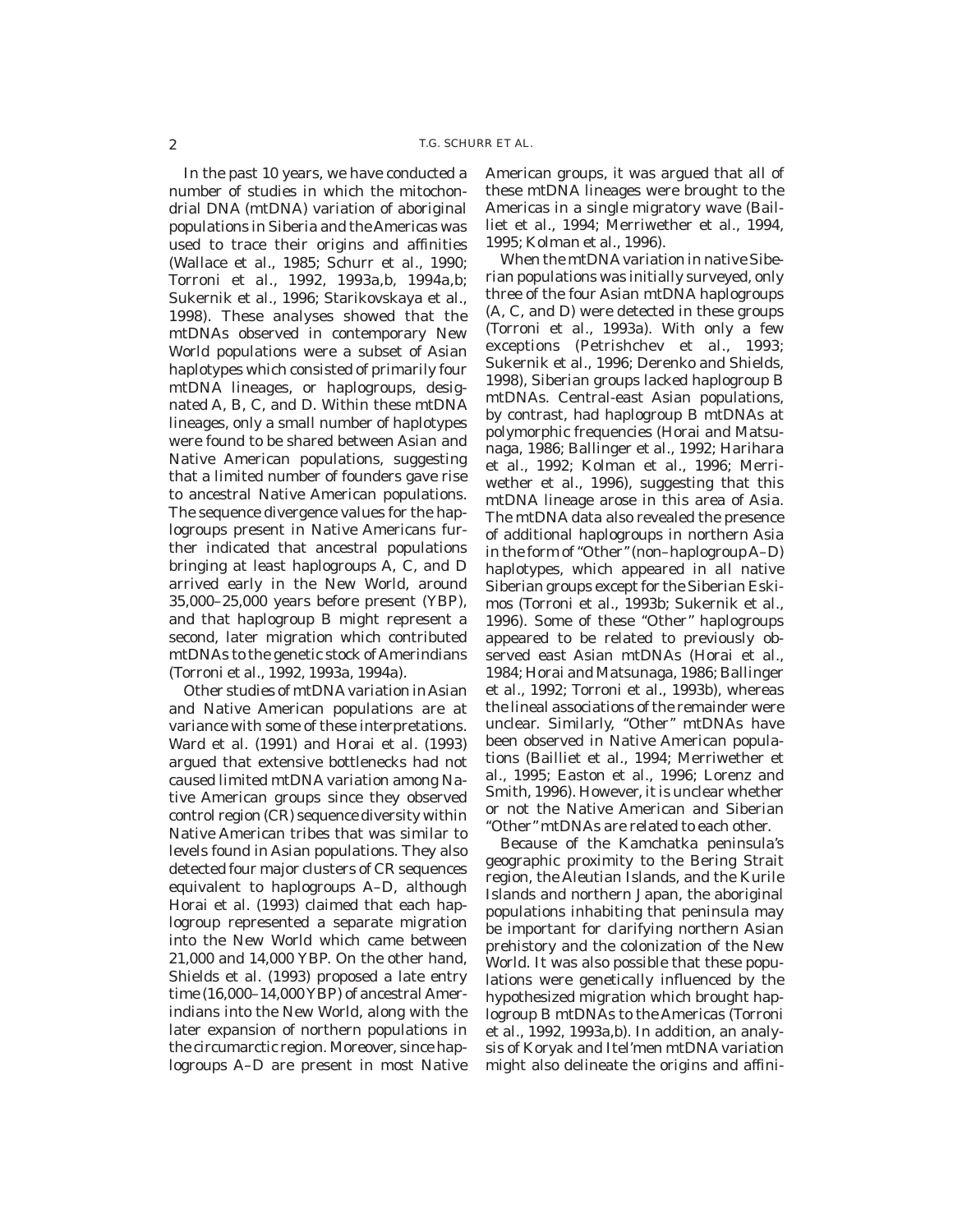ties of the "Other" haplotypes which had previously been observed in eastern Siberian and Native American populations (Torroni et al., 1993b).

However, aside from the classical anthropological surveys of aboriginal populations inhabiting eastern Siberia (Debets, 1951; Levin, 1958), few studies have attempted to delineate the biological variation of Kamchatkan groups. While some analyses of mtDNA variation in northeast Siberian groups have provided little conclusive evidence for population affinities in this region (Malyarchuk et al., 1994; Derenko and Shields, 1998), our initial analysis of Siberian populations revealed the presence of haplogroups A, C, and D in the Chukchi and ''Koryaks'' (Torroni et al., 1993b), implying a close linkage between them. However, no additional associations could be made because the data were obtained through partial haplotype analysis. In addition, few if any genetic studies of the Itel'men have been conducted, possibly due to their having significant levels of nonnative admixture with Russians.

To further elucidate the genetic affinities of eastern Siberian populations and their role in the peopling of the New World, we conducted a detailed molecular analysis of the mtDNA variation in Koryaks and Itel'men groups from the Kamchatka peninsula. The data obtained through high resolution restriction fragment length polymorphism (RFLP) analyses and CR sequencing were combined with similar data sets from the Chukchi and Siberian Eskimos of Chukotka, the Nivkhs and Udegeys of the lower Amur–northern Sakhalin region, and the Evenks of interior Siberia and subjected to statistical and phylogenetic analyses. Our results genetically reflect the recent immigrations to Kamchatka of ancestral Paleoasiatic populations from the Siberian mainland and their nearly complete replacement of the ancient Beringian populations which formerly inhabited this region.

## **POPULATIONS The Koryaks**

As noted by Stepan Krasheninnkov (1972: 193–195) in *Opisanie Zemli Kamchatki* (*Description of the Land of Kamchatka* [St. Petersburg, 1754]), the Koryaks were "divided into two nations, one called the reindeer Koryak, the other the settled Koryaks.'' The sedentary (Maritime) Koryaks established permanent settlements along rivers flowing into the Sea of Okhotsk and the Bering Sea and subsisted to varying degrees on hunting small sea mammals, fishing, and gathering plant and animal species from the littoral zone (Jochelson, 1908; Antropova, 1964a; Krashenninnkov, 1972). Their population was traditionally subdivided into eight territorial and dialectical subgroups whose members spoke different dialects of Paleoasiatic, or Chukotko-Kamchatkan, languages (Skorik 1965; Krauss, 1988).

At the turn of the seventeenth century, Maritime Koryaks occupied northern Kamchatka and the northeastern Okhotsk Sea region (Jochelson, 1908; Antropova, 1964a). However, the expansion of the Evens along the Okhotsk Sea coast in the seventeenth and eighteenth centuries gradually reduced the territory occupied by Maritime Koryaks (Levin and Vasiliev, 1964) and forced those inhabiting this region to shift to reindeer breeding—hence a nomadic way of life (Jochelson, 1908; Levin and Vasiliev, 1964; Arutiunov, 1988). By the turn of the twentieth century, these Reindeer Koryaks inhabited the forest tundra zone of northwestern Kamchatka and the Penzhina River basin and the mountain tundras in the northeastern part of the Kamchatka mainland (Jochelson, 1908;Antropova, 1964a). Interestingly, Reindeer Koryaks spoke a language that was nearly unintelligible to Maritime Koryaks, while Reindeer Koryak was close enough to Chukchi in vocabulary and morphology that it was mutually intelligible to native Chukchi speakers (Antropova, 1964a; Krasheninnikov, 1972; Vdovin, 1973; Arutiunov, 1988; Krauss, 1988).

Today, the majority of Koryaks reside within the borders of the Koryak Autonomous Region, which lies between 56° and 65°N and 158° and 174°E in northeastern Siberia (Fig. 1). According to the 1989 All-Union census, the total number of Koryaks in the Koryak Autonomous Region was 6,572, with approximately half of these being Reindeer Koryaks, whereas a century ago their population numbered 7,284, of whom 2,913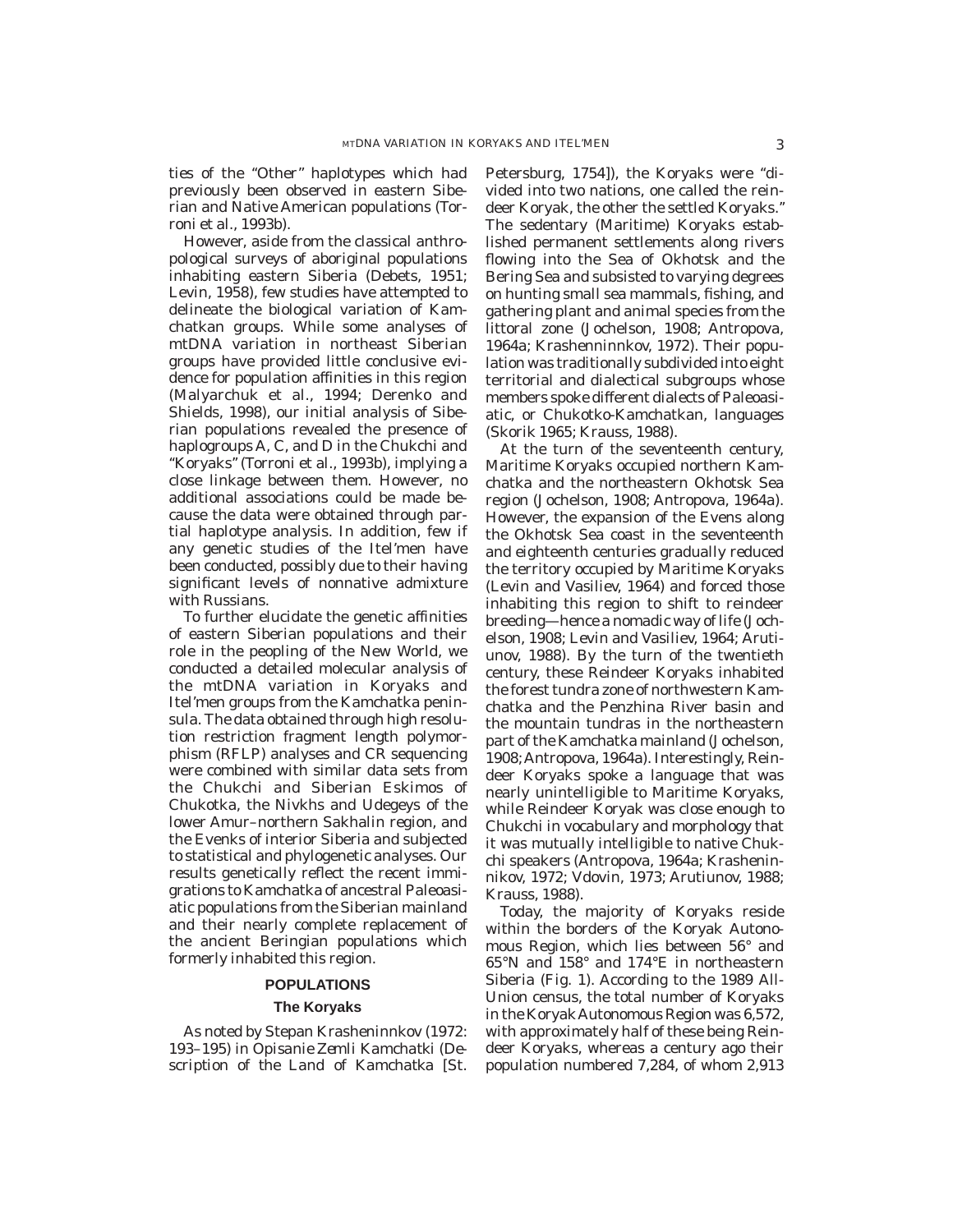were Reindeer Koryaks (Krushanov, 1993). These figures indicate that the Koryaks have largely maintained their tribal integrity since the Russian entry into northeast Siberia.

#### **The Itel'men**

During the initial period of Russian colonization, the Itel'men inhabited much of the Kamchatka peninsula. Their populations extended from its southern tip, where Ainu populations resided, to the north around the Uka and Tigil' Rivers, where they interspersed with Koryaks, with their main population being concentrated in the Kamchatka River basin (Antropova, 1964b; Krasheninnikov, 1972) (Fig. 1). Those groups living in the interior subsisted primarily through fishing along the rivers running through the peninsula, although those inhabiting the east coast also hunted sea mammals and those in the southern tip of the peninsula hunted whales (Antropova, 1964b; Krasheninnikov, 1972). Itel'men populations were also divided by language into territorial subgroups which resided in the western, central/east coast, and southern parts of the peninsula (Antropova, 1964b; Arutiunov, 1988) (Fig. 1). Although sometimes considered part of the Paleoasiatic linguistic group, the Itel'men language is distinct from the Koryak language and may have become similar to it through population contact and linguistic borrowing (Krasheninnikov, 1972; Vdovin, 1973; Arutiunov, 1988; Krauss, 1988; Krushanov, 1990).

Since contact with Russians, Itel'men populations have declined precipitously, falling from approximately 12,000 individuals in the early eighteenth century to only 814 persons reported in the 1926–27 census (Antropova, 1964b). During this time, they became increasingly culturally and genetically assimilated with Russians such that only a small subdivision of their original population has survived into this century. Its members live primarily in the southwest corner of the Koryak Autonomous Region, where they have retained their native language and ethnic identity (Antropova, 1964b; Arutiunov, 1988).

In this context, it should be noted that the sedentary natives of southern Kamchatka were referred to as Kamchadals throughout the colonial period. Due to extensive admixture with ethnic Russians, the term *Kamchadal* was applied to both Itel'men and mixed Itel'men-Russian individuals as well as the descendants of Russian Cossacks and peasants who settled in Kamchatka in the eighteenth and nineteenth centuries (Antropova, 1964b; Vdovin 1973; Arutiunov, 1988; Murashko, 1994) and thus did not clearly discriminate between the indigenous and immigrant populations of this region. During the early Soviet period, national regionalization created new administrative borders which officially divided these Kamchadal descendants into two groups: the Itel'men, who lived within the boundaries of the Koryak Autonomous Region, and the Kamchadals, who lived south of the borders of the Koryak Autonomous Region, with members of the latter group being classified as ''russified'' and deprived of their ''small indigenous people'' status (Arutiunov, 1988; Murashko, 1994).

#### **Sample collection**

In July–August 1993, blood samples were collected from 104 Koryaks residing in three geographically proximate villages, Karaga, Ossora, and Tymlat, located in the Karaginskiy District of the Koryak Autonomous Region. Almost all of the Koryaks living in Ossora and Tymlat (57) represented the Aluitor subgroup. Of this total, 27 and 12 individuals were born in the villages of Rekinniki and Anapka, respectively, both of which were closed in the early 1960s. Once considered to speak a distinct language (Skorik, 1965), the Aluitor were the largest territorial group of Koryaks and occupied the whole Kamchatka isthmus and adjacent Bering Sea coast, combining small-scale reindeer herding with sea mammal hunting and fishing (Arutiunov, 1988).

Whereas approximately half of the Karaginskiy District sample consisted of Aluitor Koryaks, the remaining half represented the Karagin Koryaks. Speaking a slightly modified dialect of the Aluitor language (Vdovin, 1973), the Karagin Koryaks traditionally occupied the territory south of Tymlat, including Karaginskiy Island and settlements scattered along the Bering Sea coast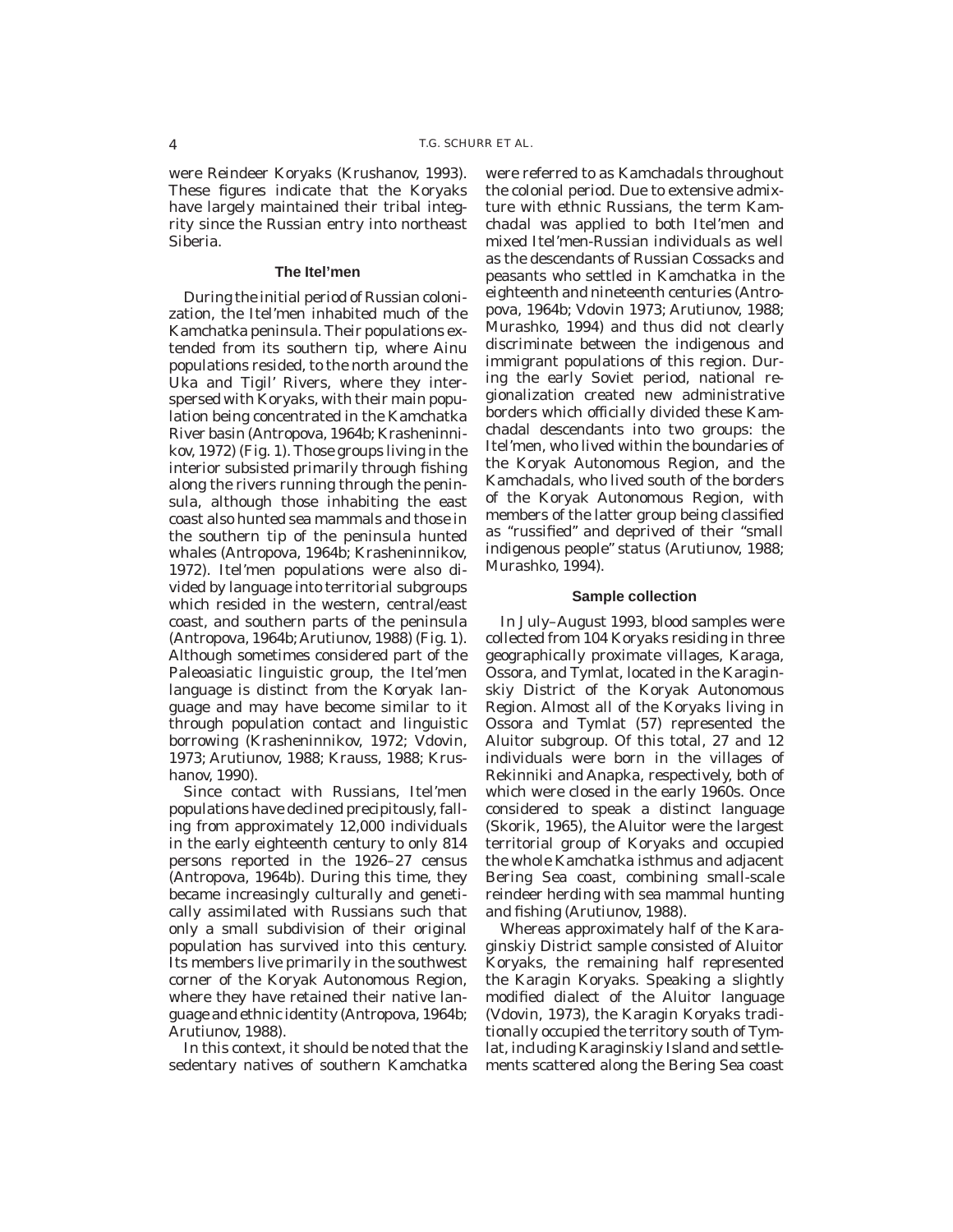

Fig. 1. A map of Kamchatka showing the locations of the villages in which fieldwork was conducted in 1993 and 1996 (with arrows) and other traditional settlements of Koryak and Itel'men, the majority of which no longer the beginning of the eighteenth century, with the geographic locations of the dialectic subgroups for each population indicated on the Kamchatka peninsula.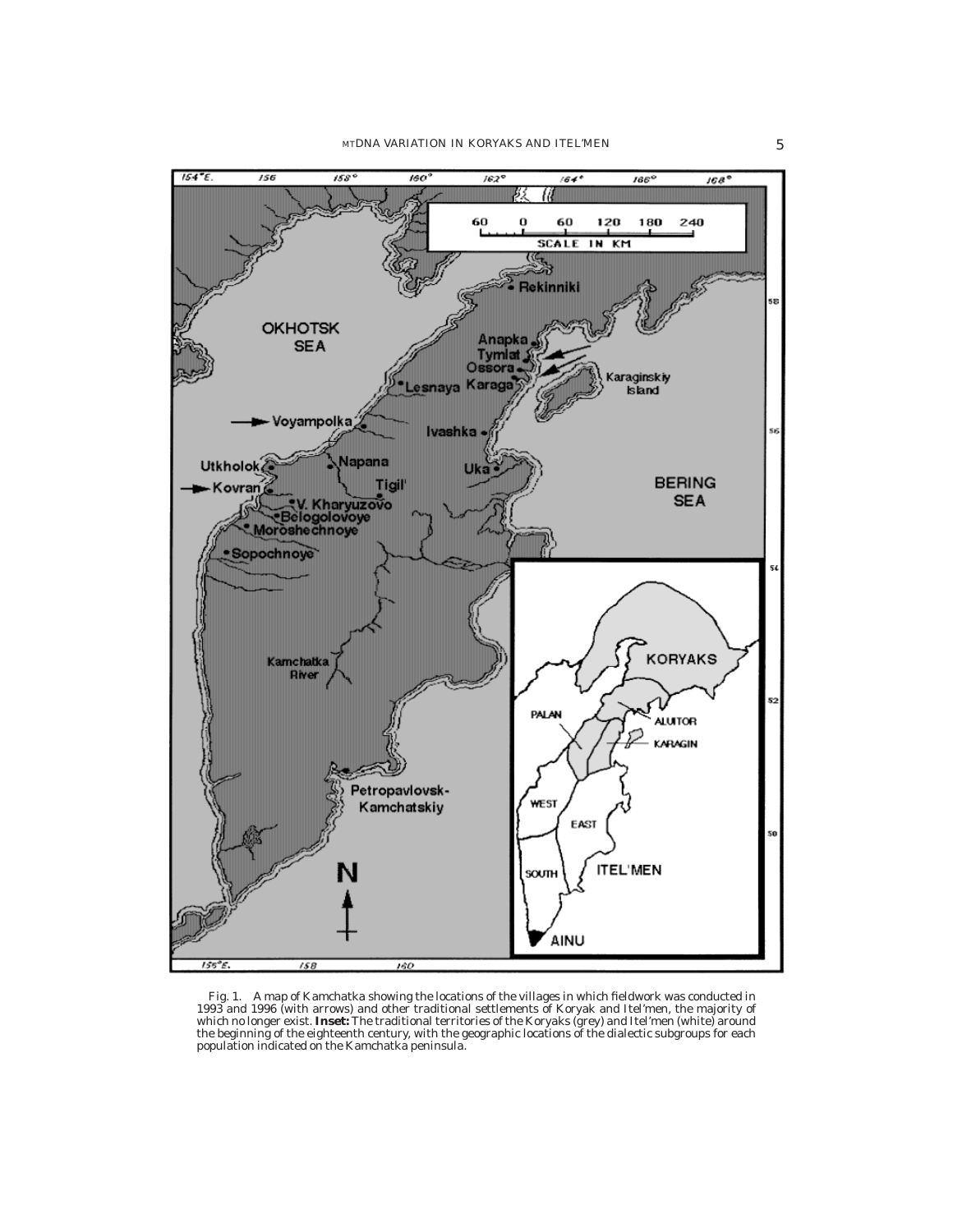down to the village of Uka on the Ukinskaya Inlet. However, they now live in the villages of Ossora and Karaga. Although no longer in existence, some of these traditional villages (including Ivashka and Uka) were once occupied by Itel'men, who apparently merged with the Karagin Koryaks by the middle of the nineteenth century (Antropova, 1964a; Vdovin, 1973; Krushanov, 1993).

In June 1996, blood samples were obtained from 51 Koryak and 47 Itel'men residing in the villages of Voyampolka and Kovran, which are located in the Tigil'skiy District of the Koryak Autonomous Region. The Voyampolka sample was comprised of persons having mixed Maritime and Reindeer Koryak origins but who could be considered to belong to the Palan subgroup (Krashenninnkov, 1972; Vdovin, 1973; Krushanov, 1993). The Palan Koryaks traditionally lived in several settlements scattered along the Okhotsk Sea coast of the peninsula between Voyampolka in the south and Lesnaya in the north but now reside mostly in these two villages.

The Itel'men samples were obtained from individuals living in Kovran. All of these persons were born in or derived from one of a number of traditional settlements scattered along the Okhotsk Sea coast between Sopochnoye in the south and Tigil' in the north, including the villages of Kovran, Napaná, Utkholok, Moroshechnoye, Belogolovoye, and Verkhneye Kharyuzovo. With the exception of Kovran and Verkhneye Kharyuzovo, none of these former Itel'men villages exist today (Fig. 1).

Blood samples were collected from each participant with informed consent in two sets of 10 ml ACD anti-coagulant tubes and kept refrigerated in the local hospitals until shipped or brought back to Atlanta for molecular genetic analysis. All individuals who participated in these studies were interviewed about their family histories, which in turn were verified by senior members of the community for accuracy. Only those persons who lacked maternal and paternal Russian or nonrelated ancestry through three generations were selected for the collection of blood samples, although samples were also obtained from four Evens who were the marital partners of Koryak participants. Based

on these genealogical data, we estimated that approximately half of the Koryaks and most of the Itel'men are of mixed Russian-Koryak or Russian-Itel'men ancestry, respectively, and consider themselves Koryak or Itel'men by nationality primarily because of their maternal ancestry.

## **METHODS**

#### **Blood sample processing**

All blood samples were processed at Emory University at the Clinical Research Center. Two 10 ml tubes of blood from each individual were separated into their constituent cellular fractions through low-speed centrifugation. Lymphocytes were separated from the cellular fraction, and the residual platelet-rich plasmas from the centrifuged specimens were subsequently centrifuged in 15 ml Corning (Corning, NY) tubes at 5,000 rpm and 10°C for 20 min to precipitate the platelets, which were subsequently extracted for mtDNAs (Torroni et al., 1992).

#### **High resolution restriction analysis**

All Koryak and Itel'men DNA samples were subjected to high resolution restriction analysis. The entire mtDNAs of these samples were polymerase chain reaction (PCR) amplified in nine partially overlapping segments using standard oligonucleotide primers and PCR conditions (Torroni et al., 1992, 1993a). Each PCR segment was subsequently digested with 14 restriction enzymes (*AluI, AvaII, BamHI, DdeI, HaeII, HaeIII, HhaI, HincII, HinfI, HpaI, HpaII, MboI, RsaI,* and *TaqI*) to screen approximately 20% of the mtDNA sequence per individual. The resulting restriction fragments were resolved by electrophoresis in 1–2.5% NuSieve plus 1.0% SeaKem agarose (FMC BioProducts, Rockland, ME) gels and visualized by ethidium bromide staining. The restriction fragment length polymorphisms (RFLPs) detected by this analysis were mapped by the sequence comparison method (Johnson et al., 1983; Cann et al., 1984), with the combination of all RFLPs identified in a mtDNA defining its complete haplotype.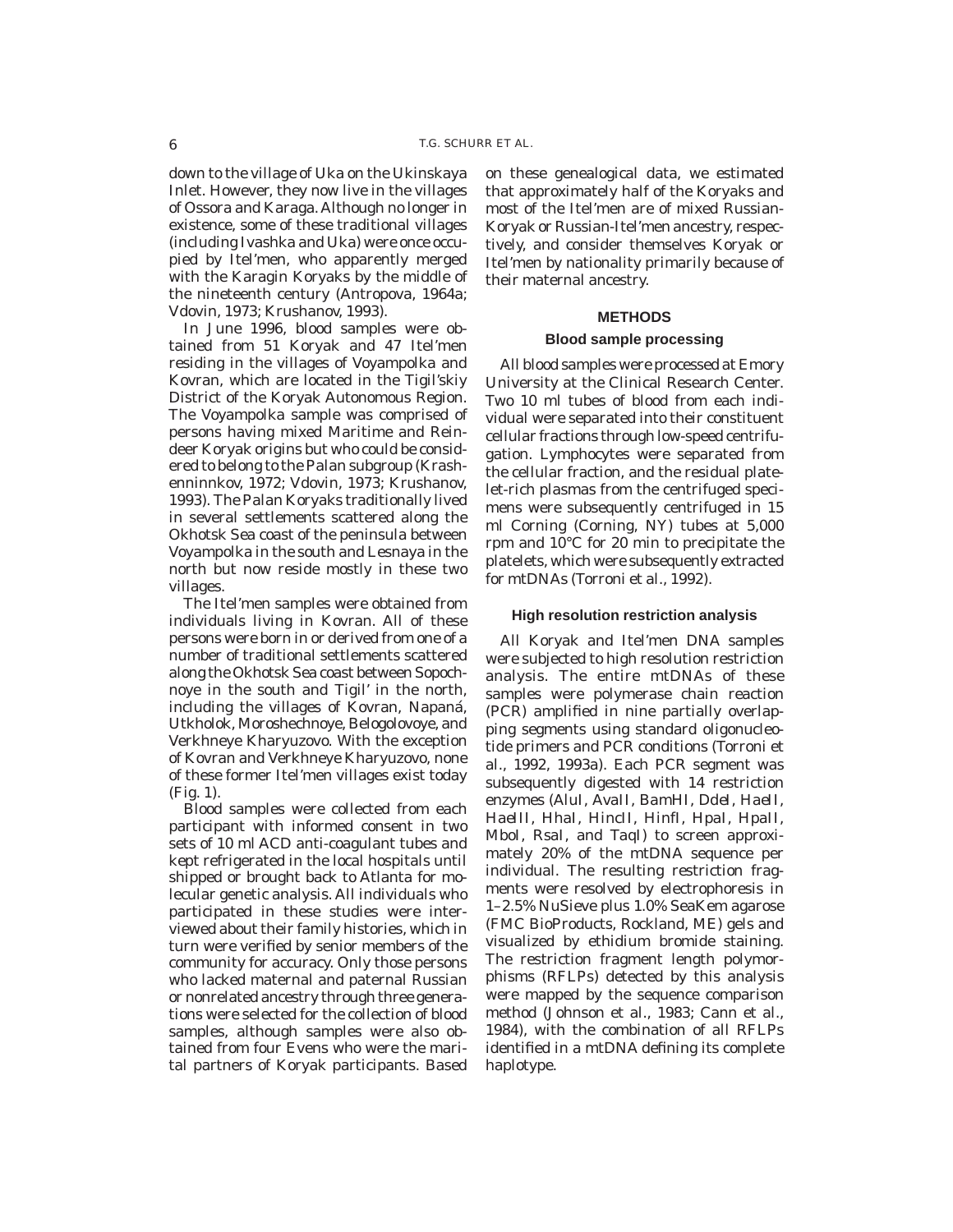#### **Control region sequencing**

A total of 525 bp (np 16000–16525) encompassing CR hypervariable segment I (CR) was dideoxy-sequenced in 155 Koryak and 47 Itel'men mtDNAs. For each mtDNA, the CR was read in both directions by doublestranded sequencing of PCR products with an ABI 377A Automated DNA Sequencer (Applied Biosystems, Foster City, CA). Double-stranded PCR (ds-PCR) segments encompassing the entire control region (1,121 bp) were amplified with primers complementary to the light (np  $15978-15997$ ,  $5'$ -CTACGCCAATCACTTTATTG-3') and heavy (np 429-408, 5'-CTGTTAAAAGTGCATACC-GCC-3') strands of the mtDNA, and then purified with Centricon-100 microconcentrators (Amicon, Inc., Danvers, MA) to remove excess primers and dNTPs. The purified ds-PCR fragments were sequenced with the Taq DyeDeoxy Termination Cycle Sequence Kit™ (Perkin Elmer, Oak Brook, IL) using primers complementary to the light (np 15978-16000, 5'-ACCATTAGCACCCAAAG-CTA-3'; np 16225-16244, 5'-CAACTATCA- $CACATCAACTG-3'$ ) and heavy (np  $16421-$ 16402, 5'-TGATTTCACGGAGGATGGT-3') strands. The excess of DyeDeoxy™ terminators was removed from the completed sequencing reactions by using Centri-Sep<sup>TM</sup> columns (Princeton Separations, Adelphi, NJ), which were then run on 4% polyacrylamide/6 M urea/ $1\times$  Tris-Borate-EDTA (TBE) gels. The resulting sequence data were collected and analyzed using the SEQED software included in the ABI 377A DNA Sequencer. Alignments and comparisons of the CR sequences were performed using the Sequencher 3.0 software tool (Gene Codes Corporation, Ann Arbor, MI).

#### **Statistical analyses**

*Gene diversity.* To quantify the amount of mtDNA diversity within each population irrespective of the phylogenetic relationships between different haplotypes, we estimated the gene diversity, or heterozygosity (h), of these groups from both RFLP haplotype and CR sequence data using equation 8.5 from Nei (1987),

$$
h = \frac{(1 - \sum x_i^2) \cdot n}{n - 1}
$$

where  $x_i$  is the frequency of each mtDNA haplotype and *n* is the number of haplotypes present in the population. The variance [V(h)] of each gene diversity estimate was also calculated using the formula

$$
V(h)=\frac{2\!\propto[\Sigma\;x_i^3\!-(\Sigma\;x_i^2)^2]}{n}
$$

*Probability of identity.* Similarly, the relative genetic similarity of individuals within native Siberian populations was assessed by estimating the probability of identity (*p*) of any two mtDNAs, using the formula

$$
p = \sum_{1}^{n} x_1 \cdot x_2
$$

where *n* is the total number of haplotypes and  $x_1$  and  $x_2$  are the frequencies of any two unique haplotype within a population. In addition, the relative genetic similarity of Siberian populations was assessed by estimating the probability of identity (*p*) between them using the formula

$$
p = \sum_{i,j}^{n} x_i \cdot x_j
$$

where  $x_i$  and  $x_i$  are the frequencies of a shared mtDNA haplotype in populations *i* and *j* summed over the *n* haplotypes observed in the two populations (Nei, 1987).

*Maximum likelihood estimates.* The mean intra- and intergroup sequence divergence of the Koryaks and Itel'men as well as the other native Siberian (Torroni et al., 1993b; Starikovskaya et al., 1998) populations characterized by high resolution restriction analysis were estimated from RFLP haplotype data with the maximum likelihood (ML) procedure of Nei and Tajima (1983). Similar sequence divergence estimates were calculated for all of the major haplogroups present in eastern Siberians (A, C, D, G, Y, Z) and Native Americans (A–D) using the RFLP haplotype data from this and published studies (Torroni et al., 1992, 1993a,b, 1994a,b; Huoponen et al., 1997; Starikovskaya et al., 1998). When calculating the divergence times for intraand intergroup variation as well as for indi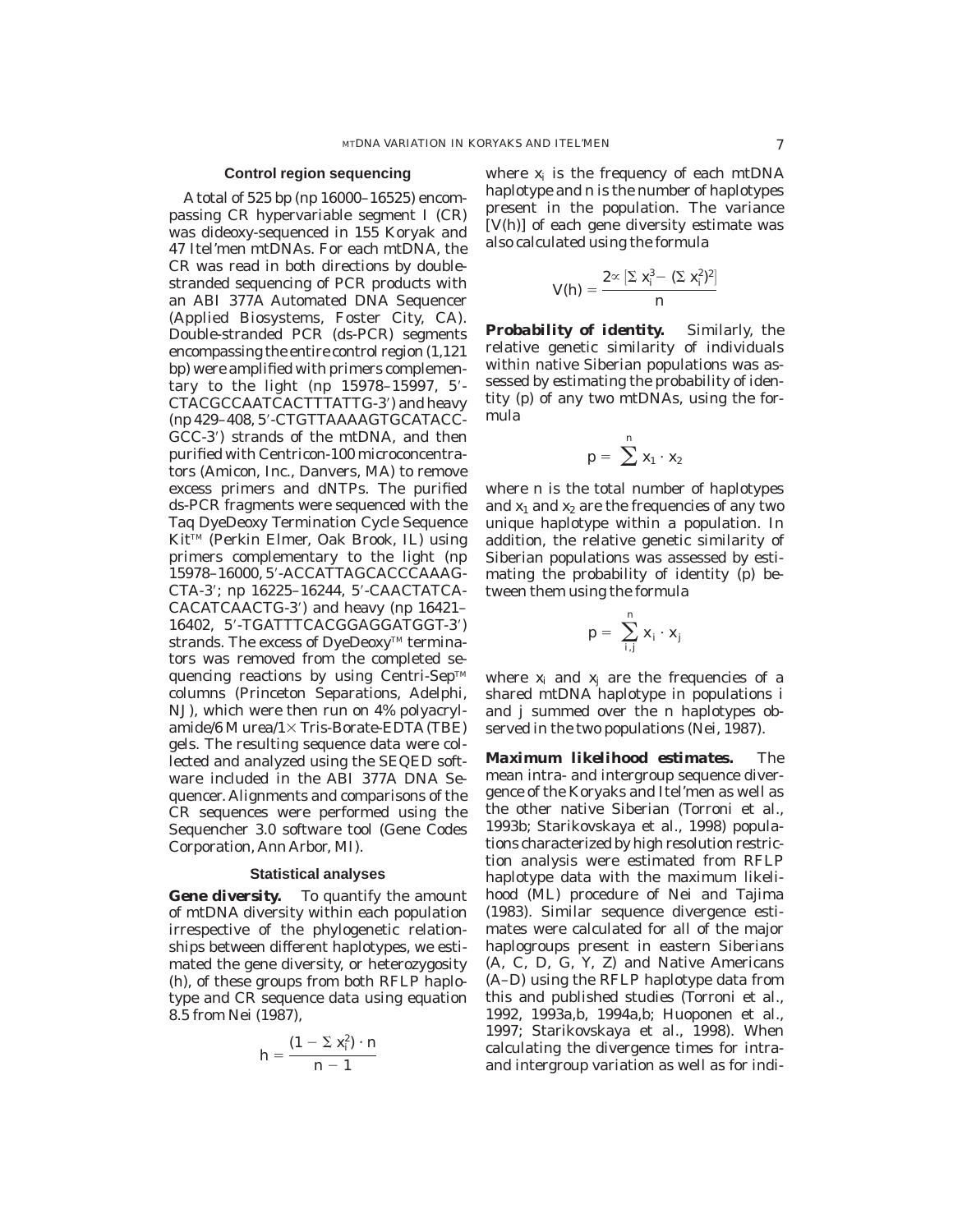vidual haplogroup variation, we used a mtDNA evolutionary rate of 2.2–2.9% per million years (MYR) (Torroni et al., 1994a).

*Nucleotide diversity.* The average nucleotide diversity within and between populations was estimated with the Sendbs program (N. Takezaki; http://iubio.bio.indiana. edu), which uses the method of Nei and Jin (1989) to estimate pairwise diversity values. In this analysis, diversity estimates were calculated from the CR sequences from Siberians (Torroni et al., 1993b; Starikovskaya et al., 1998; this study), east Asians (Horai et al., 1996), and Native Americans (Ward et al., 1991, 1993; Shields et al., 1993). Several different DNAdistances were calculated from the diversity estimates, and standard errors (S.E.) of each value were obtained by bootstrapping over all sites using 500–1,000 replications, with the 95% confidence interval (C.I.) for the diversity and divergence estimates being calculated by using  $\pm 2$  S.E. In addition, neighbor-joining (NJ) (Saitou and Nei, 1987) trees were generated from the different genetic distances estimated from the nucleotide diversity values. Since all distances gave NJ trees which showed the same relationships among the populations being studied, the one generated from the Kimura two-parameter (1980) distance method is presented here.

## **Phylogenetic analyses**

The evolutionary relationships between the complete haplotypes of the Koryaks, Itel'men, and other native Siberians (Torroni et al., 1993b) were inferred by parsimony analysis. Maximum parsimony (MP) trees were generated from the complete haplotype data through heuristic searches using the tree bisection and reconnection (TBR) branch-swapping algorithm with the random addition of taxa in PAUP (version 3.1.1) (Swofford, 1994). All MP trees were rooted from three African haplotypes, AF71 (Chen et al., 1995), TYPE-5, and HYPANC (Cann et al., 1987), which had the HpaI np 3592 site gain defining African macrohaplogroup L (Chen et al., 1995). After all runs, strict and 50% majority rule consensus trees were generated from the saved MP trees to

determine the consistency of the branching arrangements.

Parsimony trees were also generated from the Siberian CR sequence data with the DNAPARS program in PHYLIP 3.572 (Felsenstein, 1994). To test the results of this analysis, all CR sequences were bootstrapped over 500 replicates using SEQBOOT and the resulting data files run in DNAPARS to generate unrooted parsimony trees. The parsimony trees were then used to generate strict and 50% majority rule consensus trees with CONSENSE, with the 50% majority rule consensus tree providing approximate bootstrap values for each branch of the tree (Felsenstein, 1994). Although DNAPARS produces a single tree from any particular data set, outgroup sequences can be used to root the tree, and the AF62 CR sequence (Chen et al., submitted) was used for this purpose.

Phylogenies of Siberian CR sequences were also inferred with the NJ method. This method was used because it is known to reconstruct correct phylogenetic trees with a high probability when analyzing closely related samples (Saitou and Imanishi, 1989). Rooted and unrooted NJ trees were generated from genetic distances estimated with models available in DNADIST in PHYLIP, including the Kimura two-parameter (Kimura, 1980), Jukes and Cantor (1969), and DNAML (Felsenstein, 1994) methods. The data sets used to generate these NJ trees included CR sequences from only Siberian populations (Torroni et al., 1993b; Starikovskaya et al., 1998; this study) and those from both Siberian and east Asian (Torroni et al., 1993b; Horai et al., 1996) populations, with the robustness of all trees being checked by bootstrapping using the algorithms (SEQBOOT and CONSENSE) available in PHYLIP (Felsenstein, 1994).

For population comparisons, NJ trees were constructed from ML values estimated with the Nei and Tajima (1983) method from high resolution RFLP haplotypes in Siberian populations (Fig.2). Similarly, NJ trees were constructed from genetic distances estimated from haplogroup frequencies in native Siberian and Asian populations analyzed by high resolution RFLP methods using the methods (Cavalli-Sforza and Edwards,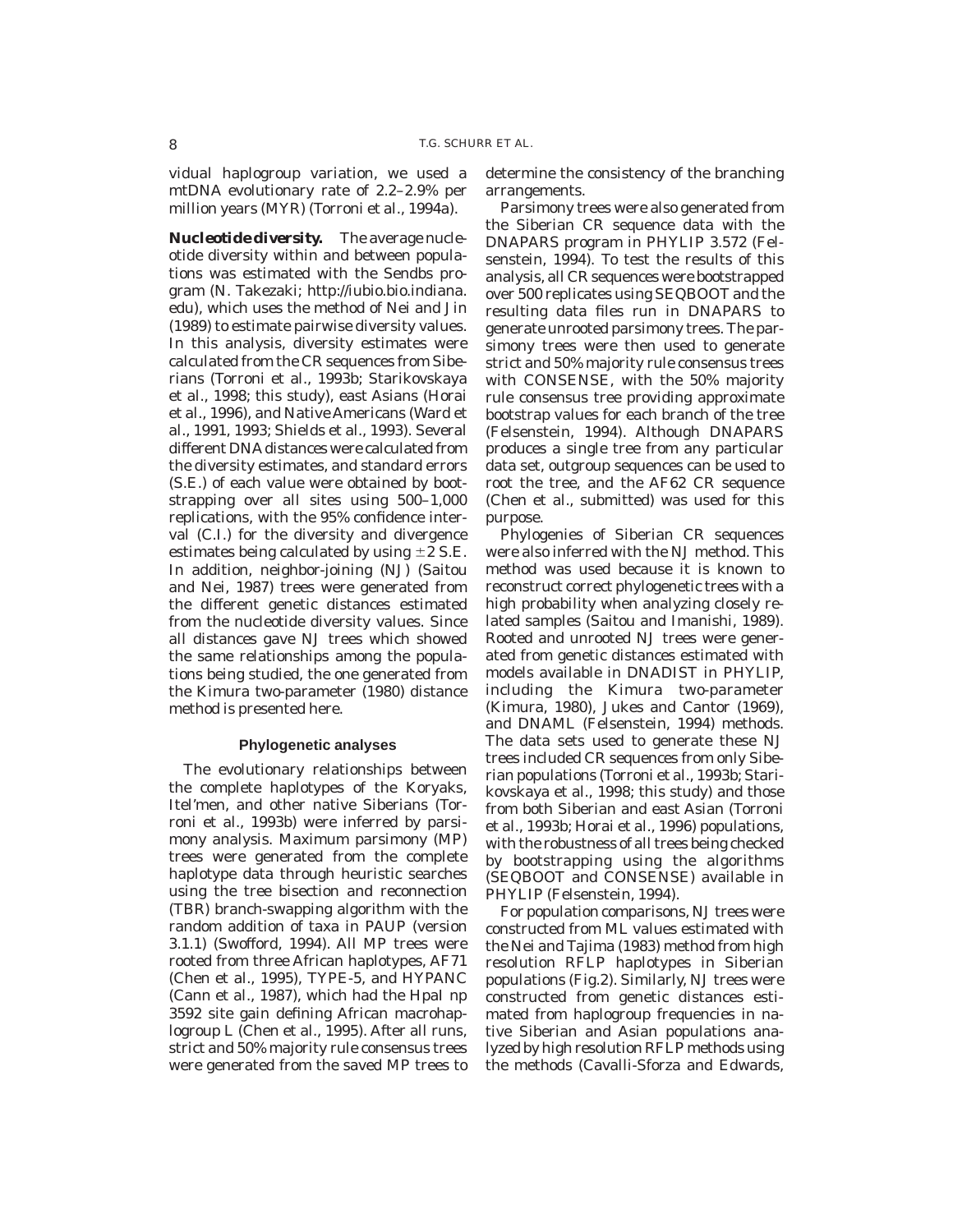

Fig. 2. A map of northeast Asia with the geographic locations of the Siberian and east Asian populations analyzed or compared in this study.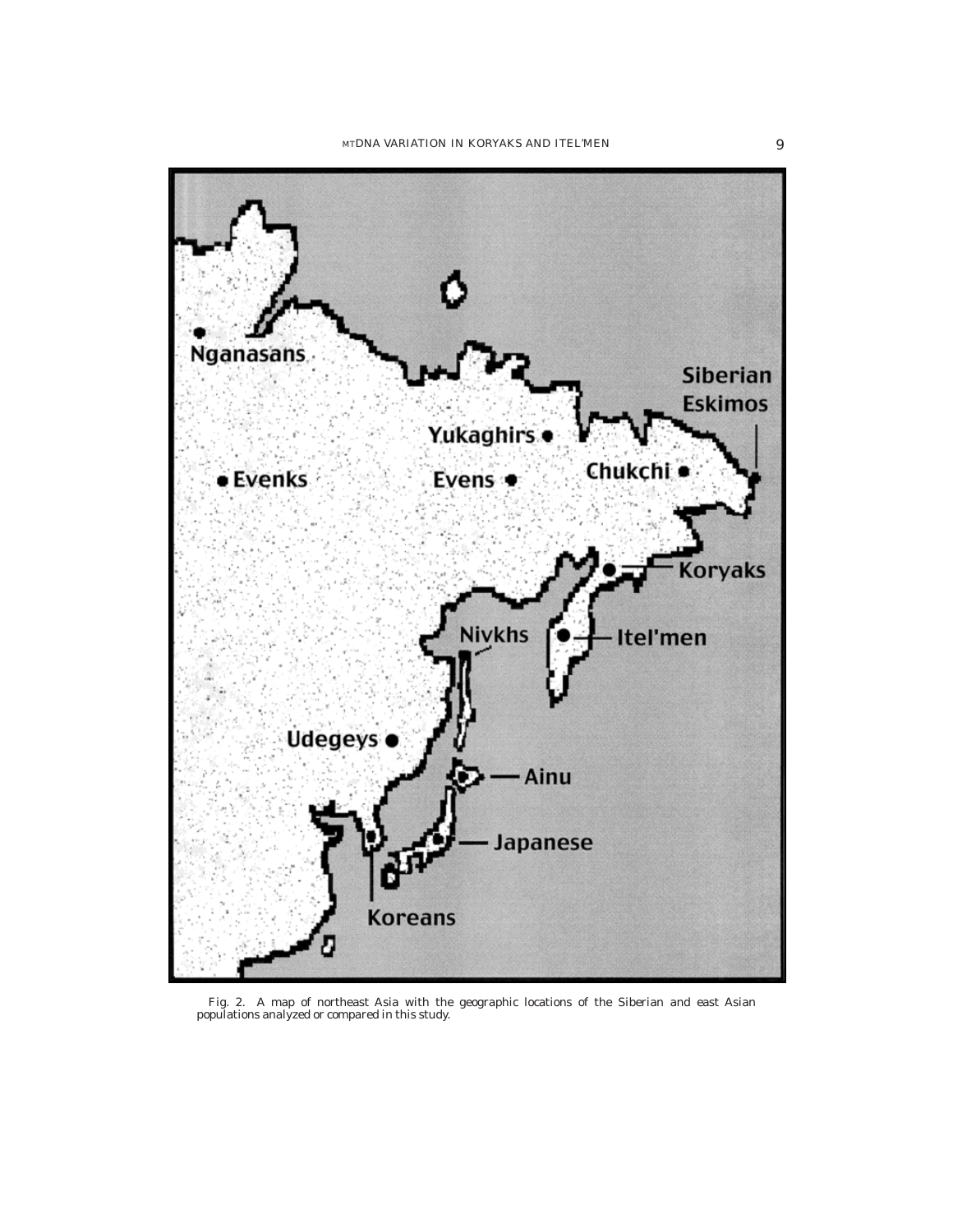| Haplogroup | Haplotype         | Polymorphic restriction sites                                                          |
|------------|-------------------|----------------------------------------------------------------------------------------|
| A          | SIB41             | $+663e$                                                                                |
|            | SIB <sub>42</sub> | $+663e$ . $-5823a$                                                                     |
| C          | SIB26             | $+10394c$ , $+10397a$ , $-13259o/+13262a$ , $+16517e$                                  |
|            | SIB <sub>29</sub> | $-1715c$ , $+10394c$ , $+10397a$ , $-132590/+13262a$ , $+15606a$ , $+16517e$           |
|            | SIB <sub>45</sub> | $+10394c$ , $+10397a$ , $-13259o/+13262a$                                              |
|            | SIB <sub>64</sub> | $+3391e$ , $+10394c$ , $+10397a$ , $-13259o/+13262a$ , $+16517e$                       |
|            | SIB <sub>65</sub> | $+8484a$ , $+10394c$ , $+10397a$ , $-13259o/+13262a$ , $+16517e$                       |
|            | SIB <sub>66</sub> | $+1004h$ , $+10394c$ , $+10397a$ , $-13259o/+13262a$ , $+16517e$                       |
| D          | SIB <sub>40</sub> | $-5176a$ , $-10180l$ , $+10394c$ , $+10397a$ , $+13717a$ , $+14923c$ , $+15437e$       |
| G          | SIB <sub>08</sub> | $+4830n/+4831f$ , $+8198a$ , $+10394c$ , $+10397a$ , $+16517e$                         |
|            | SIB <sub>35</sub> | $+1588f, +4830n/+4831f, +8198a, +10394c, +10397a, +15494c, +16517e$                    |
|            | <b>SIB36</b>      | $+4830n+4831f$ , $+4923e$ , $+8198a$ , $+10394c$ , $+10397a$ , $+15494c$ , $+16517e$   |
|            | <b>SIB37</b>      | $+4830n/+4831f$ , $+8198a$ , $+10394c$ , $+10397a$ , $+15494c$ , $+16517e$             |
|            | <b>SIB38</b>      | $+4830n/+4831f$ , $+8198a$ , $+10394c$ , $+10397a$ , $+15494c$                         |
|            | <b>SIB39</b>      | $-3315e$ , $+4830n/+4831f$ , $+8198a$ , $+10394c$ , $+10397a$ , $+15494c$ , $+16517e$  |
|            | <b>SIB60</b>      | $+4830n/+4831f$ , $+8198a$ , $+10394c$ , $+10397a$ , $+15494c$ , $-16065g$ , $+16517e$ |
|            | SIB <sub>61</sub> | $+1588f$ , $+4830n/+4831f$ , $+8198a$ , $+10394c$ , $+10397a$ , $+15494c$              |
| Y          | SIB <sub>01</sub> | $+7933$ j, $-8391e$ , $+10394c$ , $+16517e$                                            |
| Z.         | SIB <sub>43</sub> | $+10394c$ , $+10397a$ , $+16517e$                                                      |
|            | SIB <sub>44</sub> | $+10394c$ , $+10397a$ , $+11074c$ , $+16517e$                                          |
|            | <b>SIB62</b>      | $+6319i, +10394c, +10397a, +11074c, +16517e$                                           |
|            | SIB <sub>63</sub> | $-74171, +10394c, +10397a, +11074c, +16517e$                                           |

*TABLE 1. RFLP haplotypes in Kamchatkan populations*<sup>1</sup>

<sup>1</sup> Haplotypes SIB01–SIB34 were previously defined in Siberians (Torroni et al., 1993b), and SIB46–SIB59 were defined in the Chukchi and Siberian Eskimos (Starikovskaya et al., 1998) but are not presented here. Polymorphic restriction sites are numbered from the first nucleotide of the recognition sequence according to the published sequence (Anderson et al., 1981). The restriction enzymes which<br>detected variation are designated by the following single-letter code: a, *Alul;* c, different enzymes or a site gain for one enzyme and a site loss for another because of a single common nucleotide substitution. These sites are considered to be only one restriction site polymorphism in the statistical analysis. All samples differ from the published sequence (Anderson et al., 1981) by the presence or absence of the following sites:  $-476$ sequence (Anderson et al., 1981) by the presence or absence of the following sites:  $-4769a$ ,  $+7025a$ ,  $+8858f$ ,  $-13702e$ , +14268g, and −14368g. In addition, the mtDNAs of four persons with maternal Even ancestry and paternal Koryak ancestry were<br>analyzed and were found to have SIB08 (1), SIB37 (2), and SIB43 (1) haplotypes. Similarly, the mtD included in the data for the Koryaks.

1967; Nei, 1972; Reynolds et al., 1983) available in GENDIST (Felsenstein, 1994). Each haplogroup was considered a distinctive ''allele'' since all of the RFLPs defining these haplogroups were essentially linked and distances calculated from the resulting ''allele'' frequencies. The alleles used to estimate genetic distances between populations included haplogroups A, B, C, D, F, G, Y, Z and ''Other,'' with ''Other'' haplotypes being further classified into three subgroups, the first (I) being defined by -DdeI np 10394, -AluI np 10397,  $\pm$ HaeIII np 16517, the second (II) by +DdeI np 10394,  $\pm$  HaeIII np 16517, and the third (III) by  $+$ DdeI np 10394,  $+$ AluI np 10397,  $\pm$  HaeIII np 16517.

#### **RESULTS**

## **mtDNA haplogroups in Kamchatkan populations**

The high resolution RFLP analysis of 202 Koryak and Itel'men mtDNAs revealed a total of 22 distinct haplotypes defined by 48 polymorphic sites (Table 1), some of which had already been detected in Siberian populations. Three of the four haplogroups (A, C, and D) observed in Native American populations (Schurr et al., 1990; Torroni et al., 1992, 1993a) occurred in Kamchatkan groups, and these encompassed  $\sim$ 43% of all Koryak mtDNAs and 21% of Itel'men mtDNAs, with the majority of these belonging to haplogroup C. Consistent with previous studies of northeast Asian populations, Kamchatkan groups also lacked haplogroup B mtDNAs, suggesting these mtDNAs were never present in Paleoasiatic-speaking groups. In addition, none of the Koryak or Itel'men individuals exhibited mtDNAs from haplogroups typically seen in European populations (Torroni et al., 1994d, 1996), indicating that they had not experienced non-native gene flow through their maternal lineages.

Despite a third of their gene pool consisting of haplogroup A, C, and D mtDNAs, the Koryaks and Itel'men were not closely genetically related to Native American groups.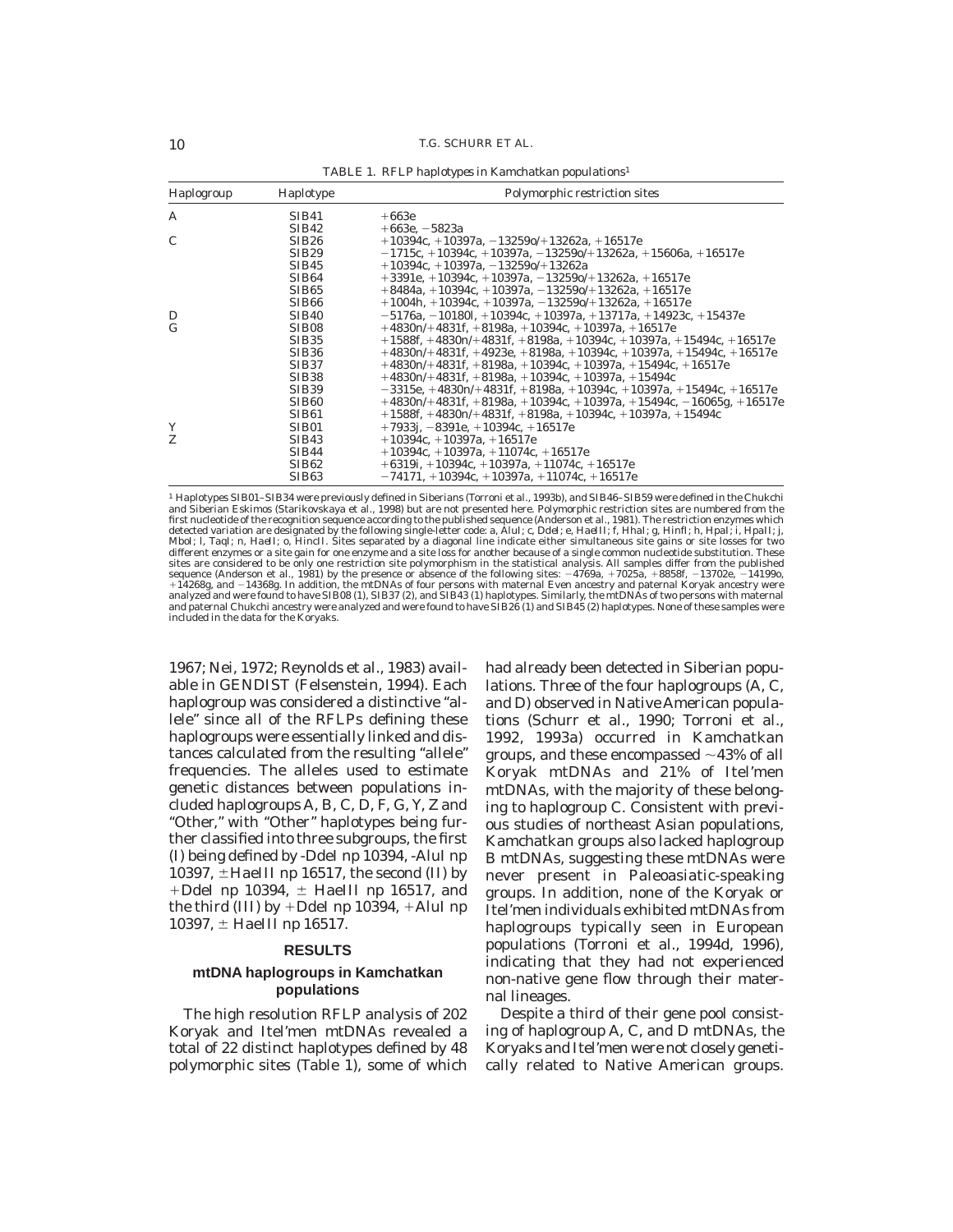The only mtDNAs held in common between Kamchatkan and Native American populations were SIB41 (AM01) from haplogroup A and SIB26 (AM43) and SIB45 (AM32) from haplogroup C. All other haplotypes from these haplogroups were confined to either Chukotkan/Kamchatkan or Amerindian groups, indicating that they must have evolved in those respective geographic regions. In addition, the few haplogroup D mtDNAs in Koryaks (SIB40) were distantly related to those inAmerindian groups. Since the same haplotype appeared in the Chukchi and Siberian Eskimos (Starikovskaya et al., 1998) and related types have been detected at very low frequencies in the Koreans (Ballinger et al., 1992) and Japanese (Horai and Matsunaga, 1986), these mtDNAs apparently have a northeast Asian origin and distribution.

The majority of the Koryak (58%) and Itel'men haplotypes (80%) did not belong to haplogroups A, C, and D, and as such they could technically be defined as ''Other'' mtDNAs. However, we were able to further classify these putative "Other" mtDNAs into three additional clusters of related haplotypes through high resolution RFLP analysis (Table 1). In fact, this analysis clearly shows that most if not all Asian mtDNAs can be assigned to a haplogroup based on combined RFLP and CR sequence data, hence obviating the need for the category of the ''Other'' haplotype altogether.

The first cluster of "Other" haplotypes was defined by the combined HaeII np 4830 and HhaI np 4831 site gains and the linked DdeI np 10394 and AluI np 10397 site gains (hereafter called the DdeI/AluI sites). This cluster had previously been observed in Koreans and designated Asian haplogroup K (Ballinger et al., 1992) but was subsequently observed in Tibetans and renamed haplogroup G (Torroni et al., 1994c).

The second cluster of "Other" haplotypes was defined by the HaeIII np 8391 site loss and the MboI np 7933, DdeI np 10394, and HaeIII np 16517 site gains. This cluster had not previously been considered a haplogroup in eastern Siberians even though it encompassed haplotypes SIB01–SIB07 (Torroni et al., 1993b) and had also been detected in Koreans as AS105 from macrohaplogroup M in east Asians (Ballinger et al., 1992; Torroni et al., 1994c). It has now been renamed haplogroup Y, following the revised nomenclature begun in Torroni et al. (1993a,b) and continued in subsequent studies of mtDNA variation in different world populations (Torroni et al., 1994c,d, 1996; Chen et al., 1995).

The remaining Koryak and Itel'men haplotypes (SIB43, SIB44, SIB62, SIB63) belonged to a third cluster of mtDNAs. Of these haplotypes, SIB43 did not initially appear to belong to a well-defined haplogroup. In having only the DdeI/AluI sites and the HaeIII np 16517 site gain, SIB43 appeared to be identical with Asian haplotype AS118 (Ballinger et al., 1992) from Asian macrohaplogroup M (Ballinger et al., 1992; Torroni et al., 1994c). Haplotypes SIB44, SIB62, and SIB63 had the three RFLPs present in SIB43 but also showed an additional variant, the DdeI np 11074 site gain. This site gain is created by an A-to-G transition at np 11078 in the ND4 gene and converts an isoleucine (ATT) to valine (GTT). Consequently, these haplotypes constituted a new mtDNA lineage, designated haplogroup Z, with the relationship of SIB43 to these haplotypes being somewhat ambiguous based on RFLP data alone.

With respect to the DdeI np 11074 site gain itself, this polymorphism had not previously been detected in any haplotypes from other world populations except for AM83, which occurred in the South American Makiritare (Torroni et al., 1993a). AM83 had the four RFLPs present in SIB44 but differed from the latter by four additional polymorphisms, two of which (HinfI np 717 site gain and linked HaeII np 1622 and HhaI np 1623 site gains) were unique to AM83, and two (RsaI np 16049 site loss and HaeIII np 16517 site gain) being mutations which have arisen multiple times in different haplotypes from various world populations (Ballinger et al., 1992; Torroni et al., 1993a, 1994c, 1996; Chen et al., 1995; Starikovskaya et al., 1998). BecauseAM83 shared the RsaI np 16049 site loss with several haplogroup C mtDNAs in other Amazonian Indian tribes, it was suggested to be a haplogroup C mtDNA that had lost the characteristic markers of haplogroup C through a reversion mutation (Torroni et al.,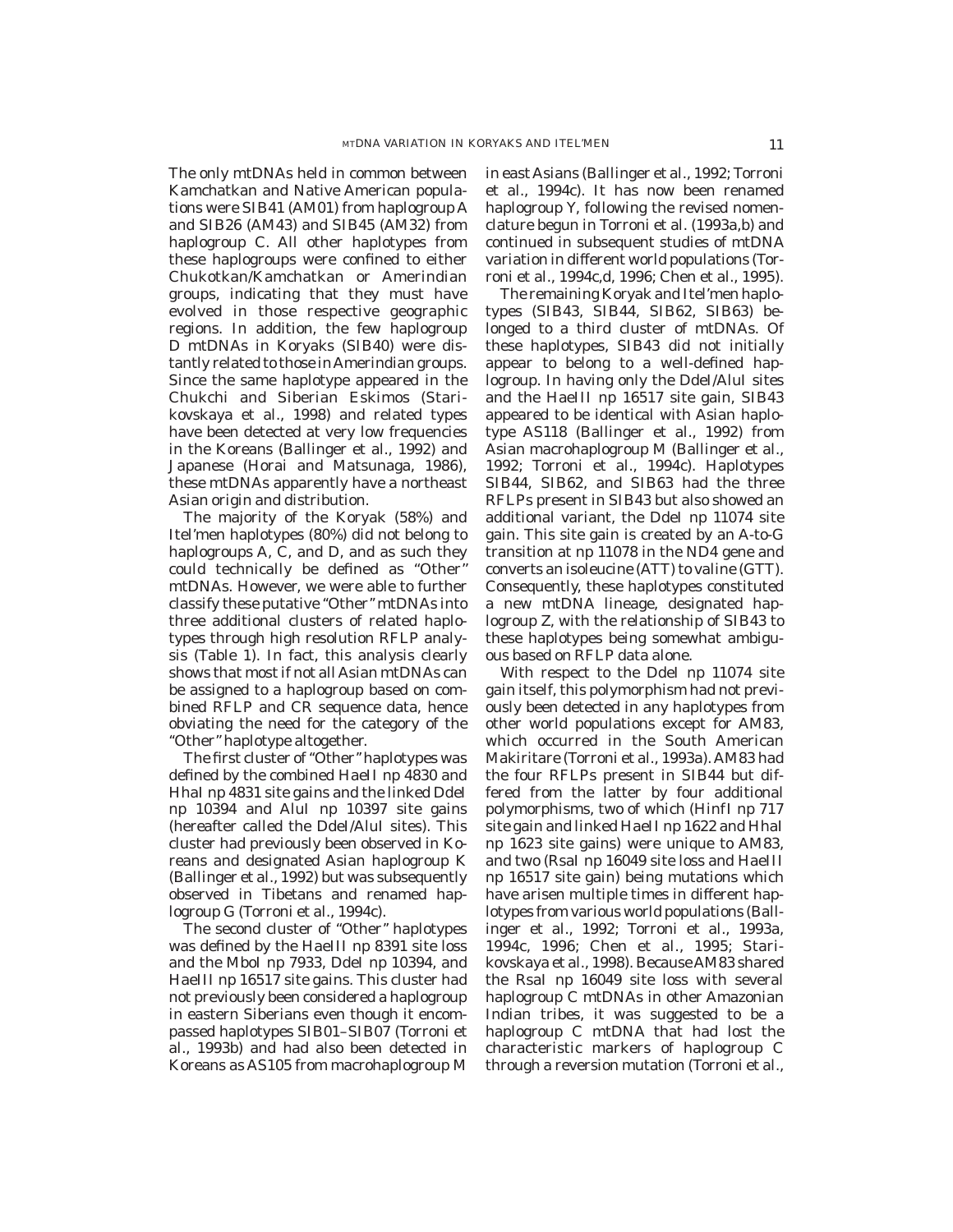*TABLE 2. mtDNA haplotype distribution in Kamchatkan populations*<sup>1</sup>

|               | Haplo-Haplo-      |                |                                       |                |          |                |
|---------------|-------------------|----------------|---------------------------------------|----------------|----------|----------------|
| group         | type              |                | Aluitor Karagin Palan Totals Itel'men |                |          |                |
| A             | <b>SIB41</b>      | 2              | 0                                     | 2              | 4        | 0              |
|               | <b>SIB42</b>      | 1              | 1                                     | $\overline{2}$ | 4        | 3              |
| C             | <b>SIB26</b>      | 5              | 7                                     | 24             | 36       | $\overline{7}$ |
|               | <b>SIB29</b>      | $\bf{0}$       | 1                                     | $\bf{0}$       | 1        | $\bf{0}$       |
|               | SIB <sub>45</sub> | 4              | 9                                     | 0              | 13       | 0              |
|               | SIB64             | $\bf{0}$       | 0                                     | 1              | 1        | $\bf{0}$       |
|               | SIB65             | $\bf{0}$       | 0                                     | 4              | 4        | $\bf{0}$       |
|               | <b>SIB66</b>      | 0              | $\bf{0}$                              | 1              | 1        | $\bf{0}$       |
| D             | <b>SIB40</b>      | 2              | 0                                     | 0              | 2        | 0              |
| G             | <b>SIB08</b>      | 1              | 0                                     | 0              | 1        | $\bf{0}$       |
|               | SIB35             | $\overline{2}$ | 1                                     | 0              | 3        | 3              |
|               | SIB36             | $\bf{0}$       | 1                                     | 0              | 1        | $\bf{0}$       |
|               | SIB37             | 34             | 4                                     | 16             | 54       | 26             |
|               | SIB38             | 1              | 1                                     | 0              | 2        | $\bf{0}$       |
|               | <b>SIB39</b>      | $\bf{0}$       | 3                                     | 0              | 3        | 0              |
|               | SIB60             | $\bf{0}$       | $\bf{0}$                              | 0              | $\bf{0}$ | 3              |
|               | SIB61             | $\bf{0}$       | 1                                     | 0              | 1        | $\bf{0}$       |
| Y             | SIB01             | 4              | 8                                     | 3              | 15       | 2              |
| Z             | SIB43             | $\bf{0}$       | 3                                     | 0              | 3        | $\bf{0}$       |
|               | <b>SIB44</b>      | $\bf{0}$       | 4                                     | 2              | 6        | 1              |
|               | SIB62             | 0              | 0                                     | $\mathbf{0}$   | $\bf{0}$ | 1              |
|               | SIB63             | $\mathbf{0}$   | 0                                     | 0              | $\Omega$ | 1              |
| <b>Totals</b> |                   | 56             | 44                                    | 55             | 155      | 47             |

<sup>1</sup> The distribution of complete haplotypes among the three Koryak subgroups was significantly different, whether considering haplogroup (Fisher<sup>r</sup>s exact test: x<sup>2</sup> = 42.61, *P* = 0.0000,<br>d.f. = 10) or haplotype (Fisher's exact test: x<sup>2</sup> = 90.59,<br>*P* = 0.0000, d.f. = 36) frequencies. In addition, the distribution of complete haplotypes between the Koryaks and Itel'men was<br>statistically significant using both haplogroup (Fisher's exact<br>test:  $\chi^2 = 12.15$ ,  $P = 0.0328$ , d.f. = 5) and haplotype (Fisher's<br>exact test:  $\chi^2 = 46.62$ ,  $P$ 

1993a). Subsequent phylogenetic analysis confirmed this interpretation, as the CR sequence for AM83 clustered with other haplogroup C mtDNAs from Native American populations (Schurr and Brown, unpublished). This result implied that SIB44 was not an ancestral form of AM83 which was brought across the Bering Strait by the ancient colonizers of the New World but instead that AM83 was a Native American haplogroup C mtDNA which had lost the characteristic markers of this mtDNA lineage in situ.

## **Haplotype distribution in Kamchatkan populations**

An analysis of the distribution of RFLP haplotypes in the Koryaks and Itel'men provided a number of insights into the genetic relationships of the different Kamchatkan populations (Table 2). To begin with, the haplotype composition among the three territorial subgroups of Koryaks was markedly

*TABLE 3. Complete haplotype distribution in Maritime and Reindeer Koryaks*<sup>1</sup>

| Subgroup                         | Haplogroup     |                   |                      |                   |                      |                    |                    |  |  |
|----------------------------------|----------------|-------------------|----------------------|-------------------|----------------------|--------------------|--------------------|--|--|
|                                  | N              | А                 | C                    | D                 | G                    | Y                  | 7.                 |  |  |
| Maritime<br>Reindeer<br>"Koryak" | 89<br>54<br>12 | 5.6<br>5.6<br>0.0 | 31.5<br>40.7<br>50.0 | 1.1<br>1.9<br>0.0 | 43.8<br>37.0<br>50.0 | 7.9<br>14.8<br>0.0 | 10.1<br>0.0<br>0.0 |  |  |
| <b>Totals</b>                    | 155            | 5.2               | 36.1                 | 1.3               | 41.9                 | 9.7                | 5.8                |  |  |

<sup>1</sup> Ethnicity was assigned to individuals based on self-identification as recorded from interview data. The category ''Koryak'' represents persons who were not certain of their ethnicity in terms of Maritime vs. Reindeer Koryak. This group was not compared against the Maritime and Reindeer Koryak subgroups in these chi-square tests. The assessment of subgroup differences did not show statistically significant differences in haplogroup distributions between the Maritime and Reindeers based on haplogroup frequencies (Fisher's exact test:  $\chi^2 = 9.233$ ,  $P = 0.1001$ , d.f. = 5).

different. The Aluitor differed from the other two Koryak subgroups as well as from the Itel'men in having haplotype SIB40 from haplogroup D. In addition, the Aluitor subgroup lacked haplogroup Z haplotypes and had the highest frequency of haplogroup G mtDNAs. By contrast, SIB26 from haplogroup C was more common in the Palan subgroup, and novel haplotypes which derived from it (SIB64–66) were observed solely in this subgroup. A statistical assessment of this distribution<sup>1</sup> showed that it was significantly different, whether considering haplogroup or haplotype frequencies.

Interestingly, there were no significant differences in haplotypic composition between persons who were self-identified as either Maritime or Reindeer Koryak by ancestry irrespective of their village of origin (Table 3). Based on these results, Reindeer Koryaks appeared to be genetically synonymous with Maritime Koryaks, not a separate subgroup of this population, despite speaking a different dialect and practicing a different subsistence strategy. While these nonsignificant differences may reflect the fact that a certain proportion of the Koryak individuals sampled were not completely certain of their maternal ancestry in terms of Maritime or Reindeer Koryak ethnicity, it is more probable that they reveal the degree to which sedentary and nomadic groups

<sup>1</sup>All chi-square analyses were carried out with various methods available in StatXact 3 (CTEL Corporation, Cambridge, MA). Since most comparisons included three populations, chi-square analyses using Fisher's exact test were conducted using Monte Carlo estimates of *P* values, with a 99% confidence interval.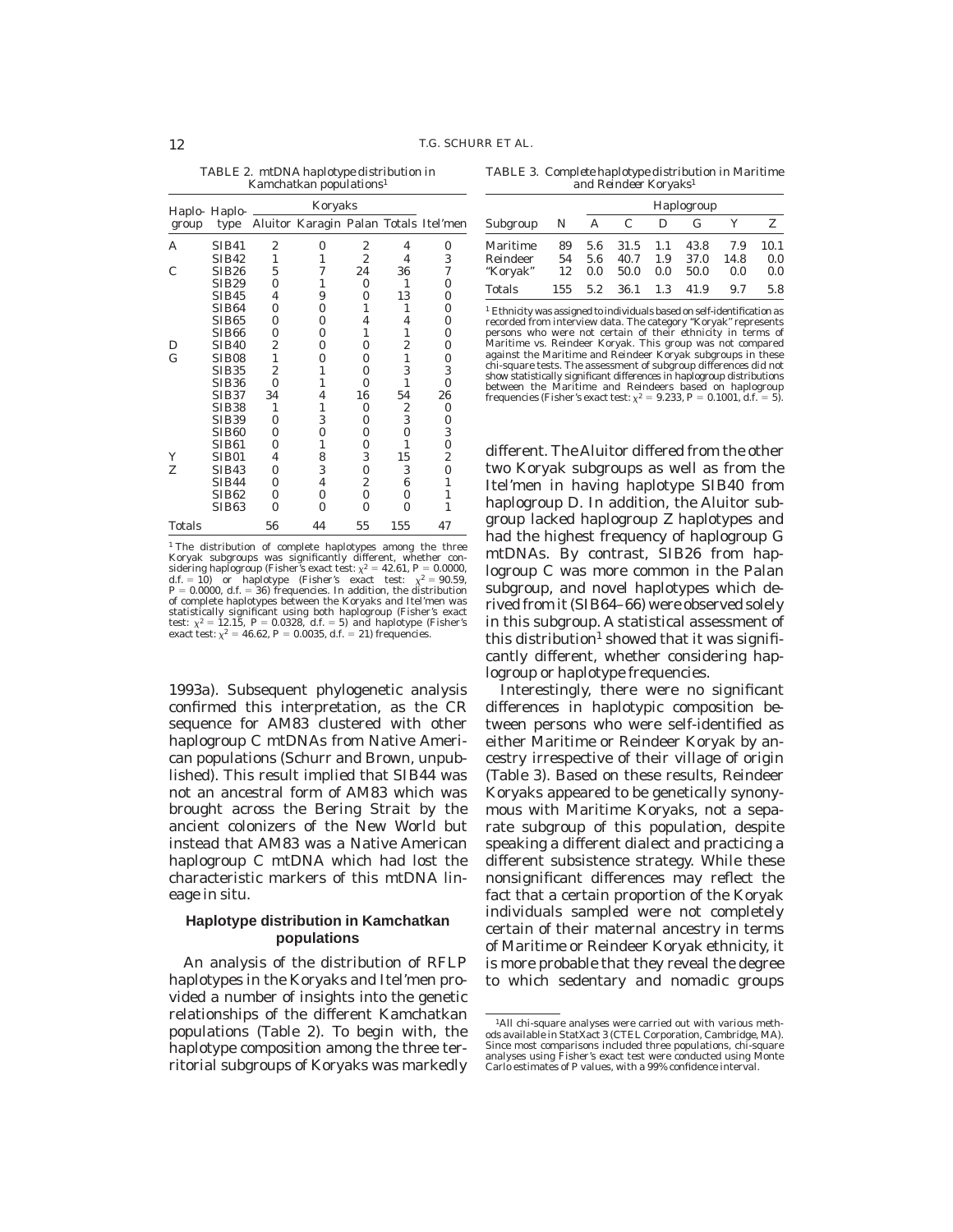have become mixed in the past several centuries.

There were also noteworthy differences in the haplogroup distribution in the Koryaks of the Kamchatka peninsula relative to that of the Koryaks from northeastern Kamchatka, who had haplogroup A and D frequencies comparable to Reindeer Chukchi populations (Torroni et al., 1993b; Starikovskaya et al., 1998). The reason for this discrepancy lies in the source of samples for these populations. The previously analyzed ''Koryak'' population consisted of individuals from Middle Pakhachi and Achayvayam villages who were sampled as part of a study of conventional genetic markers in Chukchi populations (Sukernik et al., 1981, 1986). Extensive Chukchi admixture in these villages, if not a total replacement of the resident Koryaks resulting from prolonged Chukchi-Koryak wars in the nineteenth century (Bogoras, 1910), probably accounts for the difference in haplogroup composition of the Koryak subgroups. Consequently, the Middle Pakhachi-Achayvayam subgroup, originally classified as Reindeer Koryaks by Gurvich (1966), should instead be more properly considered Reindeer Chukchi, as suggested by Bogoras (1910).

When we consider both Kamchatkan groups, the mtDNA distribution in the Koryaks and Itel'men was also quite different (Table 2). While a number of haplotypes were shared between these two Paleoasiaticspeaking groups (SIB01, SIB26, SIB35, SIB37, SIB42, SIB44), the majority of these were the founding, or nodal, haplotypes for haplogroups C, G, Y, and Z (see Fig. 3). Otherwise, the Itel'men also lacked any unique haplotypes (SIB64–66) from haplogroup C and almost none from haplogroup G, whereas two unique haplogroup Z haplotypes (SIB62–63) occurred in this group. The extent of these genetic differences between the Koryaks and Itel'men was statistically significant whether considering haplogroup or haplotype frequencies.

The same extent of divergence was observed when the mtDNA variation in all three Paleoasiatic-speaking populations was assessed (Table 4). Chi-square analysis of the Chukchi, Koryaks, and Itel'men mtDNA

distributions revealed statistically significant differences among them using either haplogroup (Fisher's exact test:  $\chi^2 = 145.10$ ,  $P = 0.0000$ , d.f. = 10) or haplotype (Fisher's exact test:  $\chi^2 = 228.2$ ,  $P = 0.0000$ , d.f. = 58) frequencies, while similar values were obtained for pairwise comparisons of these groups (data not shown). If we assume that their languages are closely related, these results could indicate that Paleoasiaticspeaking groups have undergone significant genetic differentiation since sharing a common origin in northeastern Siberia. Alternatively, these differences could suggest the separate origin and expansion of these populations in this region, with their linguistic affiliations reflecting the considerable language sharing which has taken place over the past several millennia. In the case of the Chukchi and the Koryaks, whose linguistic connection is more strongly supported, it appears that the Chukchi have become genetically distinctive from the Koryaks through considerable gene flow with Siberian Eskimos and perhaps other ethnic populations this region, such as the Yukagirs and Evens. Additional data from these latter groups will be necessary to clarify these interpretations.

## **Haplotype distribution in eastern Siberians**

The recent studies of RFLP variation in Kamchatkan populations permitted a broader comparison of haplogroup distributions in eastern Siberian groups (Table 5). Aside from the Koryaks and Itel'men, haplogroup G mtDNAs were observed in the Chukchi but were absent in the Siberian Eskimos (Starikovskaya et al., in press). South of Kamchatka, haplogroup G mtD-NAs were detected in 5.3% of the Nivkhs (Torroni et al., 1993b), 23.1% of the Koreans (Ballinger et al., 1992), and 7.5% of the Japanese (Horai et al., 1984; Horai and Matsunaga 1986). Unfortunately, it was not possible to accurately determine the frequency of haplogroup G mtDNAs in the Ainu from published data, as the previous RFLP analysis of Ainu mtDNAs (Harihara et al., 1988) did not use the enzymes which detect the characteristic RFLPs of haplogroup G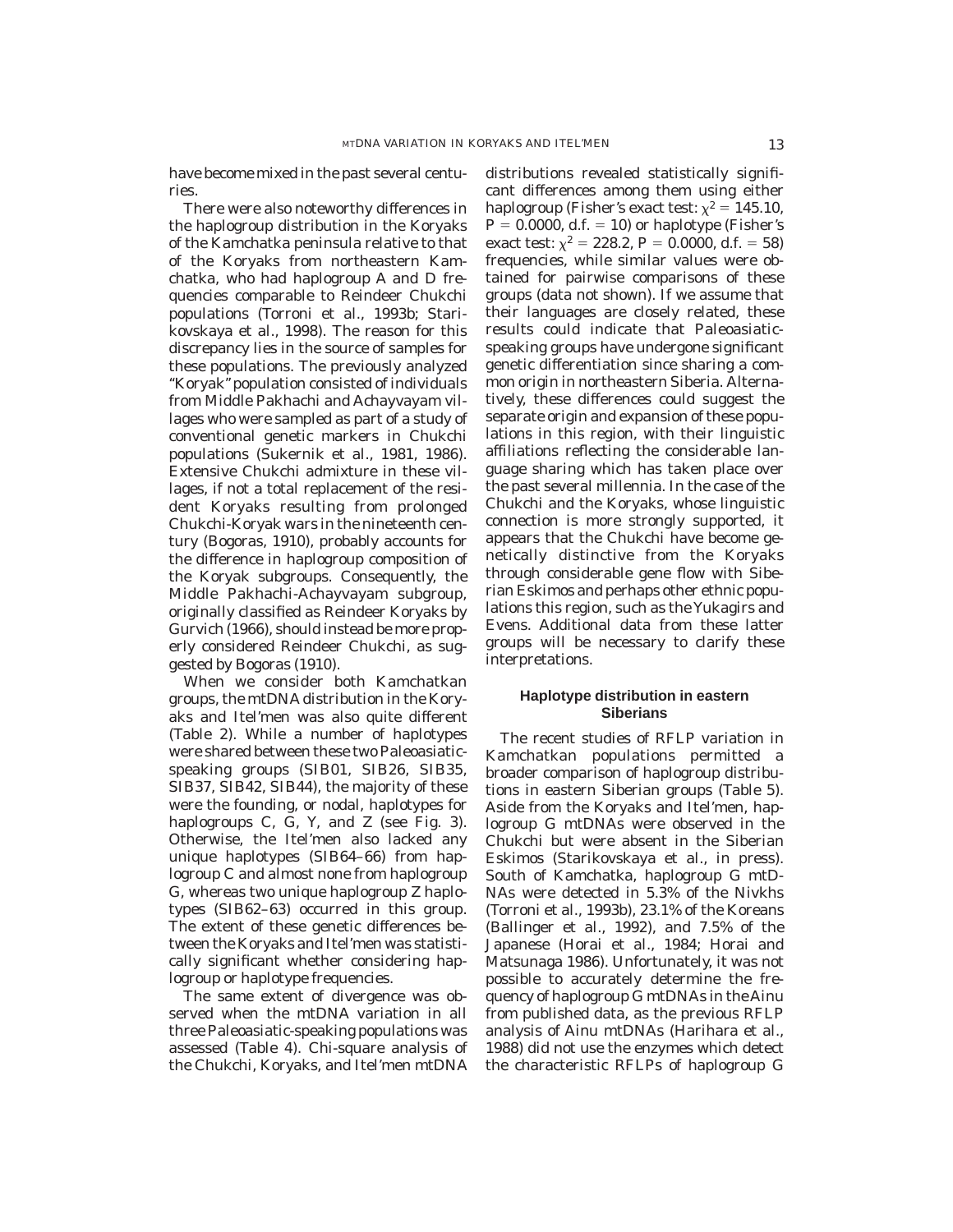|                          |     | Haplogroup frequencies (%) |      |      |      |     |      |      |      |     |      |       |      |                  |
|--------------------------|-----|----------------------------|------|------|------|-----|------|------|------|-----|------|-------|------|------------------|
| Language<br>group        |     |                            |      |      |      |     |      |      |      |     |      | Other |      |                  |
| Population               | n   | A                          | B    | C    | D    | E   | F    | G    | Y    | Z   |      | П     | Ш    | Reference        |
| Siberian Yupik           |     |                            |      |      |      |     |      |      |      |     |      |       |      |                  |
| Siberian                 |     |                            |      |      |      |     |      |      |      |     |      |       |      |                  |
| <b>Eskimos</b>           | 79  | 77.2                       |      | 2.5  | 20.3 |     |      |      |      |     |      |       |      |                  |
| Paleoasiatic             |     |                            |      |      |      |     |      |      |      |     |      |       |      |                  |
| Chukchi                  | 66  | 68.2                       |      | 10.6 | 12.1 |     |      | 9.1  |      |     |      |       |      |                  |
| Koryaks                  | 155 | 5.2                        |      | 36.1 | 1.3  |     |      | 41.9 | 9.7  | 5.8 |      |       |      | $\boldsymbol{2}$ |
| Itel'men                 | 47  | 6.4                        | -    | 14.9 |      |     |      | 68.1 | 4.3  | 6.4 |      |       |      | $\overline{2}$   |
| <b>Isolated language</b> |     |                            |      |      |      |     |      |      |      |     |      |       |      |                  |
| <b>Nivkhs</b>            | 57  |                            |      |      | 28.1 |     |      | 5.3  | 64.9 |     | 1.8  |       |      | 3                |
| Tungusic                 |     |                            |      |      |      |     |      |      |      |     |      |       |      |                  |
| Udegeys                  | 45  |                            |      | 17.8 |      |     |      |      | 8.9  | —   | 28.9 | –     | 44.4 | 3                |
| Evenks                   | 51  | 3.9                        |      | 84.3 | 9.8  |     | 2.0  |      |      |     |      |       |      | 3                |
| Koreans                  | 13  | 7.7                        | 7.7  | -    | 23.1 | 7.7 | 15.4 | 15.4 | 7.7  |     |      | 7.7   | 7.7  | 4                |
| Taiwanese Han            | 20  | 10.0                       | 20.0 | 5.0  | 5.0  |     | 5.0  | —    |      |     | 15.0 | 15.0  | 15.0 | 4                |
| Tibetans                 | 54  | 11.1                       | 5.6  | 3.7  | 16.7 | 7.4 | 14.8 | 5.6  |      |     | 1.9  |       | 33.3 | 5                |

*TABLE 4. MtDNA haplogroup distribution in Siberian and East Asian populations*<sup>1</sup>

<sup>1</sup> "Other" haplotypes are those which do not belong to the haplogroups identified in this table but which may have different haplogroup affiliations. The mutational composition of these "Other" haplotypes was as follows: published in Torroni et al. (1994c). In Torroni et al. (1994c), haplogroups A, B, C, D, and F corresponded to haplotype groupings H, D\* +<br>C, R, L, and A, respectively, from Ballinger et al. (1992), whereas haplogroups E a grouping C from Ballinger et al. (1992) is removed from haplogroup B, with the haplotypes belonging to this mtDNA lineage being<br>tallied in the Other II category, as a specific label has not yet been given to it. The reason these two haplogroups are mutationally distinctive from each (Ballinger et al., 1992; Passarino et al., 1993) and clearly segregate into distinct clusters in MP trees of Asian mtDNAs (Fig. 2 [Ballinger et al., 1992]). Since these Other II haplotypes occur in both the<br>Koreans and Taiwanese Han, they have been excluded from the haplogroup B column for these p Korean mtDNAs (AS105 [Ballinger et al., 1992]) placed in the "Other" category by Torroni et al. (1994c) was reclassified as belonging to<br>haplogroup Y since it was identical to SIB01; this change reduced the overall frequen phylogenetic status is ambiguous, although suggesting some sort of association between these two haplogroups. Similarly, one of the<br>Taiwanese Han haplotypes (AS61 [Ballinger et al., 1992]) that was placed in haplogroup B b HaeIII np 16517 site gain that is almost always present in haplotypes from the latter mtDNA lineage. Thus, its phylogenetic status is<br>also uncertain. Consequently, AS104 and AS105 will require further sequence analysis to placed in the correct haplogroup category. As for the remaining haplotype groupings of Ballinger et al. (1992), most of these (B, G, I, J, O, P, Q, S, T) appear to represent legitimate haplogroups which are present in East and Southeast Asian populations and which are<br>now being reclassified due to these letter designations having been given to additional hapl originally represent a single haplogroup but instead those mtDNAs whose general mutational characteristics included the +DdeI np<br>10394 and +AluI np 10397 polymorphisms. As such, they can be considered equivalent to Asian m of mtDNAs which probably belong to different haplogroups, including those from haplogroup B.

(HaeII np 4830 and HhaI np 4831 site gains).

By contrast, haplogroup Y mtDNAs were absent in most Siberian populations, including the Chukchi and Eskimos. However, these haplotypes represented the third most frequent haplogroup in the Koryaks (9.7%) and were present at polymorphic frequencies in the Itel'men (4.3%). In the lower Amur River region, this haplogroup is common in the Udegeys (8.9%) (Torroni et al., 1993b) and reaches its highest frequency in the Nivkhs of northern Sakhalin (64.9%). Although similar mtDNAs have also been observed at polymorphic frequencies in the Koreans (7.7%) (Ballinger et al., 1992), their presence in the Japanese is uncertain, as previous RFLP analyses of Japanese mtD-NAs did not use enzymes which would detect all characteristic RFLP markers for this haplogroup (Horai et al., 1984; Horai and Matsunaga, 1986). SIB01 was the most common haplogroup Y haplotype in Siberian populations (Torroni et al., 1993b; this study), suggesting that it was the founding haplotype for this mtDNA lineage. Since derivative haplotypes have been seen only among the Nivkhs and Udegeys (Torroni et al.,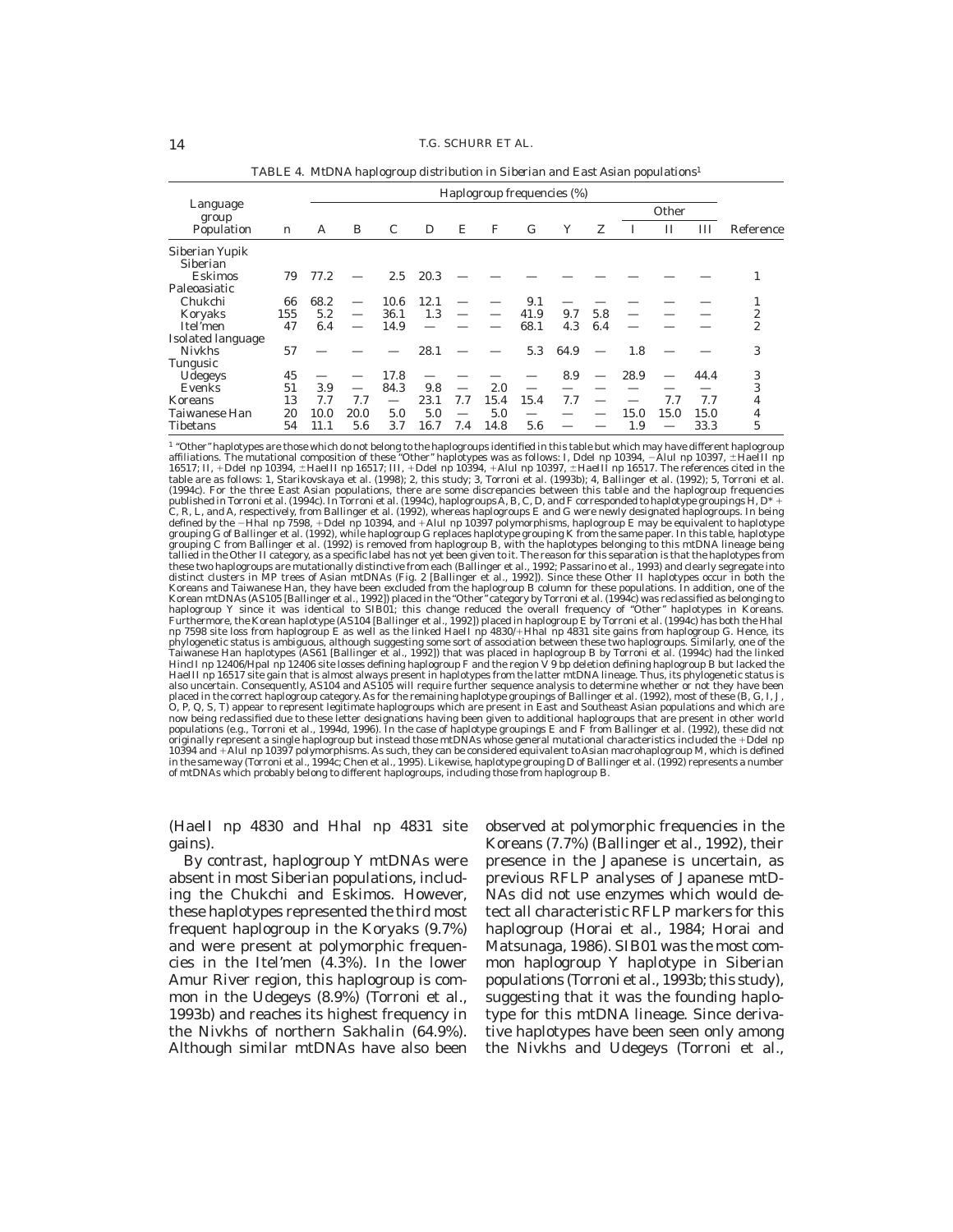| Population     | N      | n            | Most<br>common<br>haplotype | Gene<br>diversity<br>$(h \pm S.E.)$ | Probability<br>of identity<br>within<br>population<br>(%) | Average<br>probability<br>of identity<br>between<br>population<br>(%) | Ratio          |
|----------------|--------|--------------|-----------------------------|-------------------------------------|-----------------------------------------------------------|-----------------------------------------------------------------------|----------------|
| Evenks         | 51     | 16           | 21.6                        | $0.888 \pm 0.001$                   | 47.2                                                      | 3.62                                                                  | 13.04          |
| Udegeys        | 45     | 10           | 28.9                        | $0.843 \pm 0.002$                   | 39.5                                                      | 0.76                                                                  | 51.97          |
| <b>Nivkhs</b>  | 57     | 11           | 45.6                        | $0.732 \pm 0.006$                   | 38.5                                                      | 1.71                                                                  | 22.51          |
| Koryaks        | 155    | 19           | 34.8                        | $0.807 \pm 0.000$                   | 41.8                                                      | 7.75                                                                  | 4.86           |
| Itel'men       | 47     | 9            | 55.3                        | $0.739 \pm 0.012$                   | 31.5                                                      | 7.74                                                                  | 4.07           |
| Chukchi        | 66     | 11           | 39.4                        | $0.781 \pm 0.004$                   | 40.6                                                      | 4.46                                                                  | 9.10           |
| <b>Eskimos</b> | 79     | 12           | 36.7                        | $0.805 \pm 0.003$                   | 40.1                                                      | 3.22                                                                  | 12.45          |
|                | Evenks | Udegeys      | <b>Nivkhs</b>               | Koryaks                             | Itel'men                                                  | Chukchi                                                               | <b>Eskimos</b> |
| Evenks         |        | $\mathbf{2}$ | 0                           | 2                                   |                                                           |                                                                       | ı              |
| Udegeys        | 2.36   |              |                             | 1                                   |                                                           | 0                                                                     | 0              |
| <b>Nivkhs</b>  | 0.00   | 2.01         |                             | $\overline{2}$                      |                                                           | $\bf{0}$                                                              | 0              |
| Koryaks        | 5.11   | 0.43         | 4.44                        |                                     | 6                                                         | 3                                                                     | 3              |
| Itel'men       | 3.22   | 0.19         | 1.96                        | 23.50                               |                                                           |                                                                       | 1              |
| Chukchi        | 2.29   | 0.00         | 0.00                        | 3.52                                | 1.58                                                      |                                                                       | 6              |
| <b>Eskimos</b> | 0.28   | 0.00         | 0.00                        | 1.00                                | 0.19                                                      | 19.22                                                                 |                |

| TABLE 5. Genetic diversity and probability of identity estimates for Siberian populations <sup>1</sup> |  |
|--------------------------------------------------------------------------------------------------------|--|
|--------------------------------------------------------------------------------------------------------|--|

<sup>1</sup> In the top panel, unbiased estimates of diversity and probability of identity estimates for eight native Siberian populations analyzed<br>with the high resolution RFLP method are shown. N, the total number of individuals haplotypes observed in each population. The average probability of identity between populations is estimated as the average<br>probability of identity between each population and the other seven populations. The ratio is the (1993b), and those for the Chukchi and Siberian Eskimos were taken from Starikovskaya et al. (1998). In the bottom panel, the probability of identity estimates based on shared haplotypes between populations is shown. The numbers above the diagonal indicate<br>the number of mtDNA haplotypes shared between populations, while those below the diagonal i populations. The population abbreviations are the same as those used in the Appendix.

1993b), haplogroup Y appears to have evolved in the lower Amur River region of southeastern Siberia.

As for haplogroup Z, these haplotypes seemed to have a geographic focus in Kamchatka. No comparable mtDNAs were seen in the Chukchi or Siberian Eskimos (Starikovskaya et al., in press), Siberian populations south of Kamchatka (Torroni et al., 1993b), or east Asian populations (Ballinger et al., 1992). The possible exceptions were the Tibetans (Torroni et al., 1994c) or Bornean aborigines (Ballinger et al., 1992), amongst whom AS118 appeared to be identical to SIB43, although additional CR sequencing will be necessary to confirm their lineal association with haplogroup Z mtDNAs. However, haplogroup Z mtDNAs were detected in the Evens (Table 1 footnote), suggesting that these mtDNAs may have originated in Tungusic-speaking populations.

#### **Genetic diversity of Siberian populations**

The extensive mtDNA diversity among eastern Siberian groups was further demonstrated with various statistical analyses of the RFLP haplotype data. The unbiased estimate of diversity (*h*) indicated that native Siberians were genetically heterogeneous while relatively similar in their overall level of diversity, with the Evenks being the most diverse (0.888) and the Nivkhs (0.732) being the least diverse (Table 5, top panel). These values are also generally reflected in both the number of distinct haplotypes and the frequency of the most common haplotype (MCH) in each population, with those having high frequencies of their MCH also showing the lower diversity values.

These findings were further confirmed with probability of identity (*p*) estimates. The *p* values for mtDNAs within populations were five to 40 times higher (31.5– 47.2%) than those of mtDNAs between populations (0.76–7.75%), indicating a substantial degree of population differentiation of these aboriginal groups (Table 5, bottom panel). The level of differentiation was seen more starkly when the probability of identity between groups was estimated from only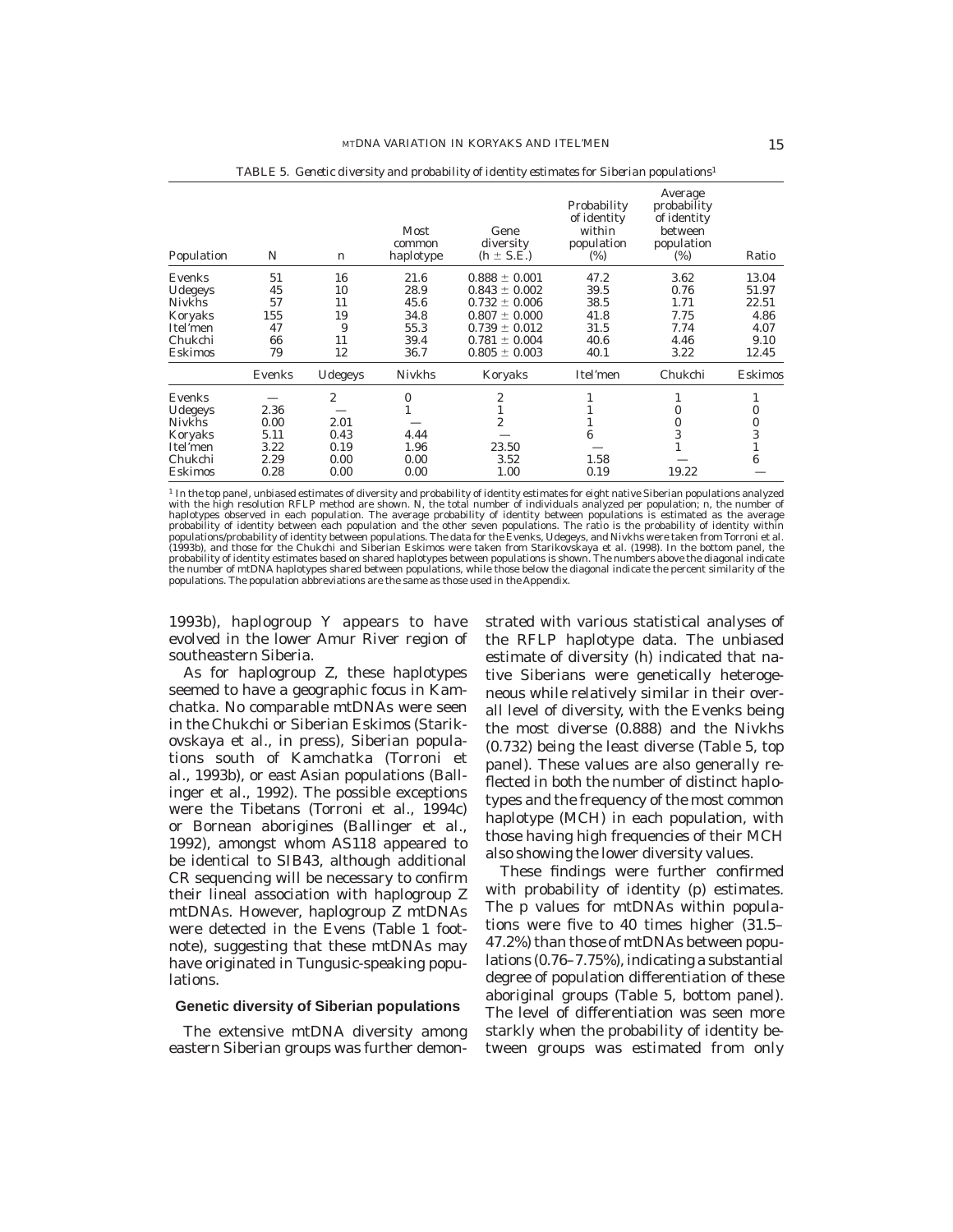|                | <b>Eskimos</b> | Chukchi | Koryaks | Itel'men | <b>Nivkhs</b> | Udegeys | Evenks |
|----------------|----------------|---------|---------|----------|---------------|---------|--------|
| <b>Eskimos</b> | 0.1105         | 0.1133  | 0.1571  | 0.1626   | 0.1493        | 0.1559  | 0.1721 |
| <b>Chukchi</b> | 0.0063         | 0.1128  | 0.1456  | 0.1534   | 0.1449        | 0.1534  | 0.1678 |
| Koryaks        | 0.0453         | 0.0326  | 0.1132  | 0.1139   | 0.1342        | 0.1417  | 0.1506 |
| Itel'men       | 0.0530         | 0.0434  | 0.0030  | 0.1087   | 0.1444        | 0.1589  | 0.1635 |
| <b>Nivkhs</b>  | 0.0419         | 0.0363  | 0.0254  | 0.0379   | 0.1044        | 0.1457  | 0.1576 |
| Udegeys        | 0.0244         | 0.0208  | 0.0089  | 0.0283   | 0.0173        | 0.1525  | 0.1606 |
| Evenks         | 0.0555         | 0.0500  | 0.0328  | 0.0478   | 0.0440        | 0.0230  | 0.1228 |

*TABLE 6. Genetic divergence estimates for native Siberian populations*<sup>1</sup>

 $1$  Genetic distance estimates for native Siberian populations analyzed with the high resolution RFLP method using the maximum likelihood procedure (Nei and Tajima, 1983). The numbers (in italics) along the diagonal indicate intrapopulational divergences, the<br>numbers above the diagonal indicate interpopulational divergences and the numbers below t divergences corrected for intrapopulational divergences.

shared haplotypes. These estimates showed very small levels of between-group similarity (0.00–5.11%), with at most only three mtDNA haplotypes being shared between any two populations, except the Chukchi and Siberian Eskimos and the Koryaks and Itel'men, who both shared six different haplotypes.

Interestingly, both the Koryak populations and the Itel'men shared one to three haplotypes with the five other Siberian ethnic groups (Chukchi, Eskimos, Udegeys, Nivkhs, Evenks) analyzed. These apparent genetic affinities with other Siberian groups are also shown in the ratio of within-group to between-group identity values, which are lowest for the Koryaks and Itel'men. However, the majority of the mtDNAs shared between these populations were the putative founding haplotypes for haplogroups A, C, G, Y, and Z rather than more recently derived ones, which are usually populationor region-specific. Hence, while showing genetic affinities with both the Evenks and Amur River populations, the Koryaks and Itel'men may be somewhat more genetically distant from the other groups than implied by these estimates.

The maximum likelihood (ML) method of Nei and Tajima (1983) showed similar levels of diversity for eastern Siberian populations. Both Koryaks (0.113%) and Itel'men (0.108%) had intrapopulational divergence values which were comparable to those obtained for the other native Siberian populations analyzed by similar methods (Table 6). The lowest value for these groups was seen in the Nivkhs (0.104%), who had a predominance of two haplotypes (SIB01, SIB10), while the highest occurred in the Udegeys

(0.153%), who exhibited a set of unique haplotypes (SIB21–SIB25) relative to those of the other groups (Torroni et al., 1993b). Furthermore, the close genetic affinities of the Koryaks and Itel'men were shown by their extremely small corrected interpopulational value, one approached only by the Chukchi-Siberian Eskimo value.

The ML values for Siberian population were also found to be higher than comparable estimates for most Native American populations (Torroni et al., 1994a). This difference could imply a greater antiquity of eastern Siberian populations relative to their New World counterparts. However, they may also reflect the recent hybridization of both interior and Pacific Siberian populations and the concomitant acquisition of mtDNA lineages from more southerly ethnic groups. These genetic influences can be seen by the presence in the Evenks of SIB20, a mtDNA haplotype belonging to haplogroup F (Torroni et al., 1993b), which commonly occurs in Tibetan (Torroni et al., 1994c) and southeast Asian (Ballinger et al., 1992) populations.

## **Phylogenetic analysis of Siberian haplotypes**

The results of the MP analysis of Koryak, Itel'men, and other native Siberian RFLP haplotypes recapitulate the trends seen in the statistical analyses of these data (Fig. 3). With few exceptions, the shared haplotypes amongst these groups were the nodal, or putative founding, haplotypes for each haplogroup. The remaining shared haplotypes were usually common to geographically proximate populations, such as the Koryaks and Itel'men (e.g., SIB35 from haplogroup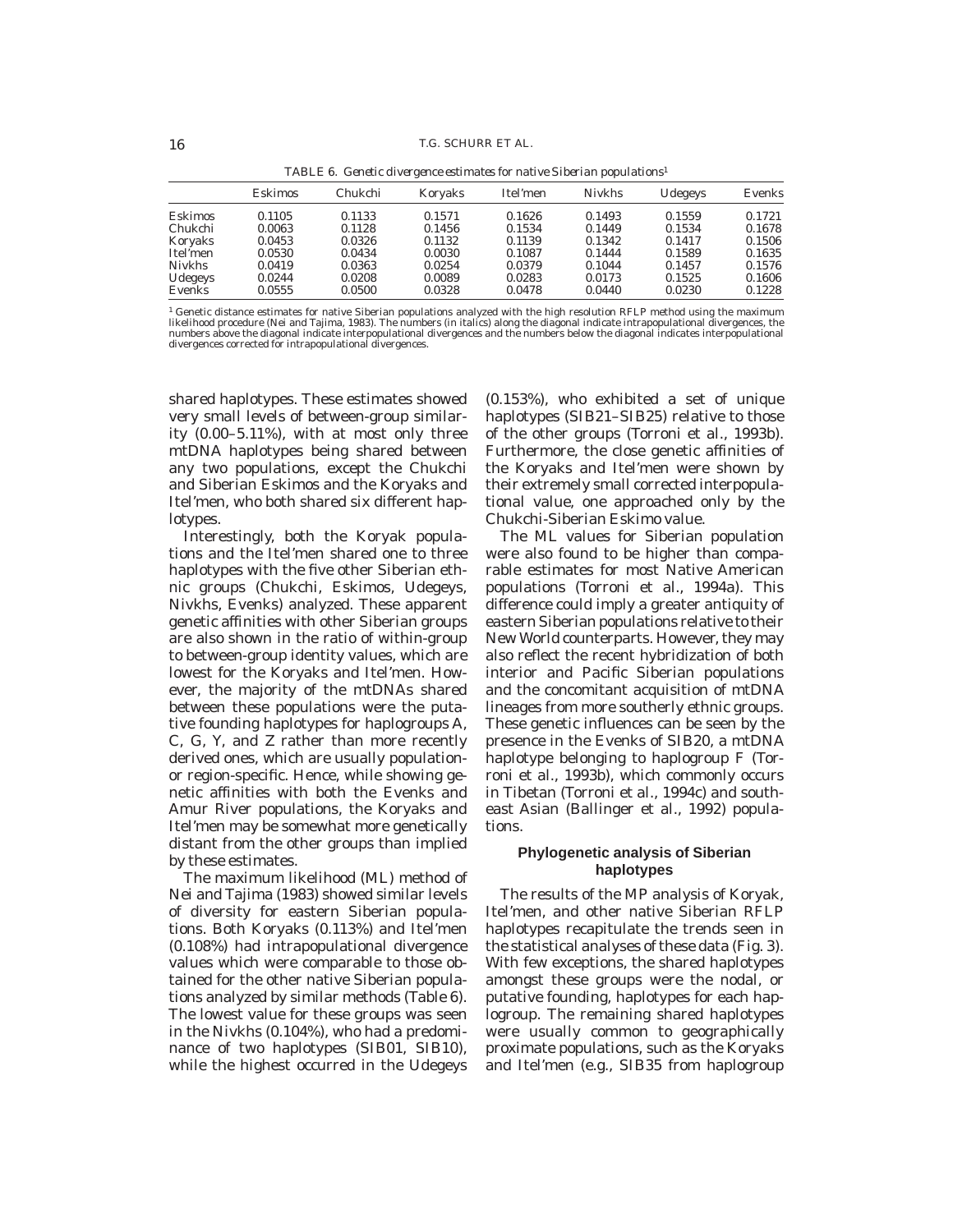

Fig. 3. An MP tree of Koryak, Itel'men, and other eastern Siberian RFLP haplotypes. The TBR tree is 119 steps in length, has a Consensus index (C.I.) of 0.765 and an retention index (R.I.) of 0.852, and represents one of 120 MP trees that were generated by the heuristic search irrespective of the number of MAXTREES specified. The mtDNA haplogroups observed in native Siberian populations are indicated by the black capital letters in shaded boxes, while haplotypes appearing in each population are identified by ellipses specified in the

symbol key. For haplotypes shared between two popula-tions, the appropriate ellipses for each population have been positioned behind the haplotype number; those appearing in more than two populations are indicated as shared (see Table 2). the African haplotypes used as outgroups to root this tree included AF71 (Chen et al., 1995) and HYPANC and Type-5 (Cann et al., 1987). The numbers located under the major branches of the MP tree represent the percent support for each branch observed in the 50% majority rule consensus tree.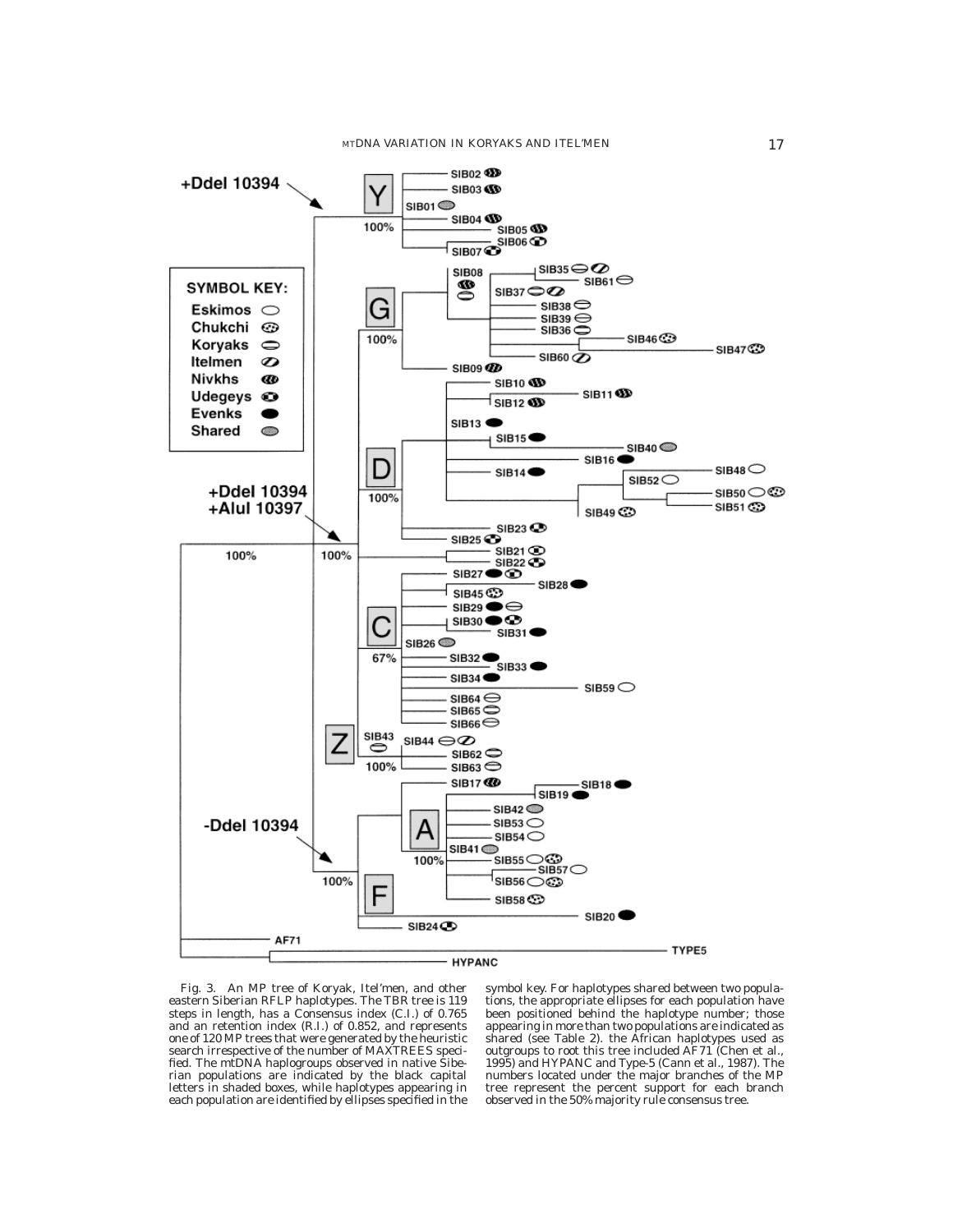G), or those with known linguistic affiliations, such as the Evenks and Udegeys (e.g., SIB27). In addition, all haplogroup branches were very highly supported in the 50% majority rule consensus tree, the weakest being haplogroup C. The same pattern was observed when Siberian haplotypes were analyzed with those from other Asian populations (Koreans, Taiwanese Han, Tibetans) (Ballinger et al., 1992; Torroni et al., 1994c) (results not shown), with the most divergent haplotypes from each haplogroup being largely population-specific and located at the terminal positions of the branches, and population-specific clusters occurring within some of these haplogroups (e.g., Koryaks and haplogroup G, Tibetans and haplogroups D and G).

When the ML estimates were used to construct NJ trees, the Paleoasiatic-speaking groups were split into two separate branches, one representing Chukotka and the other Kamchatka (Fig. 4). In addition, the Nivkhs branched off close to the Kamchatkan groups, while the Udegeys and Evenks formed a separate branch between the Nivkhs and Chukotkan groups. Nearly identical populational associations were seen in the NJ tree based on genetic distances estimated from haplogroup frequencies in Siberian and Asian populations (Fig. 5), with Koreans and Nivkhs clustering together between the Kamchatkan and Chukotkan populations. These associations among Siberian groups were concordant with the trends seen in the gene diversity and probability by identity estimates for the same groups (Tables 5, 6).

The centrality of the Koreans, Tibetans, and Taiwanese Han in Figure 5 results from each of these populations having at least four of the main haplogroups (A, C, D, F, G, Y, Z) which collectively appear among the populations shown in this tree. As such, this distribution reveals the genetic influences of both northern and southern Asian groups on these populations. On the other hand, the location of the Udegeys in this tree is probably due to their having a high frequency of ''Other'' haplotypes bearing the DdeI/AluI sites, which the Tibetans and Taiwanese Han also possess (Table 4), although the Udegey haplotypes are distinctive from those present in the other two populations. Likewise, the position of the Evenks likely reflects their sharing haplogroup C mtDNAs with both Siberian and Asian groups and having haplogroup F mtDNAs in common with central-east Asian groups.

## **CR sequence variation in Kamchatkan populations**

The sequencing of the CR of Koryak and Itel'men mtDNAs provided a much more detailed picture of genetic variation in Paleoasiatic-speaking populations. Overall, this analysis revealed a total of 53 different CR sequences, as defined by 54 variable nucleotide positions, in Kamchatkan populations, most of which had not previously been observed (Table 7). The greatest sequence diversity was observed among haplogroup C and G mtDNAs, while a number of unique CR sequences were associated with haplogroups A, D, Y, and Z. In addition, a considerable degree of substructure within individual haplogroups was detected, allowing a finer discrimination of lineal associations between populations occupying northeast Siberia and the New World.

*Haplogroup A.* The CR sequences from Koryak haplogroup A mtDNAs which belonged to SIB41 had the np 16223T, np 16290T, np 16319A, and np 16362C mutations which define the sequence motif for this haplogroup in Asia and the Americas. In addition, these CR sequences had the np 16111T mutation. This polymorphism has been observed in nearly all haplogroup A mtDNAs of the Chukchi, Eskimos, Na-Dené Indians, and Amerindians (Torroni et al., 1993a; Forster et al., 1996; Starikovskaya et al., 1998) but is absent in those from Asian populations (Torroni et al., 1993b; Kolman et al., 1996). This pattern indicated that the np 16111T mutation arose in the earliest inhabitants of Beringia, who later gave rise to the ancestral Native American population(s) in which haplogroup A evolved and that the Koryaks have retained some haplogroup A mtDNAs which are related to other Chukotkan and New World populations.

The np 16192T transition was also observed in the Koryak haplogroup A CR se-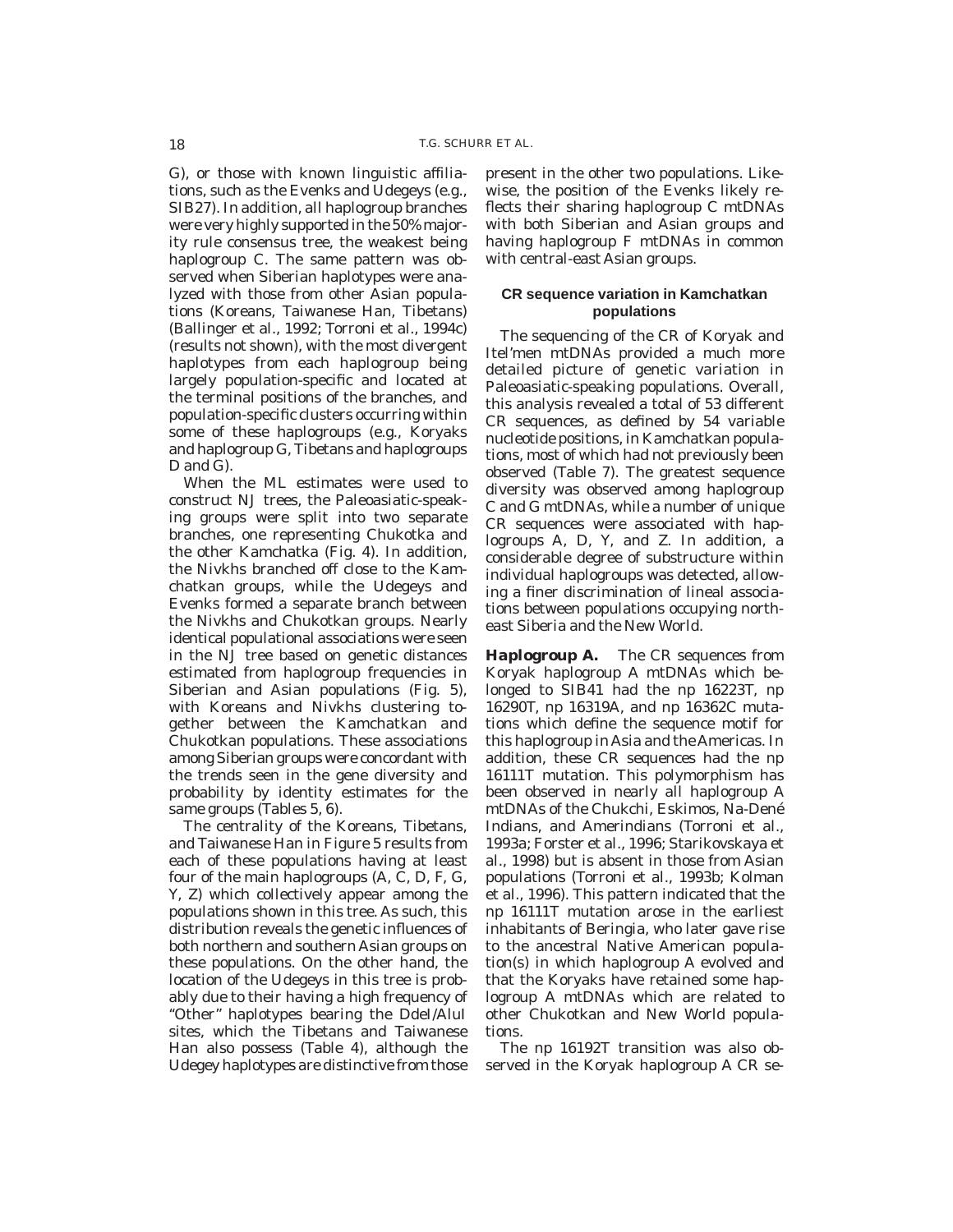

Fig. 4. An NJ tree based on ML estimates for Siberian populations analyzed by high resolution analysis (see Table 6).

quences which exhibited the 16111T mutation. This mutation had previously been observed in similar mtDNAs from the Chukchi, Siberian and North American Eskimos, Canadian Dogrib, and Navajo (Shields et al., 1993; Torroni et al., 1993b; Starikovskaya et al., 1998) and represents a major sublineage that is largely confined to the north Pacific Rim. The distribution of the 16192T mutation implies that it arose among the most recent common ancestors of the Chukchi, Eskimo-Aleuts, and Na-Dené Indians exclusive of the progenitors of Amerindian populations. Thus, the presence in the Koryaks of mtDNAs with this mutation likely reflects the preservation of ancient Beringian haplotypes in Kamchatkan groups.

In addition, both the Itel'men and Koryaks had haplogroup A mtDNAs which lacked both the 16111T and the 16192T polymorphisms as well as the 16362C mutation typically seen in haplogroup A mtDNAs in the New World. All of these were associated with haplotype SIB42, the only haplogroup A haplotypes appearing in the Itel'men. While it is possible that one or both of the Beringian mutations were lost from these CR sequences, they probably represent mtDNAs from haplogroup A which never experienced these nucleotide substitutions, as is the case for all similar Asian haplotypes (Torroni et al., 1993b; Kolman et al., 1996). The latter explanation is supported



Fig. 5. An NJ tree based on genetic distances estimated with the Reynolds et al. (1983) method in PHYLIP (Felsenstein, 1994); the frequencies of the haplogroup "alleles" used to estimate the genetic distances for these populations are shown in Table 4.

by the presence in these mtDNAs of the np 16242T mutation, which is not seen in comparable haplotypes from other circumpolar or New World populations (Ward et al., 1991, 1993; Shields et al., 1993; Torroni et al., 1993a).

*Haplogroup C.* Two distinct clusters of haplogroup C CR sequences were observed in both Kamchatkan populations (Table 8). The first encompassed CR sequences #05–12 and exhibited all of the polymorphisms which define haplogroup C mtDNAs in both Siberian and Native American populations, including the np 16223T, np 16298C, and np 16327T transitions (Torroni et al., 1993a,b). In addition, the majority of the CR sequences belonging to this cluster (#07–09) also exhibited the np 16124C transition, and many also had the np 16318T transversion, both of which do not appear in haplogroup C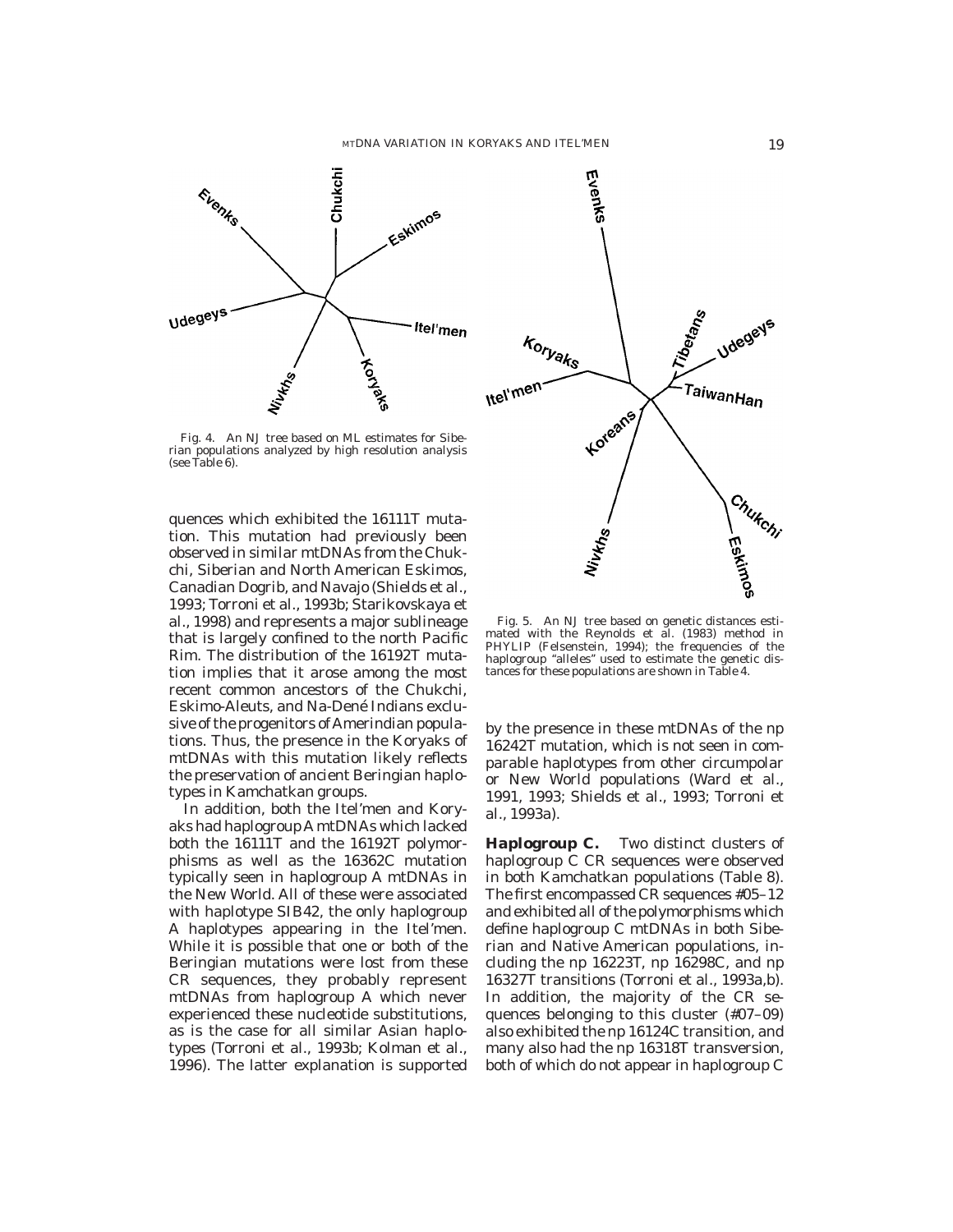## T.G. SCHURR ET AL.

|                 |                                        |                             | Polymorphic nucleotides                                                                                          |  |  |  |  |  |  |
|-----------------|----------------------------------------|-----------------------------|------------------------------------------------------------------------------------------------------------------|--|--|--|--|--|--|
| Haplo-<br>group | Haplo-<br>type                         | HVS-I<br>sequence<br>number | 113691122277889901223446666788999999901111122456661122<br>788931946923592778341230156378012346840168978222673957 |  |  |  |  |  |  |
|                 |                                        |                             |                                                                                                                  |  |  |  |  |  |  |
| A               | <b>SIB41</b>                           | <b>CAM</b><br>01            | TTACTCATTGTCCTCCACCTTCTCCACGCTCCCACCTTGTAAGCCTTTCATTAC                                                           |  |  |  |  |  |  |
|                 | SIB <sub>41</sub>                      | 02                          | -----T--------T---T----------T-------C--A---CC------                                                             |  |  |  |  |  |  |
|                 | SIB <sub>42</sub>                      | 03                          |                                                                                                                  |  |  |  |  |  |  |
|                 | SIB <sub>42</sub>                      | 04                          |                                                                                                                  |  |  |  |  |  |  |
| C               | <b>SIB29</b>                           | 05                          |                                                                                                                  |  |  |  |  |  |  |
|                 | <b>SIB26</b>                           | 06                          |                                                                                                                  |  |  |  |  |  |  |
|                 | <b>SIB26</b><br>SIB <sub>64</sub>      | 07<br>07                    |                                                                                                                  |  |  |  |  |  |  |
|                 | SIB <sub>45</sub>                      | 08                          |                                                                                                                  |  |  |  |  |  |  |
|                 | <b>SIB26</b>                           | 09                          |                                                                                                                  |  |  |  |  |  |  |
|                 | <b>SIB26</b>                           | 10                          |                                                                                                                  |  |  |  |  |  |  |
|                 | <b>SIB26</b>                           | 11                          |                                                                                                                  |  |  |  |  |  |  |
|                 | <b>SIB26</b>                           | 12                          |                                                                                                                  |  |  |  |  |  |  |
|                 | <b>SIB26</b>                           | 13                          |                                                                                                                  |  |  |  |  |  |  |
|                 | SIB <sub>65</sub><br>SIB <sub>66</sub> | 13<br>13                    |                                                                                                                  |  |  |  |  |  |  |
|                 | <b>SIB26</b>                           | 14                          |                                                                                                                  |  |  |  |  |  |  |
|                 | <b>SIB26</b>                           | 15                          |                                                                                                                  |  |  |  |  |  |  |
|                 | <b>SIB26</b>                           | 16                          |                                                                                                                  |  |  |  |  |  |  |
|                 | <b>SIB26</b>                           | 17                          |                                                                                                                  |  |  |  |  |  |  |
|                 | <b>SIB26</b>                           | 18                          |                                                                                                                  |  |  |  |  |  |  |
|                 | <b>SIB26</b>                           | 19                          |                                                                                                                  |  |  |  |  |  |  |
|                 | <b>SIB26</b>                           | 20                          |                                                                                                                  |  |  |  |  |  |  |
|                 | <b>SIB26</b>                           | 21                          |                                                                                                                  |  |  |  |  |  |  |
|                 | <b>SIB26</b><br><b>SIB26</b>           | 22<br>23                    |                                                                                                                  |  |  |  |  |  |  |
| D               | <b>SIB40</b>                           | 24                          |                                                                                                                  |  |  |  |  |  |  |
| G               | SIB <sub>08</sub>                      | 25                          |                                                                                                                  |  |  |  |  |  |  |
|                 | SIB <sub>37</sub>                      | 25                          |                                                                                                                  |  |  |  |  |  |  |
|                 | SIB <sub>37</sub>                      | 26                          |                                                                                                                  |  |  |  |  |  |  |
|                 | <b>SIB39</b>                           | 26                          |                                                                                                                  |  |  |  |  |  |  |
|                 | SIB <sub>37</sub>                      | 27                          |                                                                                                                  |  |  |  |  |  |  |
|                 | SIB <sub>37</sub>                      | 28                          |                                                                                                                  |  |  |  |  |  |  |
|                 | SIB <sub>37</sub><br>SIB <sub>37</sub> | 29<br>30                    |                                                                                                                  |  |  |  |  |  |  |
|                 | SIB <sub>35</sub>                      | 31                          |                                                                                                                  |  |  |  |  |  |  |
|                 | SIB <sub>61</sub>                      | 32                          |                                                                                                                  |  |  |  |  |  |  |
|                 | SIB <sub>35</sub>                      | 33                          |                                                                                                                  |  |  |  |  |  |  |
|                 | SIB <sub>38</sub>                      | 34                          |                                                                                                                  |  |  |  |  |  |  |
|                 | SIB <sub>60</sub>                      | 35                          |                                                                                                                  |  |  |  |  |  |  |
|                 | SIB <sub>37</sub>                      | 36                          |                                                                                                                  |  |  |  |  |  |  |
|                 | SIB <sub>37</sub>                      | 37                          |                                                                                                                  |  |  |  |  |  |  |
|                 | SIB <sub>37</sub>                      | 38                          |                                                                                                                  |  |  |  |  |  |  |
|                 | SIB <sub>37</sub><br>SIB <sub>37</sub> | 39<br>40                    |                                                                                                                  |  |  |  |  |  |  |
|                 | SIB <sub>37</sub>                      | 41                          |                                                                                                                  |  |  |  |  |  |  |
|                 | SIB <sub>37</sub>                      | 42                          |                                                                                                                  |  |  |  |  |  |  |
|                 | SIB <sub>37</sub>                      | 43                          |                                                                                                                  |  |  |  |  |  |  |
|                 | SIB <sub>36</sub>                      | 44                          |                                                                                                                  |  |  |  |  |  |  |
|                 | SIB <sub>37</sub>                      | 44                          |                                                                                                                  |  |  |  |  |  |  |
|                 | SIB <sub>37</sub>                      | 45                          |                                                                                                                  |  |  |  |  |  |  |
|                 | SIB <sub>37</sub>                      | 46                          |                                                                                                                  |  |  |  |  |  |  |
| Y               | SIB <sub>01</sub><br>SIB <sub>01</sub> | 47<br>48                    |                                                                                                                  |  |  |  |  |  |  |
|                 | SIB <sub>01</sub>                      | 49                          |                                                                                                                  |  |  |  |  |  |  |
|                 | SIB <sub>01</sub>                      | 50                          |                                                                                                                  |  |  |  |  |  |  |
|                 | SIB <sub>01</sub>                      | 51                          |                                                                                                                  |  |  |  |  |  |  |
| z               | SIB <sub>43</sub>                      | 52                          |                                                                                                                  |  |  |  |  |  |  |
|                 | SIB <sub>44</sub>                      | 52                          |                                                                                                                  |  |  |  |  |  |  |
|                 | SIB <sub>62</sub>                      | 53                          |                                                                                                                  |  |  |  |  |  |  |
|                 | SIB <sub>63</sub>                      | 53                          |                                                                                                                  |  |  |  |  |  |  |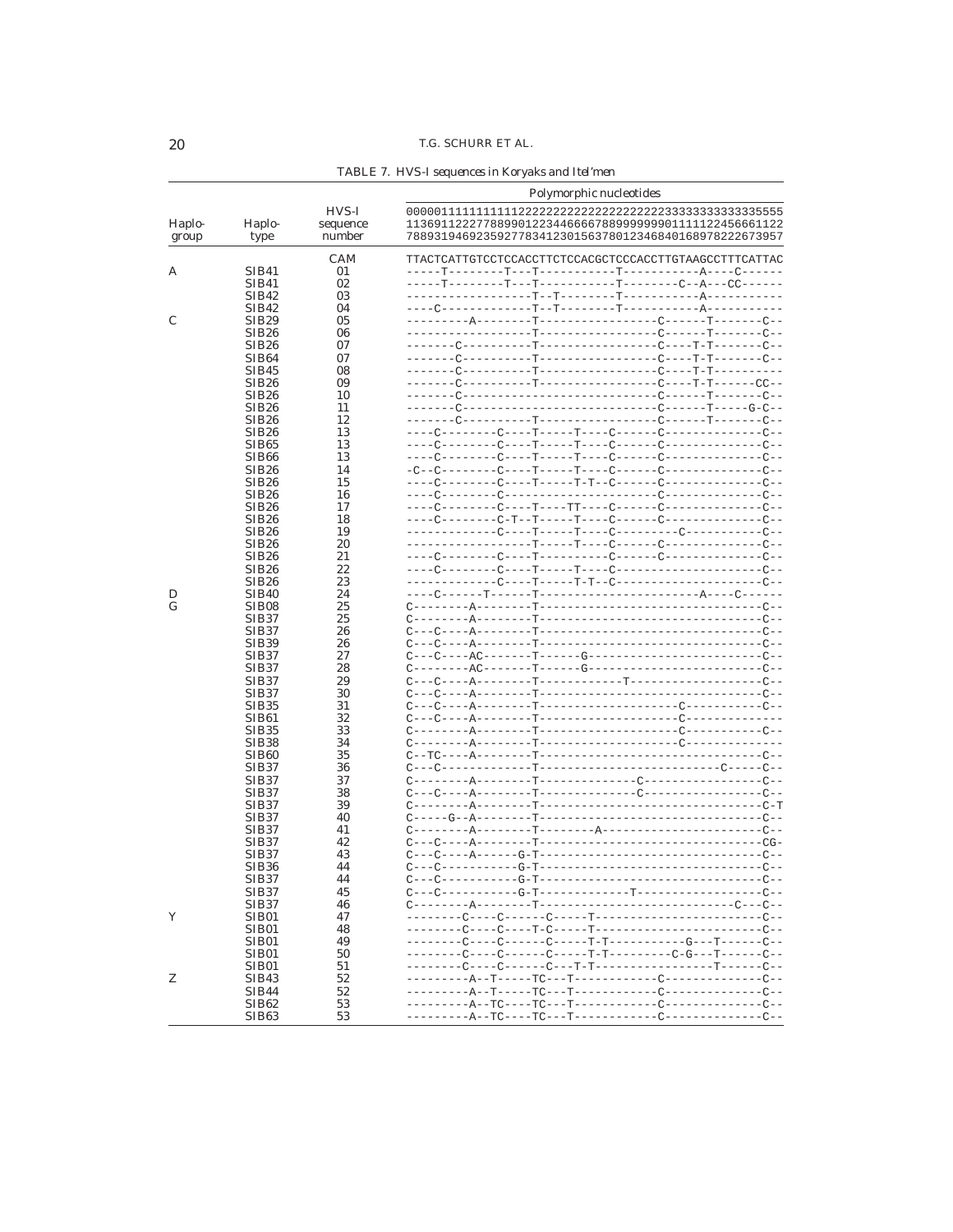|              | $\mathrm{CR}$                 |                               | Koryaks              |                              |                                        |                  |  |  |
|--------------|-------------------------------|-------------------------------|----------------------|------------------------------|----------------------------------------|------------------|--|--|
| Haplogroup   | sequence                      | Aluitor                       | Karagin              | Palan                        | <b>Total</b>                           | $\rm{Itel'men}$  |  |  |
| $\mathbf A$  | $01\,$                        | $\boldsymbol{0}$              | $\pmb{0}$            | $\boldsymbol{2}$             | $\boldsymbol{2}$                       | $\pmb{0}$        |  |  |
|              | 02                            | $\boldsymbol{2}$              | $\pmb{0}$            | $\pmb{0}$                    | $\boldsymbol{2}$                       | $\pmb{0}$        |  |  |
|              | $03\,$                        | $\mathbf{1}$                  | $\mathbf{1}$         | $\boldsymbol{2}$             | $\overline{\mathbf{4}}$                | $\pmb{0}$        |  |  |
|              | 04                            | $\bf{0}$                      | $\bf{0}$             | $\bf{0}$                     | $\bf{0}$                               | 3                |  |  |
| C            | 05                            | $\bf{0}$                      | $\mathbf{1}$         | 0                            | $\mathbf{1}$                           | $\pmb{0}$        |  |  |
|              | 06                            | $\pmb{0}$                     | $\bf{0}$             | $\bf 6$                      | $\bf 6$                                | $\pmb{0}$        |  |  |
|              | 07                            | 4                             | $\mathbf{1}$         | 4                            | $\boldsymbol{9}$                       | 0                |  |  |
|              | ${\bf 08}$                    | $\overline{\mathbf{4}}$       | 8                    | $\bf{0}$                     | $12\,$                                 | $\bf{0}$         |  |  |
|              | 09                            | $\bf{0}$                      | $\mathbf{1}$         | $\bf{0}$                     | $\mathbf{1}$                           | $\pmb{0}$        |  |  |
|              | $10\,$                        | $\bf{0}$                      | $\bf{0}$             | $\boldsymbol{2}$             | $\sqrt{2}$                             | $\pmb{0}$        |  |  |
|              | 11                            | $\mathbf{1}$                  | $\bf{0}$             | $\bf{0}$                     | $1\,$                                  | $\pmb{0}$        |  |  |
|              | $12\,$                        | $\pmb{0}$                     | $\boldsymbol{0}$     | $\mathbf 1$                  | $\mathbf 1$                            | $\pmb{0}$        |  |  |
|              | 13                            | $\bf{0}$                      | $\bf{0}$             | 12                           | 12                                     | 3                |  |  |
|              | 14                            | $\bf{0}$                      | $\mathbf{1}$         | $\pmb{0}$                    | $\mathbf{1}$                           | $\bar{0}$        |  |  |
|              | 15                            | $\pmb{0}$                     | $\bf{0}$             | $\bf{0}$                     | $\bf{0}$                               | $\boldsymbol{2}$ |  |  |
|              | 16                            | $\bf{0}$                      | $\bf{0}$             | $\mathbf{1}$                 | $\mathbf{1}$                           | $\boldsymbol{0}$ |  |  |
|              | 17                            | $\boldsymbol{0}$              | $\mathbf{1}$         | $\pmb{0}$                    | $\mathbf{1}$                           | $\pmb{0}$        |  |  |
|              | 18                            | $\bf{0}$                      | $\bf{0}$             | $\mathbf{1}$                 | $\mathbf{1}$                           | $\pmb{0}$        |  |  |
|              | 19                            | $\pmb{0}$                     | $\bf{0}$             | $\pmb{0}$                    | $\bf{0}$                               | $\mathbf{1}$     |  |  |
|              | 20                            | $\bf{0}$                      | $\mathbf{1}$         | $\bf{0}$                     | $\mathbf{1}$                           | $\bf{0}$         |  |  |
|              | $2\sqrt{1}$                   | $\boldsymbol{0}$              | $\mathbf{1}$         | $\pmb{0}$                    | $\mathbf 1$                            | $\pmb{0}$        |  |  |
| $\mathbf C$  | $22\,$                        | $\bf{0}$                      | $\bf{0}$             | $\mathbf{1}$                 | $\,1\,$                                | $\pmb{0}$        |  |  |
|              | $23\,$                        | $\pmb{0}$                     | $\pmb{0}$            | $\mathbf{1}$                 | $\mathbf 1$                            | $\pmb{0}$        |  |  |
| D            | 24                            | $\boldsymbol{2}$              | $\bf{0}$             | $\bf{0}$                     | $\boldsymbol{2}$                       | $\pmb{0}$        |  |  |
| $\mathsf{G}$ | 25                            | 21                            | $\bf{0}$             | $\frac{2}{2}$                | $\begin{array}{c} 23 \\ 8 \end{array}$ | $\frac{2}{3}$    |  |  |
|              | 26<br>27                      | $\overline{\mathbf{4}}$       | $\boldsymbol{2}$     |                              |                                        |                  |  |  |
|              |                               | $\pmb{0}$                     | $\bf{0}$             | $\boldsymbol{2}$             | $\boldsymbol{2}$                       | $\pmb{0}$        |  |  |
|              | $\bf 28$<br>$\boldsymbol{29}$ | $\boldsymbol{0}$<br>$\pmb{0}$ | $\bf{0}$<br>$\bf{0}$ | $\boldsymbol{4}$<br>$\bf{0}$ | $\overline{\mathbf{4}}$<br>$\pmb{0}$   | $\boldsymbol{0}$ |  |  |
|              | 30                            | $\ddot{\mathbf{0}}$           | $\bf{0}$             | $\pmb{0}$                    | $\pmb{0}$                              | $\frac{4}{3}$    |  |  |
|              | 31                            | $\boldsymbol{2}$              | $\mathbf{1}$         | $\bf{0}$                     | $\,3$                                  | $\mathbf{1}$     |  |  |
|              | 32                            | $\pmb{0}$                     | $\mathbf{1}$         | $\pmb{0}$                    | $\,1\,$                                | $\boldsymbol{0}$ |  |  |
|              | 33                            | $\bf{0}$                      | $\bf{0}$             | $\bf{0}$                     | $\pmb{0}$                              | $\boldsymbol{2}$ |  |  |
|              | 34                            | $\mathbf{1}$                  | $\bf{0}$             | $\bf{0}$                     | $\mathbf{1}$                           | $\pmb{0}$        |  |  |
|              | 35                            | $\boldsymbol{0}$              | $\bf{0}$             | $\bf{0}$                     | $\pmb{0}$                              | $\bf 3$          |  |  |
|              | 36                            | $\mathbf{1}$                  | $\bf{0}$             | $\bf{0}$                     | $\mathbf{1}$                           | $\boldsymbol{0}$ |  |  |
|              | 37                            | $\bf{0}$                      | $\mathbf{1}$         | $\bf{0}$                     | $\mathbf{1}$                           | $\bf{0}$         |  |  |
|              | 38                            | $\bf{0}$                      | $\mathbf{1}$         | $\bf{0}$                     | $\,1\,$                                | $\pmb{0}$        |  |  |
|              | 39                            | $\mathbf{1}$                  | $\boldsymbol{2}$     | $\pmb{0}$                    | $\overline{3}$                         | $\pmb{0}$        |  |  |
|              | 40                            | $\boldsymbol{2}$              | $\bf{0}$             | $\bf{0}$                     | $\boldsymbol{2}$                       | $\pmb{0}$        |  |  |
|              | 41                            | $\mathbf{1}$                  | $\bf{0}$             | $\bf{0}$                     | $\,1\,$                                | $\pmb{0}$        |  |  |
|              | 42                            | $\bf{0}$                      | $\bf{0}$             | $\boldsymbol{2}$             | $\boldsymbol{2}$                       | $\bf{0}$         |  |  |
|              | 43                            | $\boldsymbol{0}$              | $\bf{0}$             | $\pmb{0}$                    | $\pmb{0}$                              | $\bf 3$          |  |  |
| G            | 44                            | $\overline{\mathbf{4}}$       | $\mathbf{1}$         | $\overline{\mathbf{4}}$      | $\boldsymbol{9}$                       | $10\,$           |  |  |
|              | 45                            | $\bf{0}$                      | $\bf{0}$             | $\bf{0}$                     | $\pmb{0}$                              | $\mathbf{1}$     |  |  |
|              | 46                            | $\mathbf{1}$                  | $\bf{0}$             | $\bf{0}$                     | $\mathbf{1}$                           | $\pmb{0}$        |  |  |
| Y            | 47                            | $\overline{4}$                | 3                    | 3                            | $10\,$                                 | $\mathbf{1}$     |  |  |
|              | 48                            | $\boldsymbol{0}$              | $\bf{0}$             | $\pmb{0}$                    | $\bf{0}$                               | $\mathbf{1}$     |  |  |
|              | 49                            | $\bf{0}$                      | $\mathbf{1}$         | $\bf{0}$                     | $\mathbf{1}$                           | $\pmb{0}$        |  |  |
|              | 50                            | $\boldsymbol{0}$              | $\mathbf 1$          | $\boldsymbol{0}$             | $\mathbf 1$                            | $\pmb{0}$        |  |  |
|              | $5\sqrt{1}$                   | $\bf{0}$                      | $\mathbf{1}$         | $\bf{0}$                     | $\mathbf{1}$                           | $\bf{0}$         |  |  |
|              | 52                            | $\bf{0}$                      | $\boldsymbol{6}$     | $\boldsymbol{2}$             | $\bf 8$                                | $\mathbf{1}$     |  |  |
|              | 53                            | $\pmb{0}$                     | $\pmb{0}$            | $\pmb{0}$                    | $\pmb{0}$                              | $\boldsymbol{2}$ |  |  |
| Total        |                               | 56                            | 37                   | 54                           | 147                                    | 46               |  |  |

*TABLE 8. Distribution of HVS-I sequences in Kamchatkan populations*<sup>1</sup>

<sup>1</sup> Certain samples did not sequence well and thus were not included in the totals per population and/or ethnic subgroup; these included seven from the Karagin Koryaks and one from the Palan Koryaks as well as one from the Itel'men. These omissions are the source of the discrepancy in the sample sizes between this table and Table 2.

mtDNAs from other Siberian or Native American tribes (Ward et al., 1991, 1993; Shields et al., 1993; Torroni et al., 1993a,b). Similar CR sequences were seen in some haplogroup C mtDNAs from the Chukchi

and Siberian Eskimos (Starikovskaya et al., 1998), implying that these mtDNAs are common to all Paleoasiatic-speaking groups and perhaps also Eskimoan populations, in which haplogroup C occurs at low frequen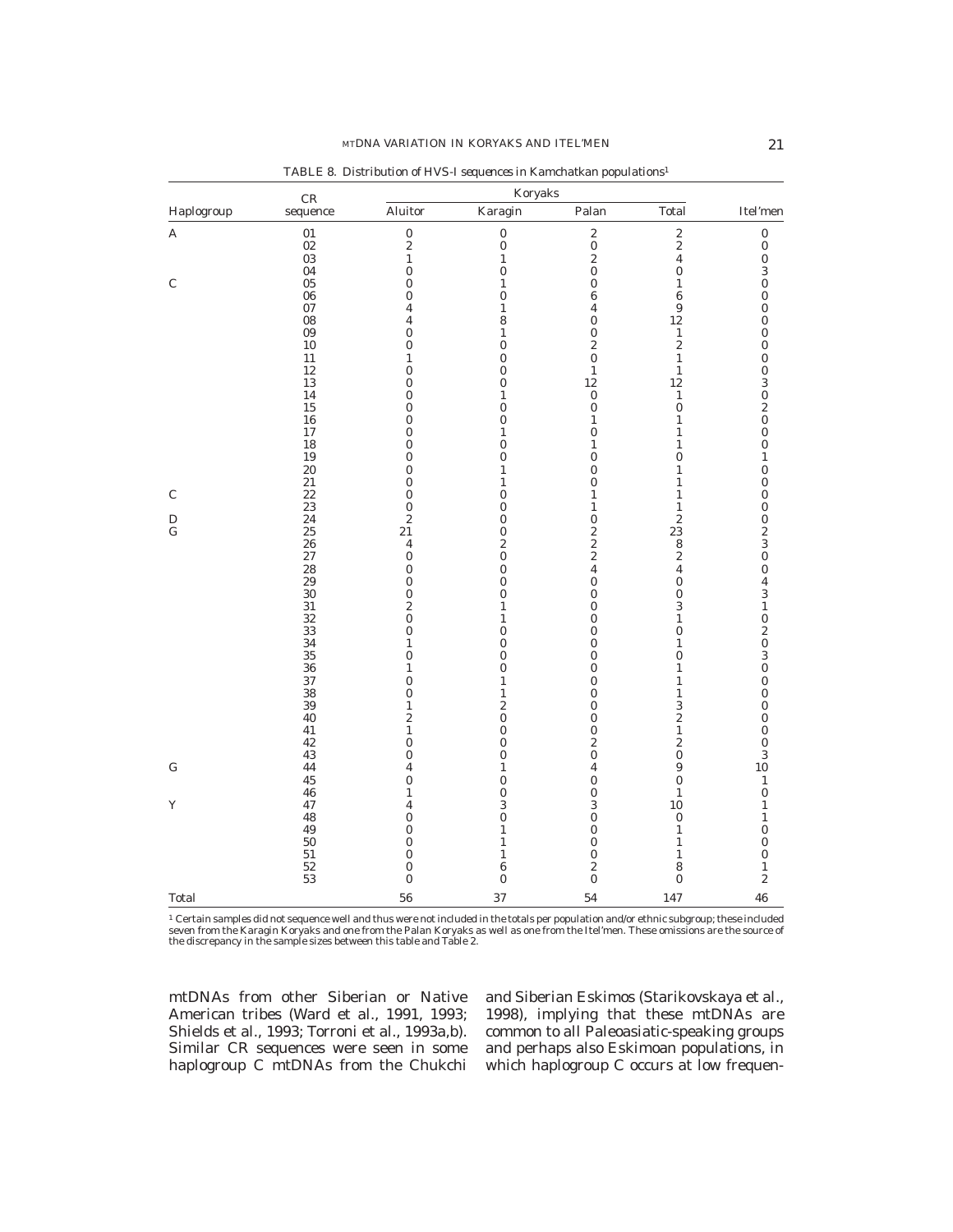cies (Merriwether et al. 1994; Starikovskaya et al., in press).

The first cluster was further associated with several different RFLP haplotypes, including SIB26, SIB29, SIB45, and SIB64. Because these SIB45 haplotypes differed from equivalent haplotypes in Native American populations (AM32) (Torroni et al., 1992, 1993a,b) by having the 16124C and 16318T mutations, they appear to have arisen in Kamchatkan groups independent of putatively identical haplotypes in New World groups, with both sets of SIB45 mtDNAs becoming differentiated from SIB26 through the loss of the HaeIII np 16517 site, a known hypermutable restriction site (Ballinger et al., 1992; Torroni et al., 1994c, 1996; Chen et al., 1995). Consequently, Siberian SIB45 mtDNAs cannot be considered founding haplogroup C haplotypes for Native American populations.

The second cluster encompassed CR sequences #13–23 but differed from the first by having the np 16093C, np 16189C, np 16261T, and np 16288C transitions and by lacking the 16318T and 16327T mutations. As seen in other Asian and Native American mtDNAs, the 16189C transition creates a homopolymeric stretch of Cs within a 14 bp hypervariable domain (np 16180–16193), which typically results in the insertion of an additional one or more Cs (Horai and Hayasaka, 1990; Horai et al., 1993). CR sequences from this cluster also occurred in the Chukchi but not in the Siberian Eskimos (Starikovskaya et al., 1998) or distantly related Asian and Native American groups on both sides of the Bering Strait (Shields et al., 1993; Ward et al., 1993; Torroni et al., 1993a,b), and thus appeared to be unique for Paleoasiatic-speaking populations. This cluster was also associated with the founding haplotype, SIB26, as well as the unique haplotypes SIB65 and SIB66. The presence of at least two distinct CR clusters within haplogroup C and the association of both of them with the founder haplotype, SIB26, implied a considerable degree of divergence of this mtDNA lineage in Asia. Furthermore, since CR sequences from the first and the second clusters differed on average by five or six mutations, they could represent multiple expansions of haplotypes from the same

mtDNA lineage in northeastern Siberian groups at different times.

*Haplogroup D.* Only one type of CR sequence from haplogroup D was observed in the Koryaks, and it was linked with haplotype SIB40. This CR sequence (#24) was defined by five different sequence polymorphisms, most of which appeared in one or more of the other haplogroups present in the Kanchatkan populations (16093C, 16223T, 16319A, and 16362C transitions), and had one distinguishing polymorphism, the np 16173T transition. The same CR sequence also appeared in four Siberian Eskimos and Chukchi (Starikovskaya et al., 1998) and had previously been observed in Alaskan Inupik Eskimos (CR lineage #58) (Shields et al., 1993). However, it has not been found in other Siberian and Native American populations (Shields et al., 1993; Torroni et al., 1993a).

*Haplogroup G.* Haplogroup G showed the greatest diversity of CR sequences relative to the other haplogroups. In general, the CR sequences for haplogroup G were defined by a set of four different sequence polymorphisms, including the np 16017C, 16093C, np 16129A, and 16223T transitions. Along with the linked HaeII np 4830 and HhaI np 4831 site gains, the 16017C transition clearly distinguished haplotypes from this haplogroup from those of other Siberian or Asian mtDNA lineages. Similar CR sequences were also seen in the Chukchi, who exhibited a limited number of haplogroup G mtDNAs (Starikovskaya et al., 1998). These data indicated that haplogroup G mtDNAs were part of the genetic makeup of ancient Paleoasiatic-speaking populations and that this mtDNA lineage has undergone a considerable degree of genetic diversification since being brought to northeastern Siberia.

*Haplogroup Y.* The CR sequences for this haplogroup exhibited a set of nucleotide polymorphisms which were unique to this mtDNA lineage, including the np 16126C, 16189C, np 16231C, np 16266T, and 16519C transitions. One cluster within this haplogroup was defined by only these mutations, while another also had the np 16287T, 16316G, and 16328T mutations which do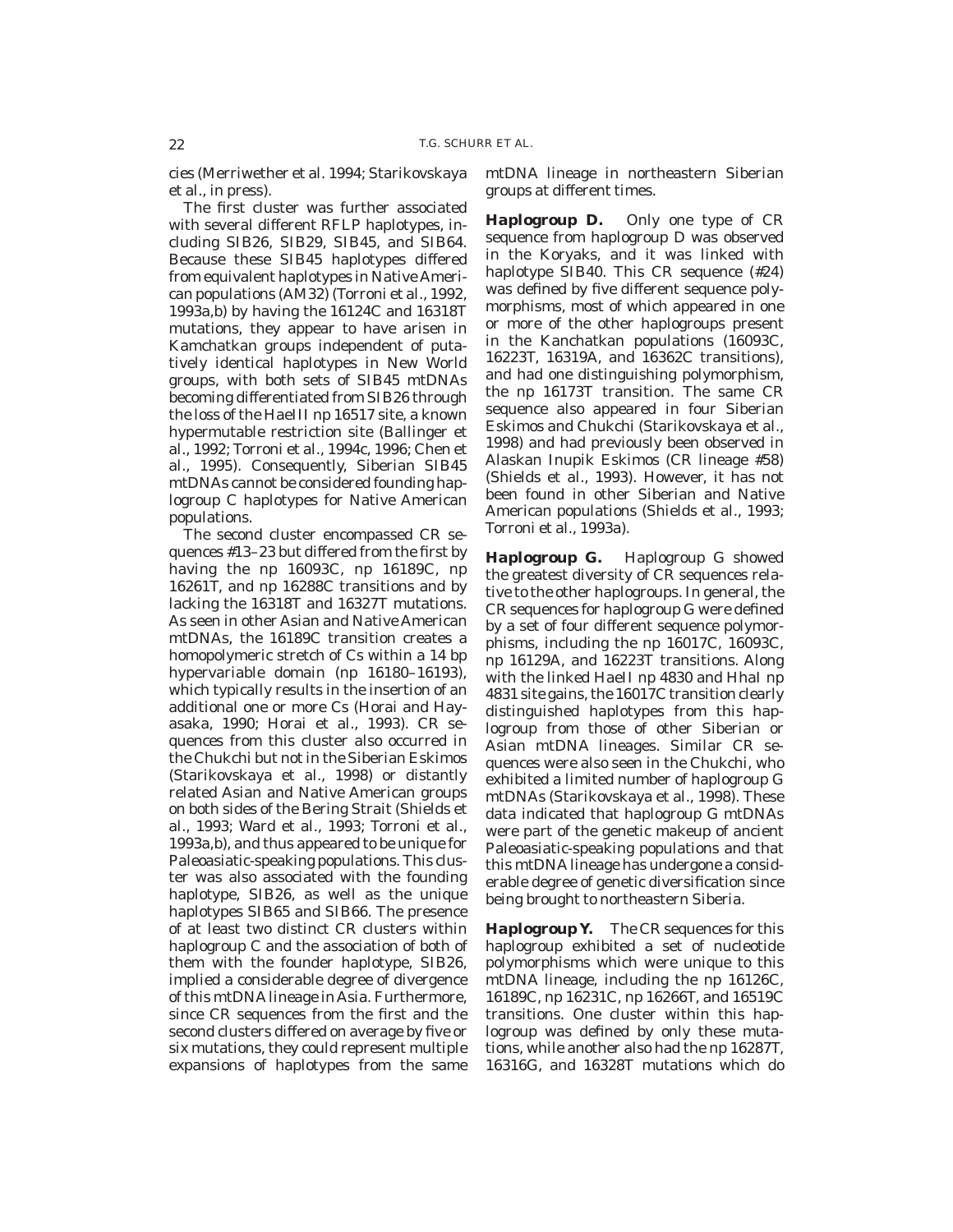not appear in the other Siberian haplogroups. Since both of these sublineages appeared in SIB01 haplotypes from the Koryaks and Itel'men, the founding haplotype for this haplogroup, they were probably part of the ancestral pool of Kamchatkan groups.

*Haplogroup Z.* The CR sequences for haplogroup Z also exhibited a set of nucleotide polymorphisms unique to this mtDNA lineage, including the 16129A, 16185T, 16223T, 16224C, 16260T, 16298C, and 16519C mutations. In addition, SIB62 and SIB63 had the 16189C polymorphism which in this case did not create a homopolymeric stretch of Cs. More importantly, CR sequences with these mutations were seen in both haplotypes SIB43 and SIB44. This finding confirmed that SIB43 belonged to haplogroup Z and suggested that it had lost the DdeI np 11074 site gain seen in the other haplotypes from this mtDNA lineage. Because haplogroup Z mtDNAs appeared in both the Koryaks and Itel'men, they too were likely part of the ancestral pool of Kamchatkan groups.

## **Distribution of CR sequences in Koryaks and Itel'men**

As can be seen in Table 8, a number of CR sequences from haplogroups A, C, G, Y, and Z were shared amongst all Koryak subgroups (#03, #07, #26, #44, #47). Their ubiquity amongst the Koryaks and high frequency relative to other CR sequences suggested that they represented the founding mtDNAs for this Paleoasiatic-speaking group. The high frequency of CR sequence #25 in the Aluitor Koryaks (37.5%) suggested its origin in this subgroup and its spread to the Palan Koryaks and Itel'men through gene flow, with the Karagin Koryaks possibly missing this CR sequence due to drift effects. In addition, the Aluitor and Karagin Koryaks were found to share CR sequences #08, #31, and #39, a result which supported their known close linguistic association. On the other hand, the Karagin and Palan Koryaks shared CR sequence #52, suggesting some differences between them and the Aluitor Koryaks. Aside from these common or shared types, the majority of CR sequences occurred in one Koryak subgroup

or another, with many showing village specificity (e.g., within the Palan subgroup, #06 and #13 were detected only in persons born in Voyampolka).

A more restricted number of CR sequences from haplogroups G, Y, and Z were shared between the Koryaks and Itel'men. Both Paleoasiatic groups had CR sequences #25,  $#26, #31, and #44 from haplogroup G, as$ well as #47 from haplogroup Y and #52 from haplogroup Z. Because of their prevalence in each population, these sequences are likely the founding types for their respective haplogroups. In addition, the np 16207G mutation defined a set of haplogroup G mtDNAs (#43–45) present in both the Koryaks and Itel'men. Its high frequency in the Itel'men (30.4%) relative to the Koryaks (6.1%) suggested that this set may have originated in this population and spread to the Koryaks through gene flow. The only other shared CR sequence (#13) occurred in the Palan Koryaks and Itel'men, a distribution which might reflect the southward expansion of Reindeer Koryak groups into traditional Itel'men territory (Jochelson, 1908). Otherwise, all remaining CR sequences were populationspecific for either of the two Kamchatkan groups.

Another intriguing finding was the nonuniform distribution of the CR clusters from haplogroup C in the Koryaks and Itel'men. The cluster defined by the 16124C-16223T-16298C-16318T-16327T motif (#05–12) was distributed across all three Koryak subgroups at more or less the same frequency but was completely absent from the Itel'men. In contrast, the cluster defined by the 16093C-16189C-16261T-16288C motif (#13– 23) was present in only the Karagin and Palan Koryaks as well as amongst the Itel'men. Such a pattern suggested that mtDNAs from the first cluster were brought to the Kamchatka peninsula by ancestral Koryak groups, whereas those from the second may already have been present in the Itel'men and subsequently acquired by the southernmost Koryak groups through intermarriage with Itel'men populations.

When CR sequence diversity in all Paleoasiatic-speaking groups was examined, striking differences between Chukotkan and Kamchatkan populations were observed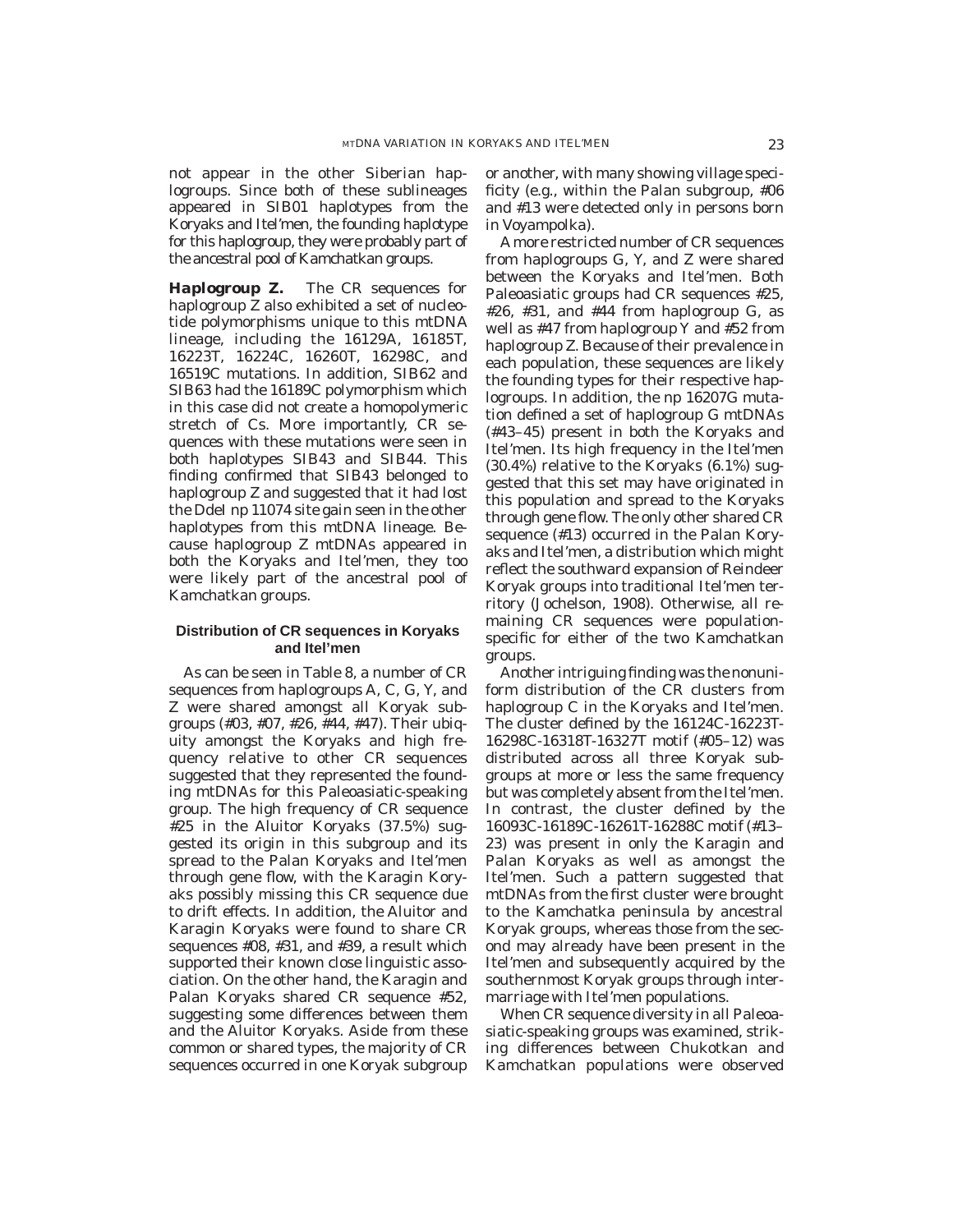|                |     |    | Number<br>of unique                 | Gene                        | Probability<br>of identity<br>within | HVS-I sequences shared<br>between populations |     |     |          |          |          |
|----------------|-----|----|-------------------------------------|-----------------------------|--------------------------------------|-----------------------------------------------|-----|-----|----------|----------|----------|
| Population     | N   | n  | types $\frac{6}{6}$<br>individuals) | diversity<br>$(h \pm S.E.)$ | populations<br>$(\%)$                | A<br>#01                                      | #07 | #13 | D<br>#24 | G<br>#25 | G<br>#26 |
| <b>Eskimos</b> | 77  | 12 | 3(3.9)                              | $0.819 \pm 0.008$           | 22.6                                 | 37                                            |     |     |          |          |          |
| Chukchi        | 65  | 19 | 23 (35.4)                           | $0.883 \pm 0.001$           | 42.8                                 | 19                                            |     | 4   |          |          | 2        |
| Koryaks        | 147 | 41 | 70 (47.6)                           | $0.945 \pm 0.000$           | 36.6                                 | 2                                             | 9   | 12  | 2        | 23       | 8        |
| Itel'men       | 46  | 19 | 26(56.5)                            | $0.931 \pm 0.000$           | 43.1                                 |                                               |     |     |          | 9        | 3        |

*TABLE 9. CR sequence diversity in northeast Siberian populations*<sup>1</sup>

<sup>1</sup> N, number of mtDNAs subjected to CR sequencing; n, number of distinct sequences observed in each population. The Kamchatkan HVS-1 sequences enumerated in the table are equivalent to those present in Chukotkan populations in the following way: KAM01 =<br>CHU01, KAM07 = CHU17, KAM13 = CHU19, KAM24 = CHU13, KAM25 = CHU20, and KAM26 = CHU21 (KAM, Kamc The letter above each CR sequence number indicates the haplogroup to which each one belongs.

(Table 9).As a whole, the Koryaks and Itel'men showed a greater frequency of unique types than did the Chukchi and Siberian Eskimos. The latter population had a dramatically lower frequency of these unique types due to sharing ten different CR sequences with the Chukchi, including ones identical to #01, #07 and #24 from this study (Starikovskaya et al., 1998). Interestingly, nearly all of these CR sequences were the same set shared between the two Kamchatkan populations, with only #01 from haplogroup A and #24 from haplogroup D being more highly frequent in Chukotkan groups. Although their strong genetic similarity to Siberian Eskimos suggested that the Chukchi might have acquired haplogroup C and G mtDNAs from Koryak subgroups through recent gene flow, the fact that all Chukchi subdivisions analyzed for mtDNA variation possessed haplotypes from both haplogroups (Torroni et al., 1993b; Starikovskaya et al., 1998; this study; Schurr et al., unpublished data) argues that these mtDNAs were part of the ancestral gene pool for all Paleoasiatic-speaking groups.

## **Phylogenetic analysis of Siberian CR sequences**

When these CR sequences were subjected to phylogenetic analysis, all six of the major haplogroups present in northeastern Siberians formed distinct branches in the resulting NJ tree (Fig. 6) irrespective of whether or not African mtDNAs were used as outgroups. The same overall pattern was obtained through parsimony analysis with DNAPARS (results not shown). In addition, the substructure within haplogroups A, C,

and D noted in the CR sequence data was clearly revealed in this phylogeny. Within haplogroup A, three distinct clusters or sublineages were observed. The first two sublineages (I and II) possessed the np 16111T mutation, with the first (I) also having the np 16192T mutation and the second (II) having the np 16265G mutation which arose in Eskimoan populations, whereas the third sublineage (III) lacked the 16111T mutation altogether. Sublineage III sequences appeared in haplogroup A mtDNAs from east Asian populations and the Evenks and probably represent the ancestral state for this mtDNA lineage. Among Paleoasiatic speakers, the Koryaks and Itel'men had haplogroup A CR sequences from both sublineages I and III, whereas those of the Chukchi belonged to sublineages I and II.

The previously identified CR sequence sublineages in haplogroup C were also ob-

Fig. 6. An NJ tree of CR sequences from northeast Siberian and east Asian populations constructed from genetic distances estimated with the Kimura twoparameter model in DNADIST (Felsenstein, 1994). The CR sequences occurring in the Koryaks and Itel'men were indicated as Kamchatkan (KAM) samples, and those occurring in the Chukchi and Siberian Eskimos (Starikovskaya et al., submitted) were indicated as Chukotkan (CHU) haplotypes, with the numbers of each corresponding to the CR sequence numbers in Table 8 from this study and those described in Starikovskaya et al. (1998). Otherwise, the CR sequences occurring in native Siberians or east Asians were indicated as the CR sequences enumerated in Table 5 of Torroni et al. (1993b). AF62 is the African CR sequence used as an outgroup in this tree, although the same overall branching structure was maintained when no outgroups were used. The Roman numerals specify distinct clusters or sublineages of the particular haplogroup in which they occur, while all haplogroups are indicated by boxed capital letters.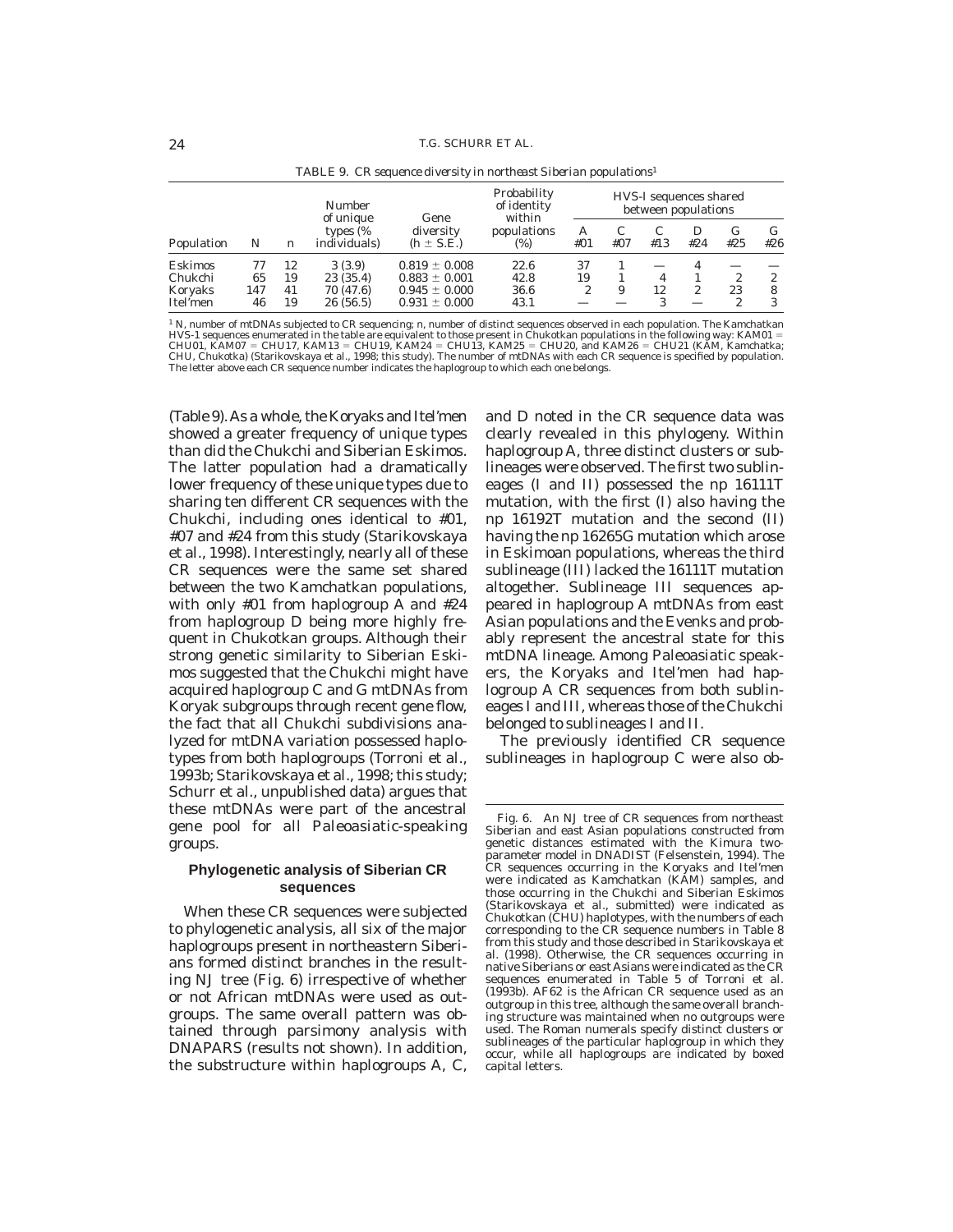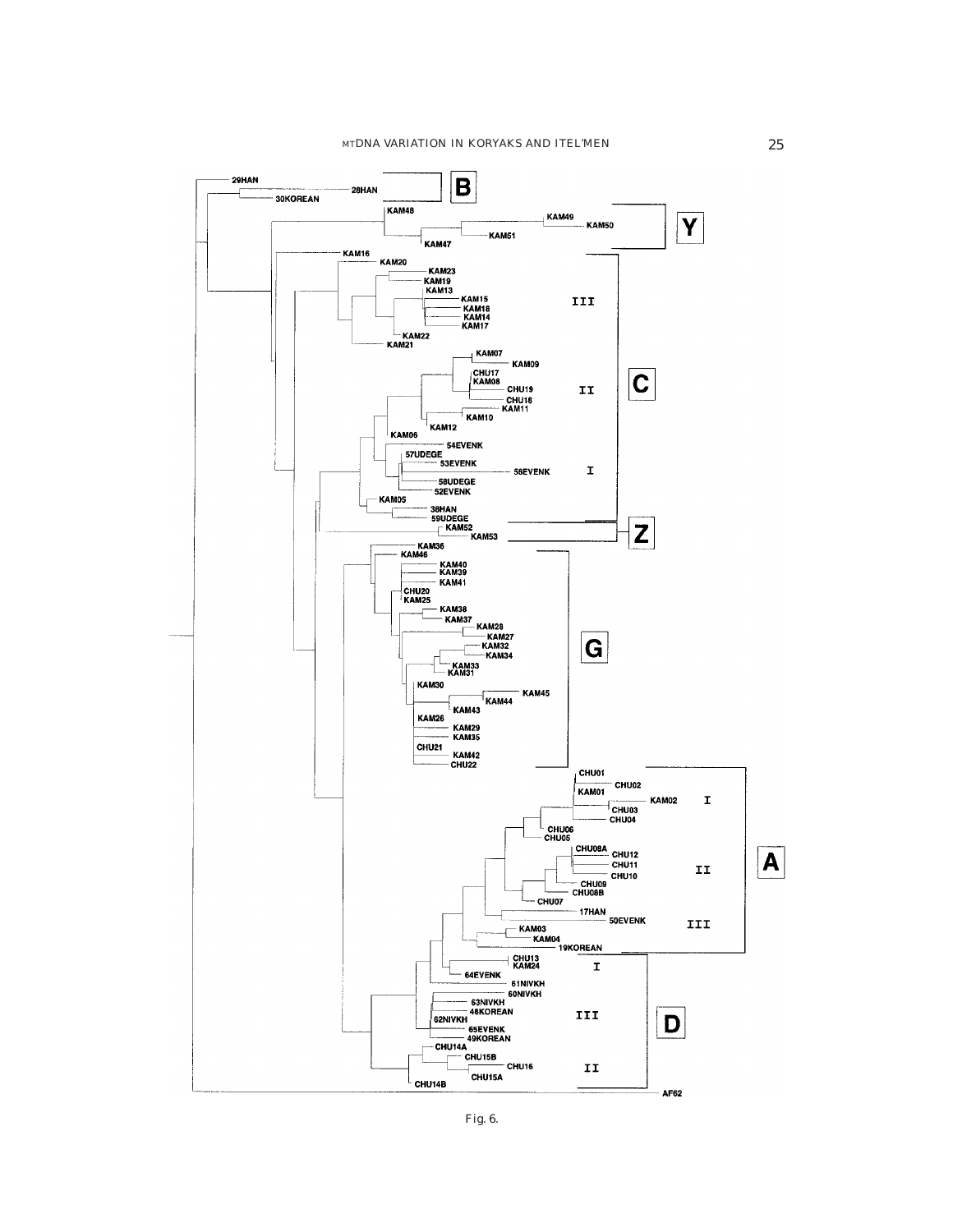served in this NJ tree. Two of them more closely resembled the haplogroup C mtDNAs present in Native American populations by having the 16223T-16298C-16327T motif characteristic of this mtDNA lineage. The one defined only by these mutations (I) occurred predominantly in east Asian and Amur River populations as well as the Evenks, and the other (II), having the 16124C and 16318T mutations, occurred only in Paleoasiatic groups. The third sublineage (III) had the 16093C-16189C-16261T-16288C-16298C motif and appeared only in northern Paleoasiatic-speaking groups.

Similarly, haplogroup D had three sublineages within it. The first (I), representing SIB40, occurred at very low frequencies among Paleoasiatic groups and Siberian Eskimos and was the only haplogroup D mtDNA in the Koryaks. The second sublineage (II) occurred exclusively among Chukotkan populations, as no similar types were seen among Native American groups with high frequencies of haplogroup D (Ward et al., 1991, 1993; Shields et al., 1993). The remaining mtDNAs from east Asian populations, the Evenks, and the Nivkhs formed a sublineage (III) which had a sequence motif most similar to haplogroup D haplotypes in Native American populations (16223T– 16362C) and thus probably represented the ancestral state for this mtDNA lineage in Asia and the Americas.

Comprised of only Koryak, Itel'men, and Chukchi mtDNAs, haplogroup G also showed some degree of substructure. However, its branches were not quite as clearly defined as the sublineages in haplogroups A, C, and D. Instead, it exhibited small clusters of related CR sequences which appeared mostly in either the Chukchi, Koryaks, or Itel'men, which may reflect its relatively more recent origin in eastern Siberia relative to the other three haplogroups. By contrast, haplogroups B, Y, and Z formed small unbranched clusters, probably due to the limited number of mtDNAs analyzed for each mtDNA lineage in east Asian and Siberian populations. Notably, only east Asian mtDNAs were found within haplogroup B, while Koryak and Itel'men mtDNAs constituted all of the CR sequences present in the other two haplogroups.

## **Genetic links between eastern Siberian and east Asian populations**

Because the distribution of haplogroups G and Y in northeast Asia pointed to the Sea of Okhotsk region as a possible source area for these mtDNA lineages, we examined the mtDNA variation in populations from this geographic region to determine their genetic affinities with Paleoasiatic groups. In particular, we were interested in assessing the relatedness of the Ainu, Japanese, and Koreans to the Koryaks and Itel'men since these east Asian groups had also been shown to have haplogroup G and/or Y mtDNAs (Horai et al., 1984; Ballinger et al., 1992; Harihara et al., 1992). To do this, we compared the CR sequence data from the Ainu, Japanese, and Koreans (Torroni et al., 1993b; Horai et al., 1996) with those from Siberian Eskimos, Paleoasiatic-speaking groups, Amur River populations (Nivkhs and Udegeys), and the Evenks. Although the sequences of Horai et al. (1996) lacked sequence information for the region between np 16000 and 16048 in which the np 16017C mutation from haplogroup G occurs, all of the other phylogenetically important nucleotide polymorphisms for haplogroups A–D, G, Y, and Z were contained within the region encompassed by their sequences (np 16048–16530). Hence, inferences about the relationships of the mtDNAs from these populations with Siberian groups was possible.

The resulting NJ tree revealed a number of interesting associations between these populations (Fig. 7). The first notable finding was that most of the haplogroups defined in this NJ tree occurred in both Paleoasiatic and east Asian populations. Although not previously classified as belonging to haplogroup A, due to the HaeIII np 663 site gain not being clearly identified in the earlier RFLP study of these samples (Horai and Matsunaga, 1986), a small number of Ainu, Japanese, and Korean sequences from Horai et al. (1996) clearly fell into this mtDNA lineage (cluster C6 [Horai et al., 1996]). All of these sequences lacked the np 16111T mutation and hence were part of the Asian/ Siberian sublineage III of this haplogroup (Fig. 6). In addition, the Koryaks and the Ainu shared CR sequence #03 from this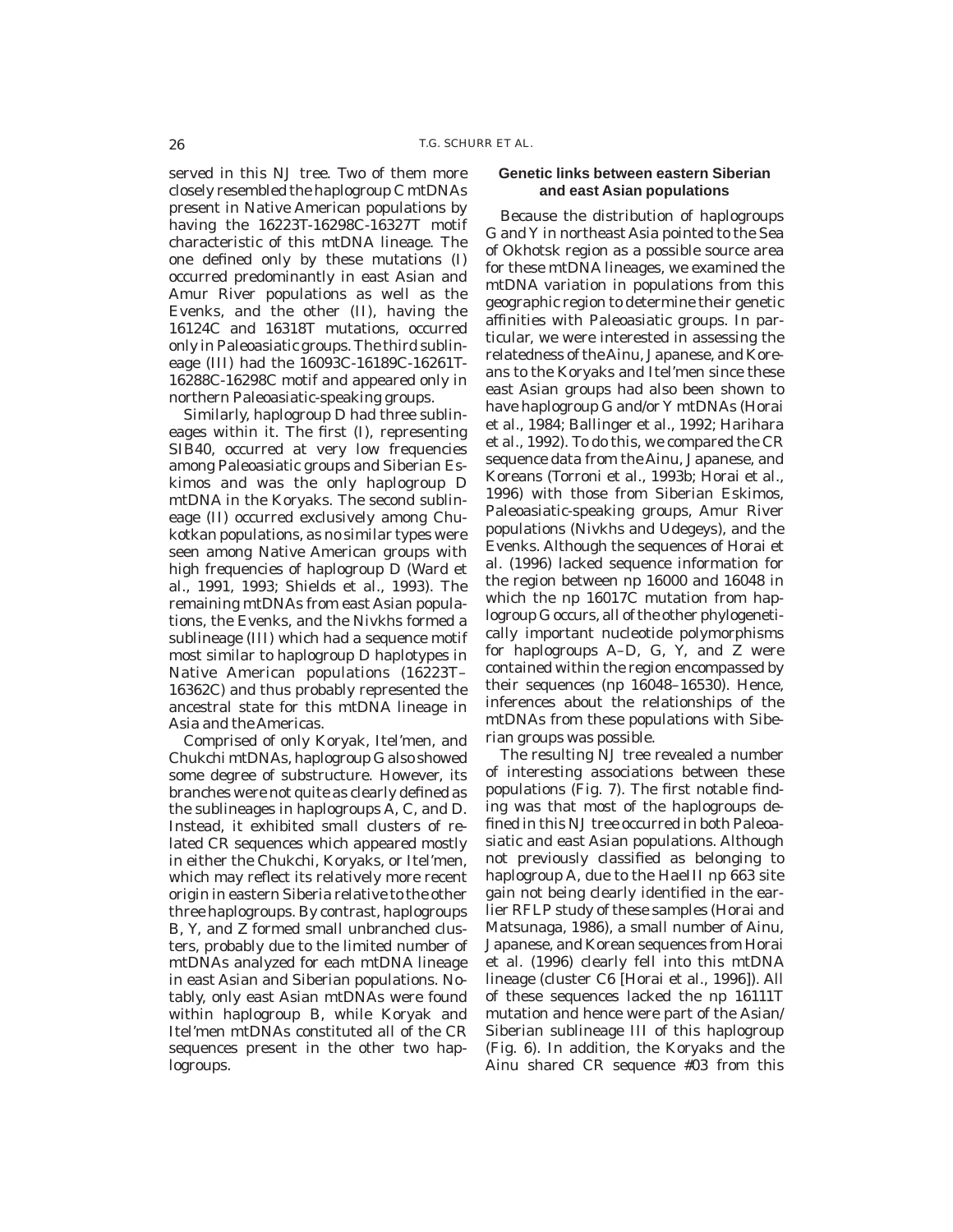study, and the Itel'men had the closely related CR sequence #04 from this haplogroup. By contrast, the Japanese and Koreans exhibited a set of related CR sequences from haplogroup A which were distinctive from those in Kamchatkan groups by having the np 16187T mutation and also lacking the 16362C transition.

Second, unlike Siberian populations, all three of the east Asian groups analyzed by Horai et al. (1996) had haplogroup B mtDNAs (cluster C2 [Horai et al., 1996]). The Ainu had a very low frequency of these haplotypes, as seen in an earlier RFLP study (Harihara et al., 1988), and those present in this population were very similar to types detected in the Japanese and Koreans, who were also previously noted to possess deletion haplotypes (Horai and Matsunaga et al., 1986; Ballinger et al., 1992). Based on this distribution, it appears that the Ainu acquired deletion haplotypes through gene flow with Japanese populations rather than having them as part of their ancestral gene pool. In addition, haplogroup B mtDNAs separated into two distinct subbranches rather than remain in a single cluster, as seen in Horai et al. (1996). This result is in concordance with findings in other studies of Asian mtDNA variation (Ballinger et al., 1992; Schurr, Starikovskaya et al., unpublished) which argue against this mtDNA lineage being a monophyletic group.

Third, all three east Asian groups (Ainu, Japanese, Koreans) had haplogroup C mtDNAs at low frequencies (cluster C14 [Horai et al., 1996]). This mtDNA lineage was previously observed at low frequencies in the Japanese (morph-9 [Horai et al., 1984]) but had not been detected in the Koreans (Ballinger et al., 1992) or the Ainu (Harihara et al., 1988). The majority of these CR sequences were located in sublineage I defined by the 16223T-16298C-16327T motif (Fig. 6), with all of them belonging to the Japanese and Koreans. In contrast, a minority of these CR sequences showed affinities with sublineage III in Paleoasiatic groups, including those present in the Ainu, although only the Koreans had closely related mtDNAs. This distribution again suggested an eastern Siberian/

east Asian source for sublineage I mtDNAs within this haplogroup and perhaps an east Asian source for sublineage III mtDNAs.

Another novel finding was that haplogroup D mtDNAs appeared to be very common in the Ainu, Japanese, and Koreans. In fact, a number of different clusters of CR sequences in these populations (clusters C5, C7, C8, C9, C10, and C11 [Horai et al., 1996]) had the 16223T–16362C motif which characterizes this haplogroup. In general, the east Asian CR sequences from these clusters were interspersed among similar types from eastern Siberian groups, including the neighboring Nivkhs (sublineage II; Fig. 6), with the only exceptions being the cluster C11 mtDNAs, which, in having the np 16189C mutation, formed a separate subbranch. Similarly, the Chukchi and Eskimo CR sequences from SIB48–53 also formed a separate branch (sublineage III; Fig. 6), as did that of SIB40 (sublineage I; Fig. 6), which was positioned closest to haplogroup A, due to having several polymorphisms in common with this mtDNA lineage. This branching pattern further illustrated the significant diversity of CR sequences within the haplogroups present in east Asian and Siberian populations and indicated that many of the CR clusters seen in Figure 7 are not monophyletic groupings equivalent to haplogroups, as suggested by Horai et al. (1996).

Similarly, CR sequences from haplogroup G were apparently present in all three east Asian populations, a result which was consistent with previous RFLP analyses of Korean (Ballinger et al., 1992) and Japanese (Horai et al., 1984; Harihara et al., 1992) populations. The Ainu showed the highest frequency of these types (cluster C16 [Horai et al., 1996]), and nearly all of them clustered among putatively similar mtDNAs from Paleoasiatic populations, implying a common genetic origin. On the other hand, all of the Japanese and Korean CR sequences in this haplogroup cluster together separate from the Siberian/Ainu branch, implying that they might represent a divergent sublineage of this mtDNA lineage which arose in their common ancestral population.

Concerning haplogroup Y, previous RFLP studies of mtDNA variation (Horai et al.,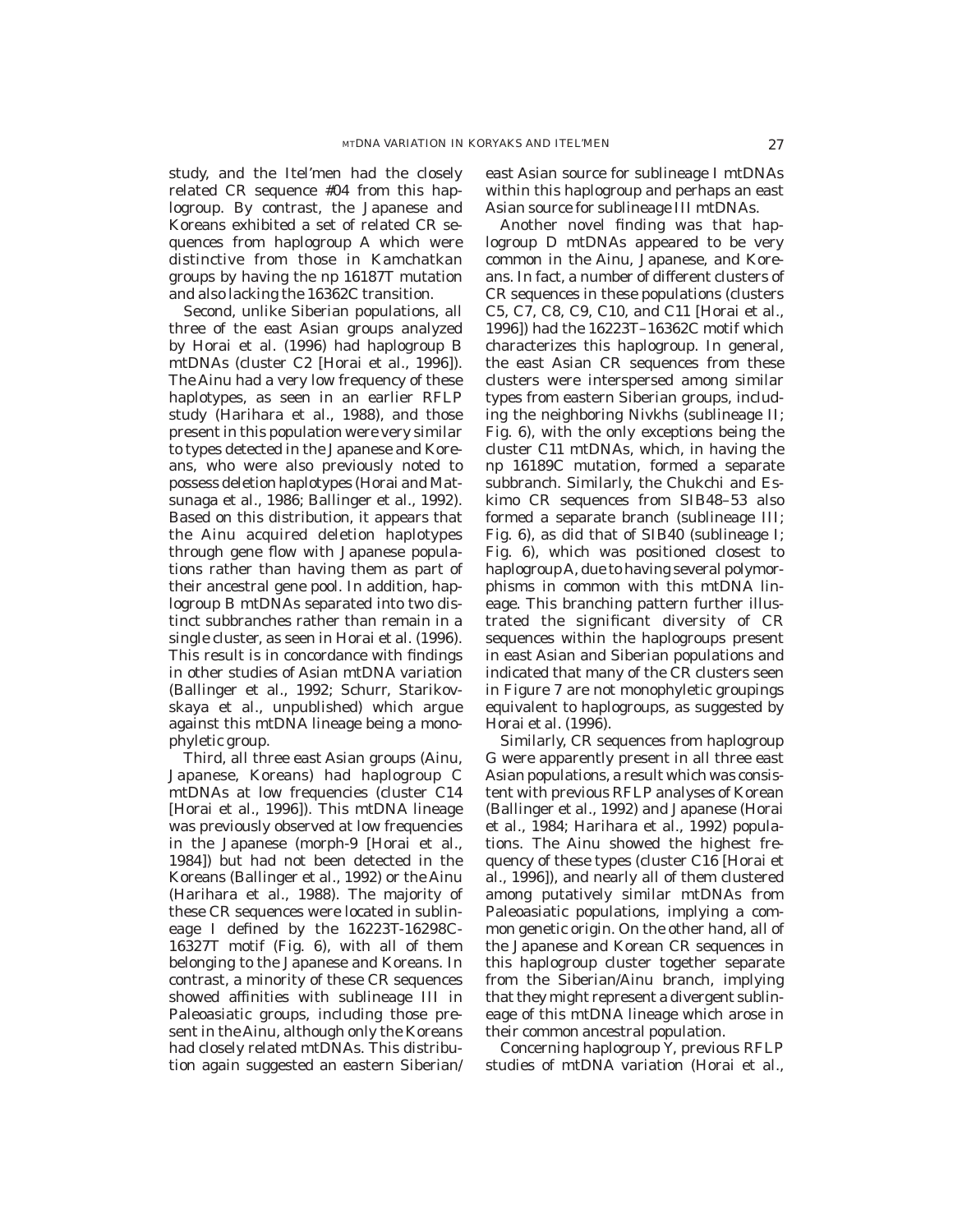

Fig. 7. An NJ tree of Siberian and east Asian CR<br>sequences based on genetic distances estimated with the<br>Kimura two-parameter model in DNADIST (Felsen-<br>stein, 1994). All Siberian individuals analyzed in Starik-<br>ovskaya et while those from Ainu, Korean, and Japanese individu-als analyzed in Horai et al. (1996) are indicated by

ellipses, with the population affiliation specified in the<br>key. The Korean and Taiwanese Han samples analyzed<br>by Torroni et al. (1993b) are also indicated by ellipses<br>but are denoted with asterisks to distinguish them from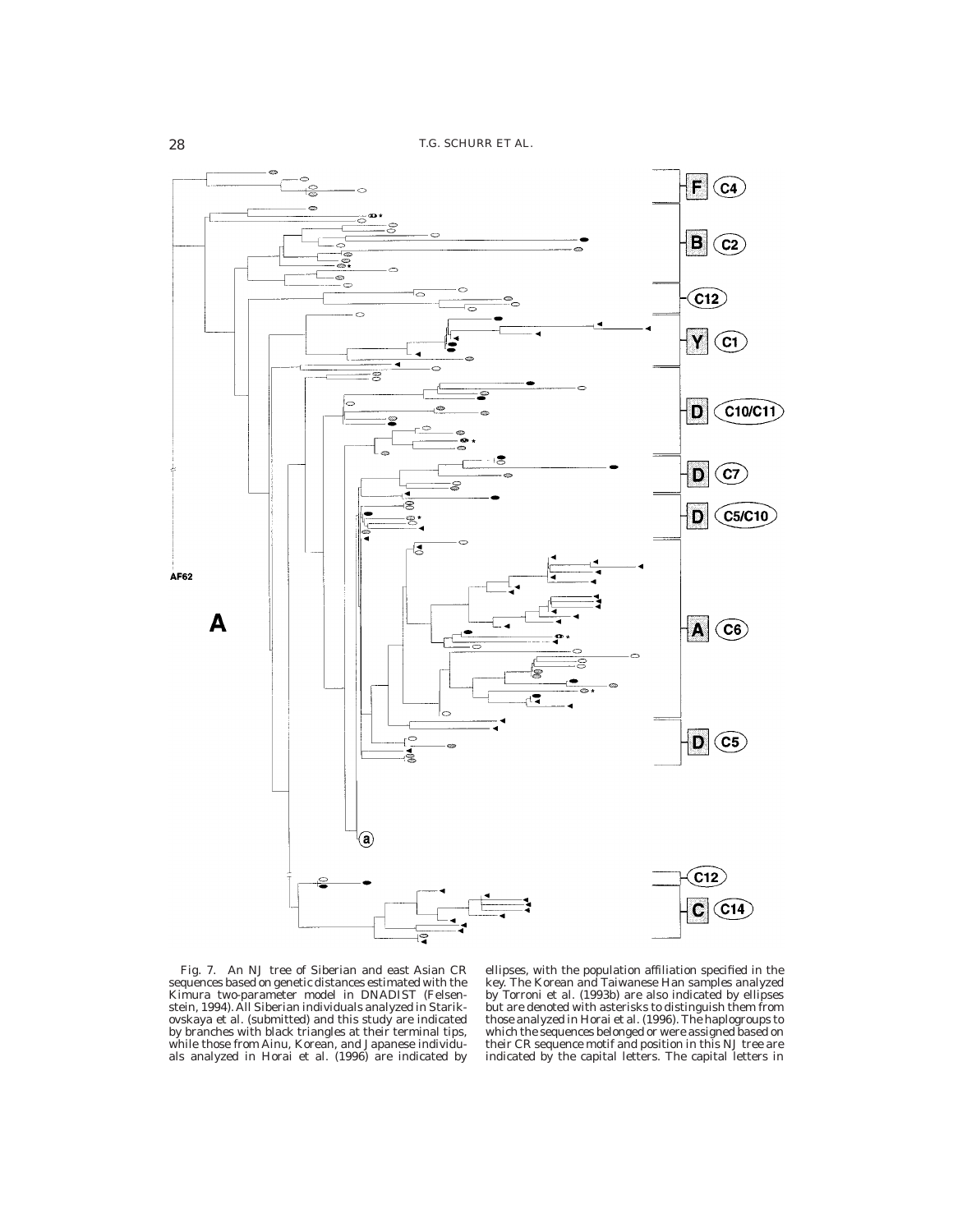

Fig. 7. (Continued) shaded boxes correspond to the haplogroups of Torroni et al. (1993a,b, 1994c) and this study, whereas the groupings specified with a capital C followed by a number correspond to the CR sequence clusters identified in Horai et al. (1996). When there was an exact correlation between these cluster designations, both were positioned by the bracket which encloses the related CR sequences. No Siberian population showed

CR sequences which belonged to clusters C7, C9, C11, C13, C15, and C17. Cluster C3 did not appear in this tree because its sequences did not appear in the Ainu, Japanese, or Koreans, and C18 is absent because only one Korean from Horai et al. (1996) had a sequence belonging to it. The circled a in both panels of the figure indicates where the two portions of the NJ tree are connected.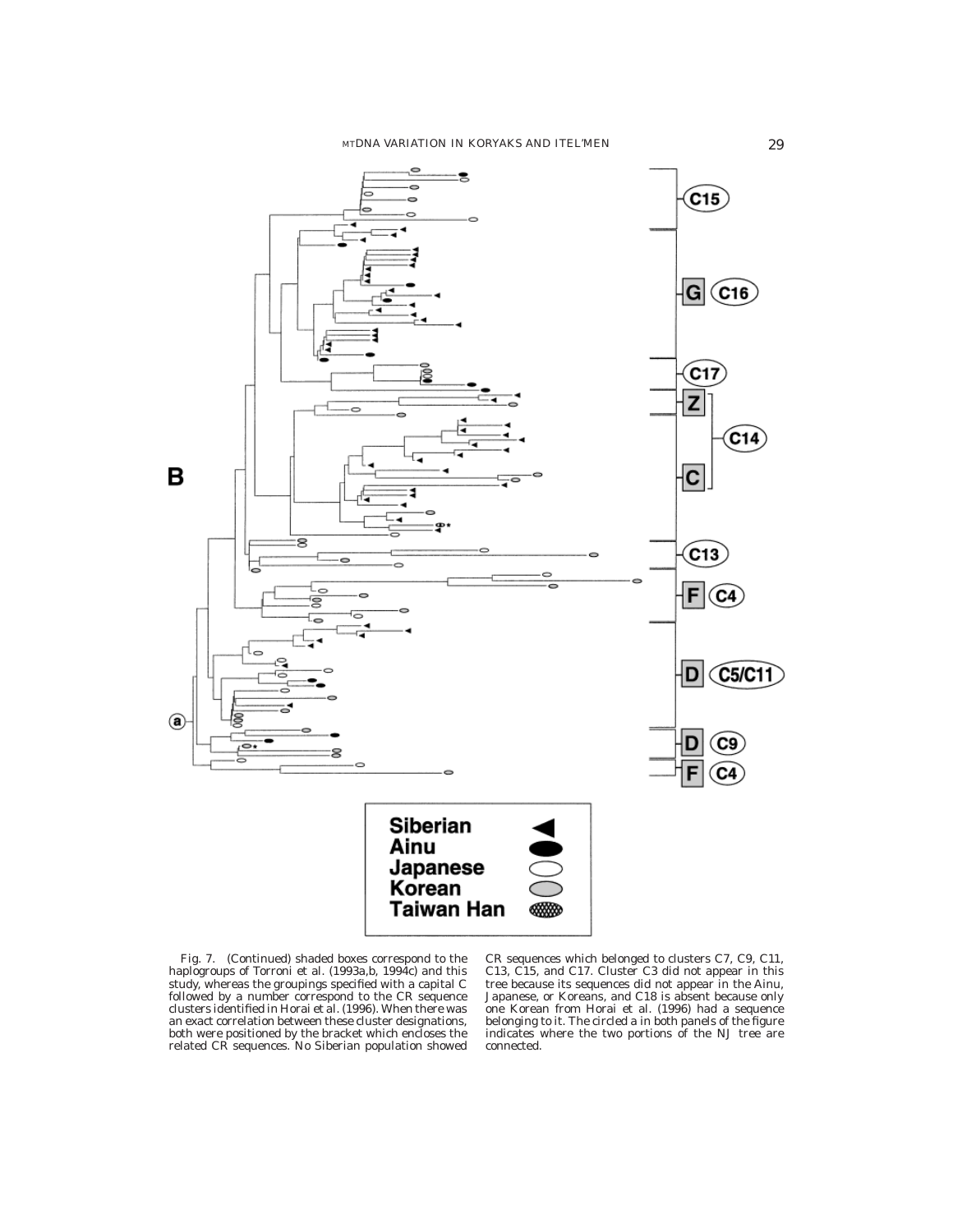1984; Horai and Matsunaga, 1986) were not able to show the presence of these haplotypes in the Japanese. However, CR sequence analysis confirmed the presence of haplogroup Y mtDNAs in the Japanese and Koreans at very low frequencies as well as in 19.6% of the Ainu from Hokkaido (cluster C1 [Horai et al., 1996]). These findings suggested that Paleoasiatic and Ainu populations had haplogroup Y mtDNAs as part of their ancestral genetic makeup or possibly that the Itel'men and Koryaks acquired some haplogroup Y mtDNAs through contact with Ainu populations (Near Kurilers) who occupied the southern tip of the Kamchatkan population in prehistoric times. Furthermore, the occurrence of haplogroup Y mtDNAs in the Japanese and Koreans implied that these populations obtained them through gene flow with the Ainu or other Siberian groups having these mtDNAs.

Very few if any east Asian CR sequences clustered with haplogroup Z mtDNAs from Kamchatkan populations (cluster C14 [Horai et al., 1996]). All of the Japanese and Korean CR sequences which clustered near these types had at least two of the defining mutations of this mtDNA lineage (16185T and 16260T and/or 16298C) but lacked two others (16129A, 16224C) which were present in all comparable Kamchatkan mtDNAs. This finding suggested that, if part of haplogroup Z, these mtDNAs were distantly related to those appearing in the Koryaks and Itel'men. These differences, along with the presence in Mongolians (Kolman et al., 1996) and Evens (Table 1) of haplogroup Z CR sequences identical to those in Kamchatkan populations, probably means that this mtDNA lineage did not evolve in the Sea of Okhotsk/Amur River region.

There were also several other clusters of CR sequences from the east Asian populations which did not appear in Siberian populations. At least one of these was haplogroup F mtDNAs, since this mtDNA lineage was known to be present in the Japanese (Horai et al., 1984; Harihara et al., 1992), Koreans (Ballinger et al., 1992), and Ainu (Harihara et al., 1992). Based on preliminary CR sequence data for Southeast Asians (Schurr et al., unpublished data), this branch can tentatively be identified as cluster C4 in Horai et al. (1996). However, in Figure 7, these mtDNAs were split into two clusters, with most CR sequences belonging to the large cluster located between cluster C17 of Horai et al. (1996) and haplogroup D.

Due to the lack of RFLP data for the remaining east Asian CR sequences, the exact lineal affiliations of the other two main clusters (C15 and C17 [Horai et al., 1996]) remains unknown, although both have very distinctive CR sequence motifs. C15 and C17 mtDNAs appeared in the Japanese and Koreans but occurred at the highest frequency in the Ainu and the Ryukyuans of Okinawa, the two aboriginal populations of the Japanese archipelago. Because these clusters were not present in eastern Siberian populations and occurred at low frequencies in Koreans and Japanese, they must have evolved in ancestral populations of the Ainu and Ryukyuans which expanded into these islands before the ancestors of the modern Japanese and Koreans arrived. This interpretation is generally consistent with the hybridization hypothesis for Japanese origins (Hanihara, 1991) which proposes that Jomon peoples originated in Southeast Asia and came to the Japanese islands  $>12,000$  YBP, where they gave rise to the Ainu and Ryukyuans, while the progenitors of the Japanese and Koreans, the Yayoi people, emigrated from the Korean peninsula some 2,300 YBP and replaced or absorbed these aboriginal groups.

The relationships shown in Figure 7 were completely consistent with the nucleotide diversity estimates calculated for Paleoasiatic and east Asian populations (data not shown). These estimates, along with the associated NJ tree (Fig. 8), clearly showed the close genetic affinities of contemporary Korean and Japanese populations as well as the genetic similarity of the Ainu to both groups, with the latter association probably being attributable to recent admixture between the Ainu and Japanese. Moreover, there was the large split between Paleoasiatic-speaking populations, with the Koryaks and Itel'men showing much closer genetic ties to the Ainu and the Chukchi being more closely linked with the Siberian Eskimos and Northwest Coast Amerindian populations. These associations were consistent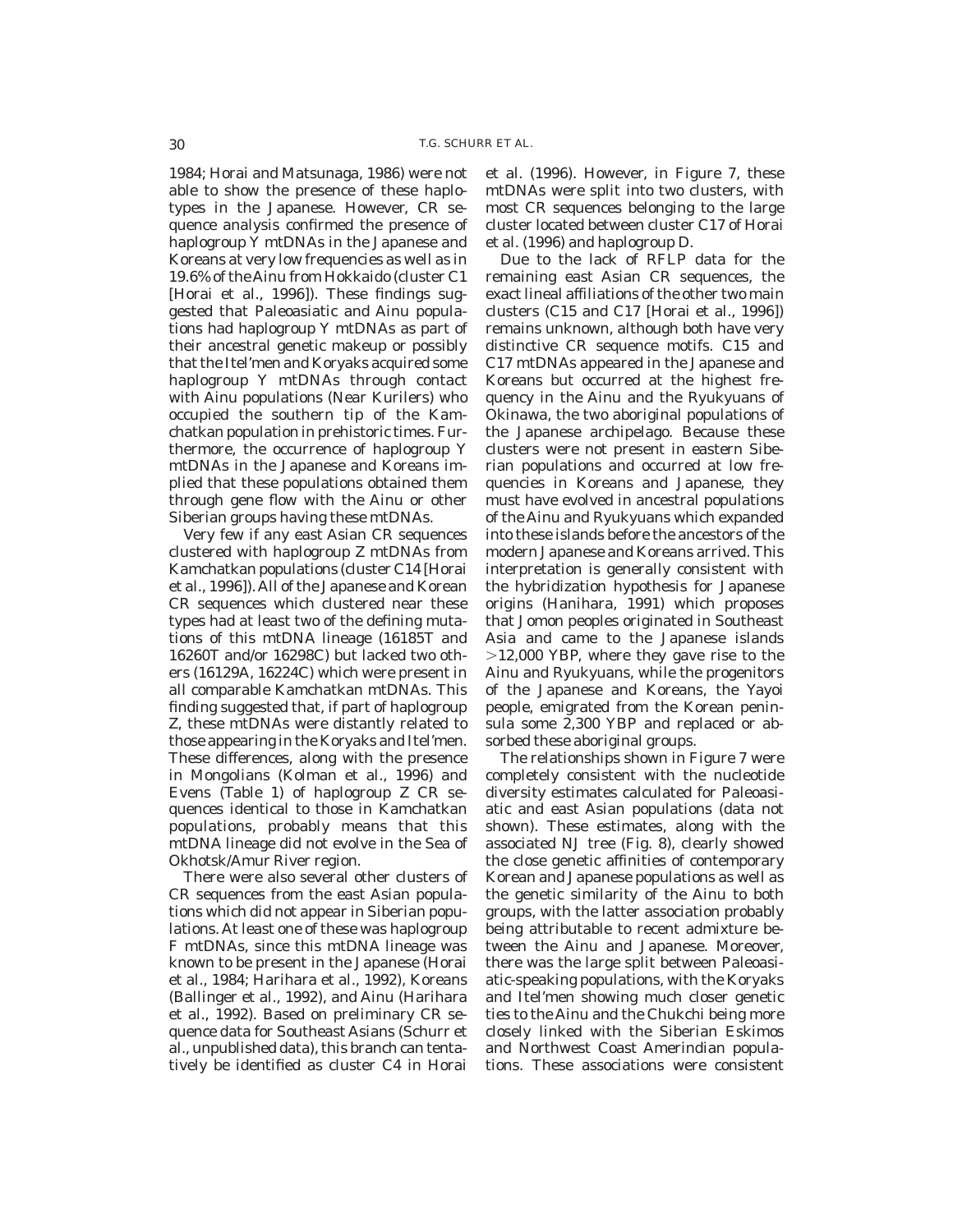

Fig. 8. An NJ tree based on genetic distances generated from pairwise nucleotide diversity estimates for Siberian and east Asian populations. Branch lengths are proportionate to the relative distances between populations. The sources and designations for these popula-tions are specified in Methods.

with previous phylogenetic evidence and statistical estimates of genetic identity by descent which implied the considerable divergence of Paleoasiatic-speaking populations (Tables 6, 7) as well as with similar comparisons of Native American and east Asian CR sequence diversity (Shields et al., 1993; Horai et al., 1996).

#### **DISCUSSION**

## **Genetic history of Kamchatkan populations**

One of the most significant findings of this study was the genetic discontinuity between Paleoasiatic-speaking populations of Chukotka and Kamchatka. Several different measures of haplotypic diversity showed that the Koryak and Itel'men populations were genetically very similar to one another but quite distinct from the Chukchi, who are linguistically related to the Koryaks. The Kamchatkan groups were also quite divergent from those which evolved from the ancient Beringian gene pool, such as the Eskimo-Aleuts and Na-Dené Indians, suggesting that their ancestral populations replaced the survivors of the Bering land bridge in this region during the Neolithic period. The only links to these earlier populations were the presence in the Koryaks of haplotype SIB41 mtDNAs from haplogroup A having both the 16111T and np 16192T mutations and of haplotype SIB40 from haplogroup D. However, the recent acquisition of these haplotypes through gene flow with the neighboring Chukchi, in whom these types of mtDNAs are more common, cannot be excluded.

While more closely related to each other than to any other Siberian population, the Koryaks and Itel'men showed significant differences between them. The CR sequence data did show that Koryaks and Itel'men shared the putative founding mtDNAs of haplogroups C, G, Y, and Z, suggesting they might have originated from a common ancestral population in the Okhotsk Sea region. However, they also exhibited significant differences in haplogroup frequencies and haplotype distributions, with nearly all unique CR sequences occurring in one population or the other. These results support other linguistic and culture evidence that the Itel'men and Koryak populations arose from temporally distinct expansions into the Kamchatka peninsula, with the ancestral Itel'men being the first to enter this region during the Siberian Neolithic (Arutiunov, 1988; Dikov 1990, 1994). These results further reveal an inconsistency between the linguistic affiliations and genetic profiles of Paleoasiatic speakers, a phenomenon which appears to be common for most indigenous populations of Siberia (Szathmary, 1981; Sukernik, 1992).

Moreover, both RFLP and CR sequence data further revealed the considerable differentiation of Koryak subgroups living in Kamchatka. Although sharing several putative founding mtDNAs, the Aluitor, Karagin, and Palan Koryaks exhibited significant differences in haplogroup frequencies and haplotype distribution. These results were consistent with both ethnographic and linguistic evidence for dialectic subdivisions of the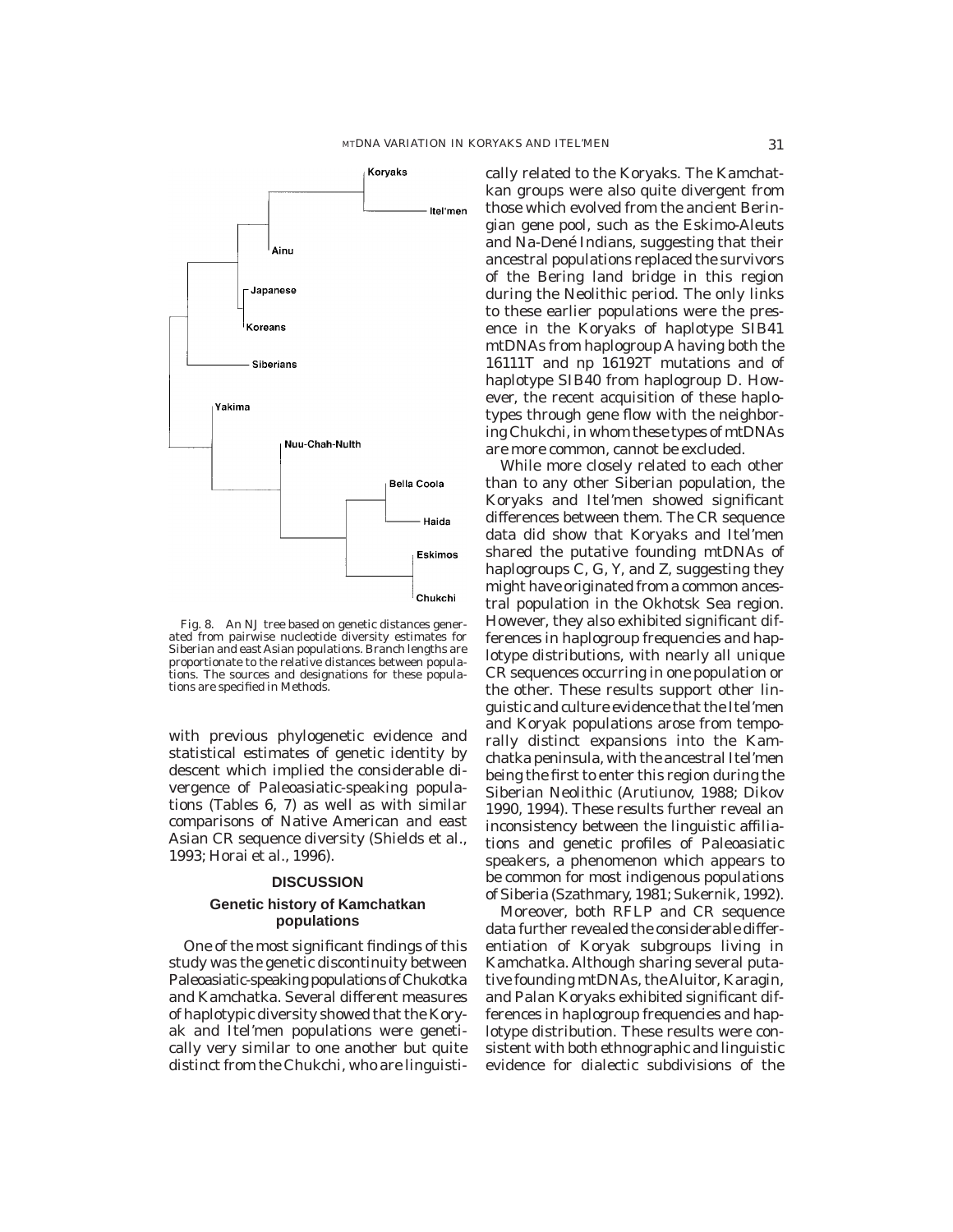Koryak population, as summarized by Vdovin (1973). In addition, the Aluitor and Karagin Koryaks appeared to be more genetically similar to each other than either was to the Palan Koryaks, as expected from their closer linguistic association, although differences in the distribution of the two major CR sublineages from haplogroup C (I and II) separated theAluitor Koryaks from the other two subgroups. This apparent discrepancy is probably attributable to considerable admixture between Itel'men populations and the Karagin and Palan Koryaks, as marital exchanges between the Itel'men and Koryaks living along the Tigil' River have been documented since the seventeenth century (Krasheninnikov, 1972) and records of the Russian Orthodox Church from the village of Ivashka dating between  $\sim$ 1850 and 1930 (Sukernik and Schurr, unpublished data) indicate that the remnants of the eastern Itel'men fused with the adjacent Karagin Koryaks during the second half of the nineteenth century.

The high statistical significance of the differences in haplotype distribution in Kamchatkan populations and between the Koryak subgroups was also notable for other reasons. The closing of traditional settlements throughout the peninsula during the Soviet period led to the consolidation of widely separate settlements, which in turn probably caused the mixing of different Koryak subgroups. The most direct evidence of the effects of population amalgamation may be that Reindeer and Maritime Koryaks are largely genetically indistinguishable from one another despite the fact that Reindeer Koryaks developed out of Okhotsk Koryak populations. In addition, warfare, epidemics, and intermarriage with nonnatives in the last 300 years have had a profound effect on their population size and composition. Nevertheless, our results suggest that remnants of the former dialectical and territorial subdivisions of Koryaks have persisted into modern times despite the enormous demographic impact of Russian colonization.

The mtDNA data were also consistent with the archeological evidence from northeastern Siberia. Since 14,000 YBP, there has been a series of population expansions along the Asiatic coastline of the Bering Sea by cultures having different subsistence strategies and lithic technologies. The Early Ushki site in the Kamchatka peninsula (14,300 YBP) was occupied by a culture based on big game hunting and salmon fishing which employed bifacial projectile points similar to the Late Paleolithic Paleoindian stemmed point industry of western North America (Arutiunov and Sergeev, 1990a,b; Dikov, 1990, 1994). However, by 10,860 YBP, the Late Ushki culture differed markedly from the earlier one in terms of the size and form of its dwellings, the use of bifacially retouched leaf-shaped microblades, and the first appearance of stone lip labret ornamentation. These innovations in the early Holocene, along with the development of nontoggling, multibarbed harpoon technologies for hunting sea mammals which were widely employed in the Sea of Okhotsk and Bering Sea regions, demarcate the beginnings of the proto-Eskimo-Aleut cultural tradition in northeast Siberia (Arutiunov and Sergeev, 1990a,b; Dikov, 1990, 1994).

During the mid-Holocene climatic optimum, at approximately 6,000–4,000 YBP, there was substantial population growth in the littoral area of the Okhotsk Sea region associated with the spread of continental cultures of reindeer hunters from the Lena and Kolyma River basins (Mochanov, 1962; Fedoseeva, 1968; Simchenko, 1976). As suggested by Vasilievskiy (1971), the expansion of these continental tribes into the northern Okhotsk Sea region apparently gave rise to the ancestral Koryak and Itel'men populations, whereas movement from the lower Amur River–Sakhalin region appeared to have played a supplementary role in their origins. Furthermore, the expansion of Neolithic ''Southern Okhotsk'' cultures into northern Japan from the lower Amur River region might have substantially contributed to the origin of the Ainu, who, until very recently, occupied Sakhalin Island, the Kurile Islands, and the southern tip of the Kamchatka peninsula (Vasilievskiy, 1971; Krasheninnikov, 1972;Arutiunov, 1988). This scenario, based primarily on archeological data, suggests that the genetic profiles of the Koryaks and Itel'men should be distinctive from those of the Nivkhs and Ainu, an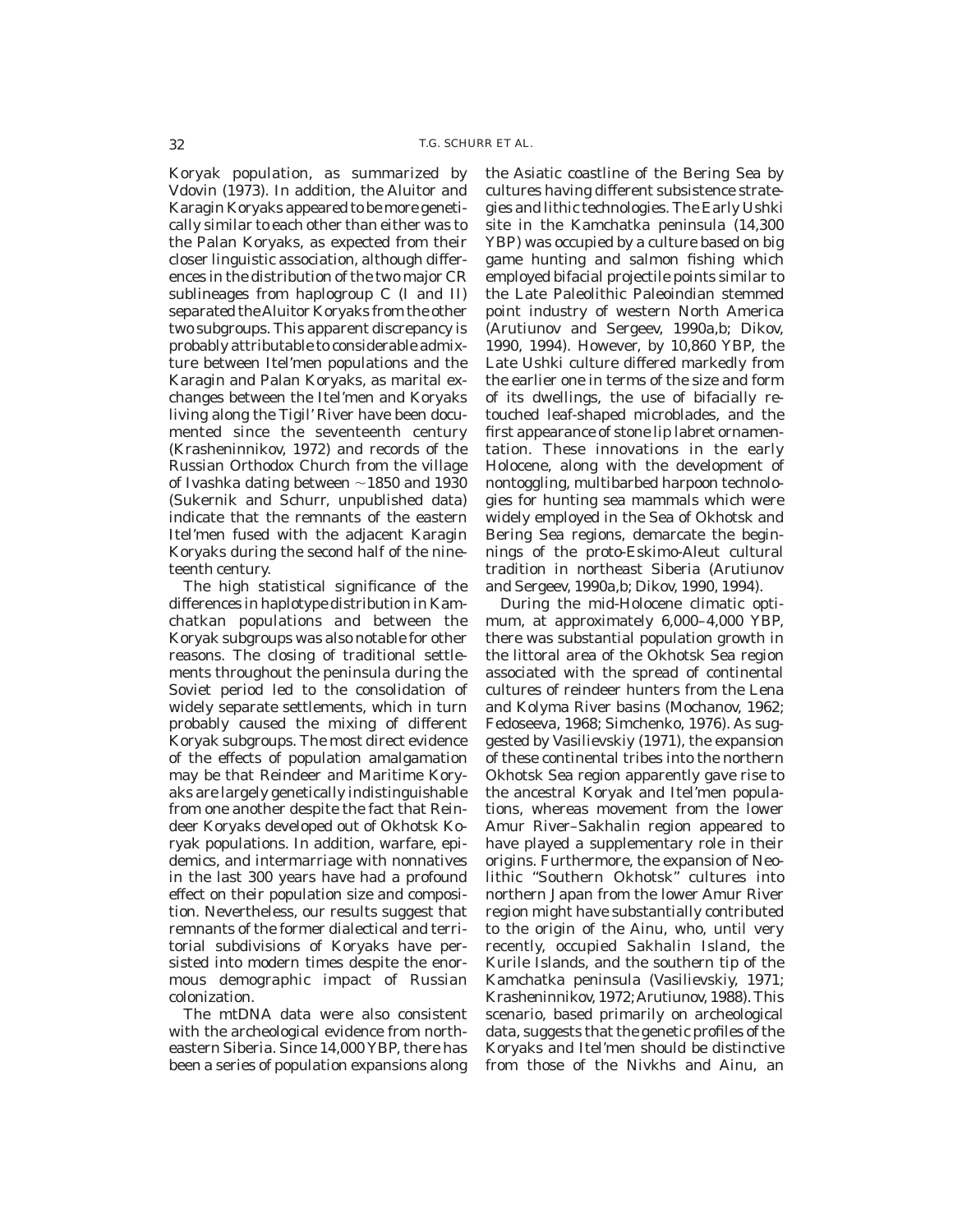| Haplogroup | Geographic<br>region | n  | N   | Sequence<br>divergence $(\%)$ | <b>Divergence</b><br>time (YBP) |
|------------|----------------------|----|-----|-------------------------------|---------------------------------|
| A          | <b>Siberia</b>       | 10 | 119 | 0.0280                        | 12,714-9,645                    |
|            | America              | 46 | 189 | 0.0789                        | 35.550-26.969                   |
| B          | America              | 30 | 99  | 0.0391                        | 17,773-13,483                   |
| C          | Siberia              | 14 | 123 | 0.0433                        | 19.686-14.934                   |
|            | America              | 31 | 77  | 0.1223                        | 54.009-40.972                   |
| D          | Siberia              | 13 | 47  | 0.1115                        | 50.664-38.434                   |
|            | America              | 16 | 62  | 0.0565                        | 25,682-19,483                   |
| G          | Siberia              | 11 | 106 | 0.0239                        | 10,855-8,234                    |
| Y          | Siberia              |    | 58  | 0.0138                        | 6,273-4,759                     |
| Z          | Siberia              | 4  | 12  | 0.0209                        | $9.495 - 7.203$                 |

*TABLE 10. Sequence divergence of mtDNA haplogroups in Siberia and the Americas*<sup>1</sup>

<sup>1</sup> n, number of haplotypes for each haplogroup; N, number of individual mtDNAs for each haplogroup. The sequence divergence estimates were weighted by the number of individuals within each haplogroup, and divergence times were calculated using a mtDNA evolutionary rate of 2.2–2.9% per MYR (Torroni et al., 1994a).

interpretation which is supported by the mtDNA data.

On a broader scale, the expansion of Paleoasiatic-speaking peoples into northeast Asia led to the near total replacement of the ancient Bering Sea cultures in Kamchatka, with different varieties of the ancient Koryak culture diffusing extensively along the Okhotsk Sea and coastline of the northwestern Pacific (Vasilievskiy, 1971; Arutiunov and Sergeev, 1990a,b; Dikov, 1994). However, the mtDNA data indicate that, while absorbing elements of the Eskimo-Aleut culture during their expansion, ancestral Koryak and Itel'men groups did not extensively incorporate members of these maritime tribes (Torroni et al., 1993b; Shields et al., 1993; Starikovskaya et al., 1998; this study). This pattern was also seen in the Y-chromosome data for the same populations (Lell et al., 1997a,b), which showed strong links between Native American and Chukotkan populations and their distinctiveness from other northeast Asian groups. Thus, both the genetic and archeological data indicate that multiple population and/or cultural expansions have taken place in the Okhotsk Sea and Bering Sea region over the last 10,000 years, with more recently evolved genotypes and cultural traditions from northeast Asia overlapping and/or replacing more ancient ones.

#### **Genetic discontinuity at the north Pacific Rim**

The analysis of mtDNA variation within and among Paleoasiatic speakers (Chukchi, Koryaks, and Itel'men), Eskimos, Na-Dene Indians, and Amerindian tribes of the Pacific Northwest have shown that these groups are quite divergent from one another (Shields et al., 1993; Torroni et al., 1993a,b; Starikovskaya et al., 1998; this study). Although additional mtDNA lineages are present in all Siberian populations except for the Siberian Eskimos, the common ancestry of Siberian and Native American groups is evidenced by the ubiquitous presence of haplogroups A, C, and D in these populations (Table 4). However, aside from the putative founding haplotypes for haplogroups A (SIB41/AM09), C (SIB26/AM43), and D (SIB13/AM88), these populations share no other haplotypes, with the remaining mtDNAs from these haplogroups being largely population- or region-specific. Along with the ML estimates for haplogroups A, C, and D in both regions (Table 10), these findings imply the considerable antiquity of the primary mtDNA lineages occurring in both Siberia and the New World as well as their extensive divergence from each other since being isolated in each continental region over 20,000 years ago.

While evidence for the antiquity of the initial colonization of the New World is rapidly accumulating (e.g., Bonatto and Salzano, 1997a), the population dynamics in northeast Asia subsequent to the last glacial maximum ( $\sim$ 18,000 YBP) are of more importance for determining the origins of Paleoasiatic speakers of Chukotka and Kamchatka and their affinities with other Siberian populations. In this regard, certain of the major populational events occurring during this period can be associated with specific mtDNA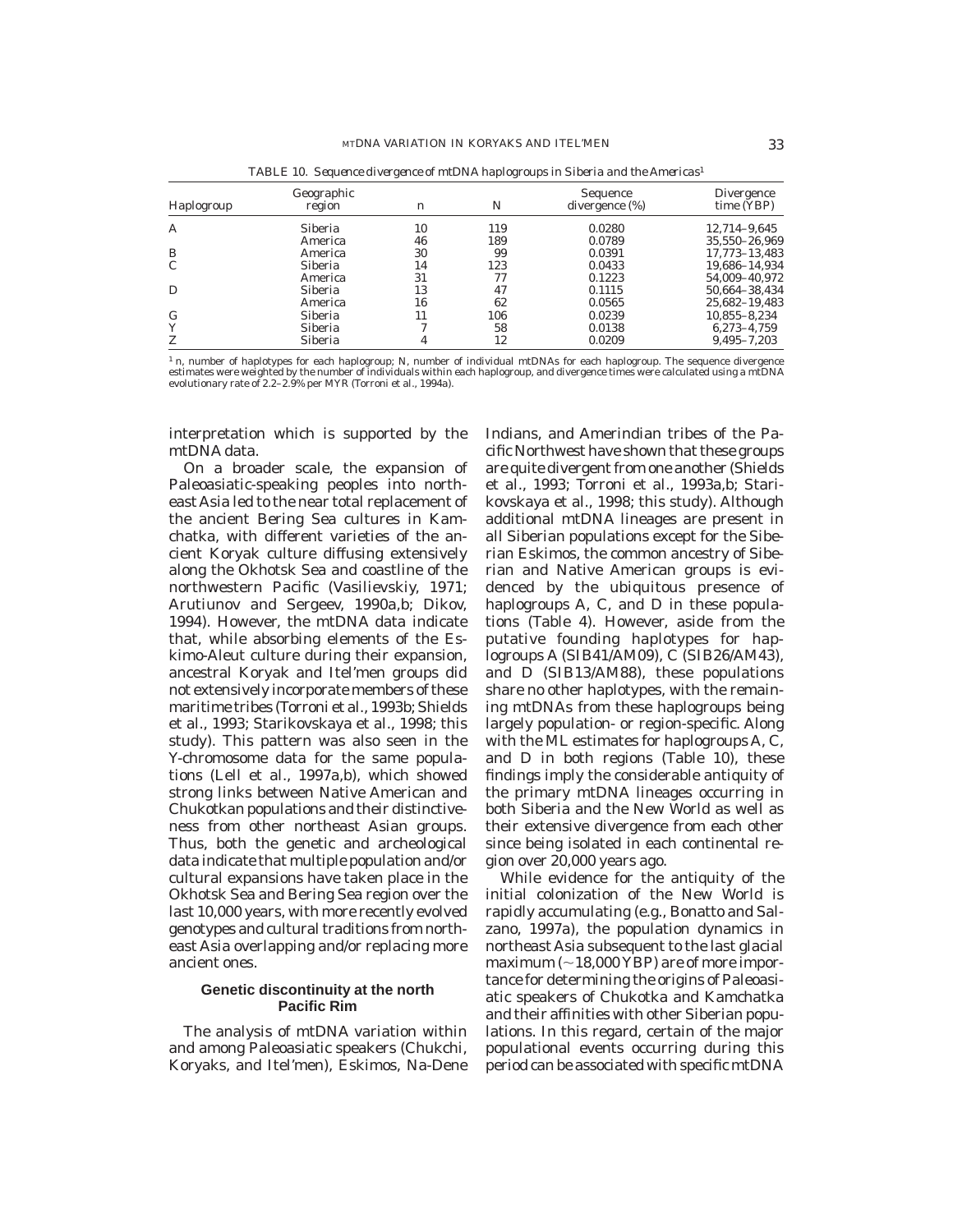polymorphisms present in haplogroup A mtDNAs. To begin with, the 16111T mutation in haplogroup A mtDNAs delineates the emergence of ancestral Paleoindian populations and their dispersal in the New World. Later, after the initial occupation of the New World, ancient Beringian populations apparently became isolated from ancestral Paleoindian groups, during which time the large north Pacific Rim sublineage defined by the 16192T mutation arose among the ancestral populations for the Chukchi, Siberian and Alaskan Eskimos, and Na-Dené Indians. In addition, a number of population- or regionspecific haplotypes in each of these two sublineages of haplogroup A arose in the Beringian groups independent of those occurring in Paleoindian populations (Ward et al., 1991, 1993; Torroni et al., 1992, 1993b; Shields et al., 1993; Starikovskaya et al., 1998). A similar pattern of diversity was also observed for haplogroup D mtDNAs in Chukotkan populations, which differed from comparable Native American mtDNAs by several unique mutations (Starikovskaya et al., in press). These population-specific mtDNA sublineages probably reflect the isolation and reemergence of remnant populations occupying biogeographic refugia in Beringia and southern Alaska which existed until the end of the last glacial maximum (Rogers et al., 1991).

The pattern and timing of the expansions out of Beringia are also mirrored by the different divergence values for haplogroup A in Siberia and the Americas (Table 10). The estimated sequence divergence for this haplogroup in Siberia was 0.028%, a value considerably less than that for the Americas, 0.079%. These values give correspondingly different divergence times for Siberia (13,000–10,000 YBP) and the Americas (36,000–27,000 YBP). This apparent discrepancy is largely attributable to almost exclusively Chukotkan haplotypes being present in the haplogroup A estimate for Siberia. In fact, our estimates of the genetic divergence of haplogroup A in Siberian and Native American populations, one for Chukotkan groups (0.029%, 12,727–9,655 YBP), another for Na-Dené Indians (0.021%, 9,545– 7,241 YBP [Torroni et al., 1992]), and a third for Amerindians (0.079%, 35,909–27,241

YBP), clearly show the extent of diversity which has developed in them, not just within the haplogroup itself. This interpretation is supported by the fact that only the founding haplotype (SIB41/AM01) of this haplogroup is shared amongst them, and all other haplotypes are unique to each set of populations (Torroni et al. 1992, 1993a,b, 1994a,b; Starikovskaya et al., 1998). Thus, while these divergence estimates do not give exact times for the ages of specific ethnic groups, they do provide a temporal framework in which to view the emergence of the ancestral populations for the three major Native American linguistic divisions.

Given this pattern of genetic divergence in northeast Asia and the New World, it was not surprising that there was a striking discontinuity in haplotypic diversity between Kamchatkan and Native American populations. Although having a number of haplogroup A, C, and D haplotypes, the Koryaks and Itel'men were not closely genetically related to Native American groups and actually shared only SIB41 (AM01) from haplogroup A and SIB26 (AM43) and SIB45 (AM32) from haplogroup C. The NJ tree of CR sequences (Fig. 6) strongly confirmed the pattern seen in the RFLP haplotype data, with the Kamchatkan CR sequences having the strongest affinities with those in Native Americans belonging only to haplogroups A and C. However, the Koryak haplogroup A mtDNAs (SIB41) having the 16111T mutation also possessed the 16192T mutation, indicating that they were not directly linked to those in Amerindian groups. The other haplogroup A CR sequences in the Koryaks and Itel'men lacked the 16111T mutation and in doing so more closely resembled mtDNAs present in east Asian and eastern Siberian groups, in whom they probably originated. Therefore, while Kamchatkan groups have haplogroup A mtDNAs and even the putative founding haplotype, SIB41 (AM01), none of them are closely related to comparable mtDNAs fromAmerindian populations.

The same trend was observed in haplogroup C mtDNAs from Kamchatkan populations. The Siberian mtDNAs with CR sequences most akin to those in Native Americans (sublineage I) represented a mi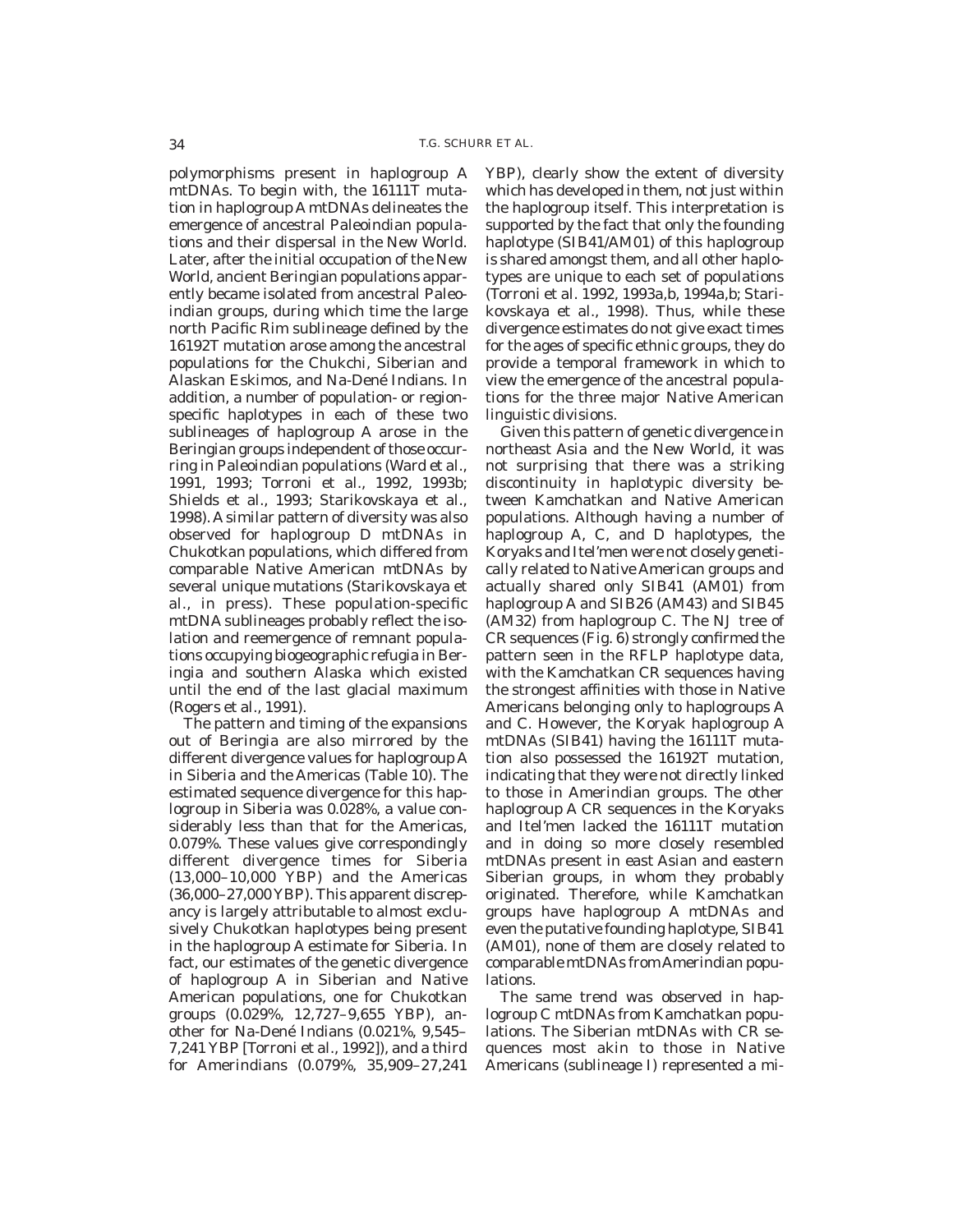nority of those present in the Koryaks (11.9%) and did not occur in the Itel'men at all, whereas they occurred at much greater frequency in other eastern Siberian (Evenks and Udegeys) and east Asian (Han Chinese and Koreans) populations (Torroni et al., 1993b). The remaining haplogroup C mtDNAs in Kamchatkan populations belonged to sublineage II, which occurred only in the Koryaks, and sublineage III, which occurred in both Koryaks and Itel'men, with sublineage II being related to haplotypes present in east Asian and eastern Siberian populations. Thus, while SIB26 haplotypes comprised 23.2% of all Kamchatkan mtDNAs from haplogroup C, very few of them resembled comparable mtDNAs in Native American groups at the CR sequence level. Therefore, the majority of the Koryak and Itel'men mtDNAs are not the same as the founding haplotype in New World populations and instead must have arisen after the colonization of the New World.

Our analyses have also shown that haplogroup B mtDNAs are absent in the Koryaks and Itel'men as well as the Chukchi and Siberian Eskimos (Torroni et al., 1993b; Starikovskaya et al., in press; this study). Their absence in the Koryaks and Itel'men was an important finding because the Kamchatka peninsula was contiguous with the rest of Beringia during the last glacial maximum (Fladmark, 1979; Hopkins, 1979; Hoeffecker et al., 1993) and could have been part of the route that the immigrant population(s) carrying haplogroup B took while moving across the Bering Strait from Asia into the Americas. Thus, it appears that haplogroup B was never part of the ancestral gene pool for Paleoasiatic-speaking populations and that these populations played no role in the dispersal of this mtDNA lineage into the New World.

In contrast, the Ainu, with whom the Itel'men reportedly had considerable contact in historic times (Krasheninnikov, 1972), exhibited haplogroup B mtDNAs, although at low frequencies (2.0%) (Harihara et al., 1992). Along with the higher frequencies of haplogroup B in the modern Japanese and Koreans ( $\sim$ 10–16%) (Horai et al., 1984; Ballinger et al., 1992; Horai et al., 1996) this finding may reflect the relatively recent expansion of this mtDNA lineage into the Sea of Okhotsk region. These data also suggest that populations bearing haplogroup B mtDNAs could have originated in east Asia and moved across Beringia via a coastal route.

Several lines of evidence support the hypothesis of a separate migration of peoples carrying haplogroup B mtDNAs through Beringia to the New World. First, the absence of haplogroup B mtDNAs in central and eastern Siberian populations which share founding haplotypes from haplogroups A, C, and D with Native American groups may imply that these haplotypes were not present in the original progenitors of New World populations. Second, the virtual absence of haplogroup B mtDNAs in modern Eskimo, Aleut, and northern Na-Dené Indian populations, which represent more recent demic expansions into North America, implies that haplogroup B mtDNAs were not present in the Beringian region after 10,000 YBP, when these populations were founded. Third, the ML divergence estimate for haplogroup B of 17,000–13,000 YBP is considerably smaller than that of haplogroups A, C, and D in the New World (Table 10). These data imply that haplogroup B mtDNAs arrived in the Americas after the initial Paleoindian migration brought haplogroups A, C, and D to the New World but before the Beringian expansion(s) which gave rise to the ancestral Eskimo-Aleut and Na-Dené Indian populations into the arctic and subarctic regions. This later expansion of Beringian groups into the New World might also explain the low frequencies of haplogroup B mtDNAs in most northern North American Indian populations (Ward et al., 1991, 1993; Torroni et al., 1992, 1993a; Lorenz and Smith, 1994) relative to those inhabiting regions farther south.

Alternatively, haplogroups A–D may have been brought together during the initial colonization of the New World. All four haplogroups are observed in most modern and ancient Native American populations (Schurr et al., 1990; Ward et al., 1991, 1993; Torroni et al., 1992, 1993a, 1994a,b; Ginther et al., 1993; Horai et al., 1993; Santos et al., 1994; Stone and Stoneking, 1994; Batista et al., 1995; Kolman et al., 1996; Lorenz and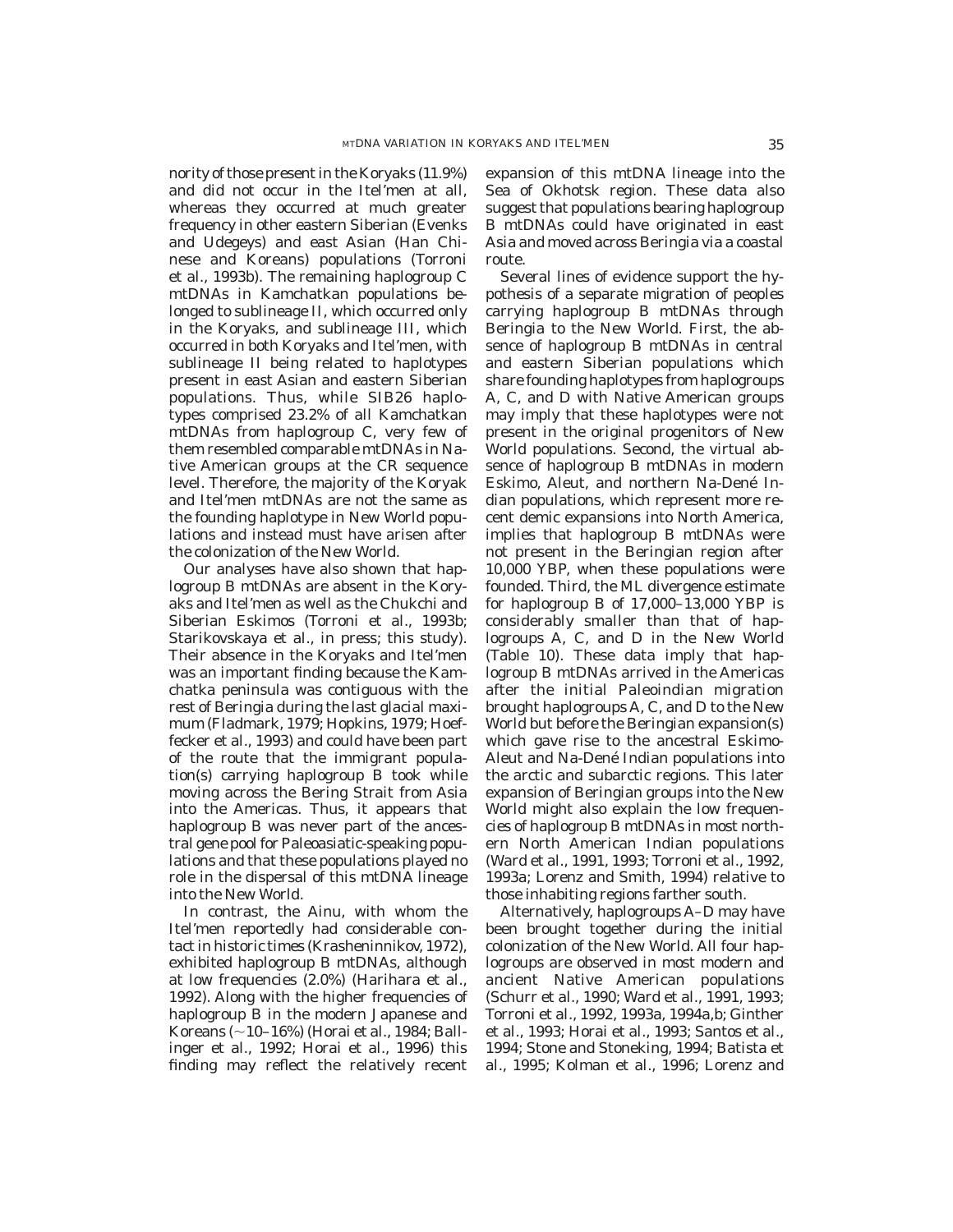Smith, 1994, 1996; Merriwether et al., 1995). The distribution and age of haplogroup B in Asia also suggest that this mtDNA lineage evolved in and spread from the region encompassing Mongolia, Tibet, the northern Himalayas, and southern Siberia by at least 30,000–24,000 YBP (Ballinger et al., 1992; Lum et al., 1994; Horai et al., 1996), implying it could have been present in the ancestral Siberian groups which first moved into the New World. Such dates are consistent with recent estimates of CR sequence diversity within haplogroup B in Native Americans, which indicate that this mtDNA lineage arrived in the New World by 30,000– 25,000 YBP (Bonatto and Salzano, 1997b). These competing interpretations clearly indicate that further research is required to delineate the origin and dispersal of haplogroup B in the Americas.

On the other hand, haplogroups G, Y, and Z have not been observed among Native American groups analyzed by high resolution RFLP analysis (Schurr et al., 1990; Torroni et al., 1992, 1993a, 1994b). Although ''Other'' haplotypes have also been detected in both ancient and modern Native American populations by partial haplotype analysis and CR sequencing (Bailliet et al., 1994; Hauswirth et al., 1994; Stone and Stoneking, 1994; Merriwether et al. 1995; Lorenz and Smith, 1996; Ribiero-Dos-Santos et al., 1996), the limited data for these samples indicate that they also do not belong to haplogroups G, Y, and Z. Therefore, populations bearing these haplotypes must have spread in northeast Asia after the populating of the New World. This interpretation is consistent with their younger divergence times relative to those of haplogroups A–D in Siberia and the Americas (Table 10) and with haplogroup G being the oldest and most widespread of these mtDNA lineages in the eastern Siberia/eastAsia region (Horai et al., 1984; Ballinger et al., 1992; Torroni et al., 1993b, 1994c; Starikovskaya et al., 1998; this study).

#### **ACKNOWLEDGMENTS**

The authors thank Lorri Griffin and the Clinical Research Center of the Emory University School of Medicine, supported by NIH M01-RR-00039, for their assistance in the processing of blood samples, and Drs. Andy Kogelnik and Sandro L. Bonatto for their assistance with the statistical analyses of the mtDNA data. We also thank the hospital staff and doctors in the villages of Ossora, Karaga, and Tymlat for their assistance with this project and the Koryak people from these villages for their participation in this research and hospitality during our field work in July–August 1993. Similarly, we extend our gratitude to the hospital staff in the villages of Voyampolka and Kovran for assistance with this project and to the Koryak and Itel'men people from these villages for their participation in this research during our field work in June 1996. This research was supported by grants from The Wenner-Gren Foundation for Anthropological Research (GR 5745), The National Science Foundation (NSF 9414900), The Leakey Foundation, and Sigma Xi to T.G.S.; from The Wenner-Gren Foundation for Anthropological Research (GR 5680, GR 5680-S, and GR 6077), INTAS (96–1766), and the Russian Fund for Basic Research (97–04–49816) to R.I.S.; from the J. Worley Brown Fellowship Fund and the National Institutes of Health (GM49615, NS21328, HL45572, AG10130, and AG13154) to D.C.W; and from the Emory Clinical Research Center (BR00039).

#### **LITERATURE CITED**

- Anderson S, Bankier AT, Barrell BG, DeBruijn MHL, Coulson AR, Drouin J, Eperon IC, Nierlich DP, Rose BA, Sanger F, Schreier PH, Smith AJH, Staden R, Young IG. 1981. Sequence and organization of the
- human mitochondrial genome. Nature 290:457–465. Antropova VV. 1964a. The Koryaks. In: Levin MG, Potapov LP, editors. The peoples of Siberia. Chicago: University of Chicago Press. p 851–875. Antropova VV. 1964b. The Itel'mens. In: Levin MG,
- Potapov LP, editors. The peoples of Siberia. Chicago: University of Chicago Press. p 876–883.
- Arutiunov SA. 1988. Koryaks and Itel'men: dwellers of the smoking coast. In: Fitzhugh WW, Crowell A, editors. Crossroads of continents. Baltimore: Smithso-
- nian Institution Press. p 31–35. Arutiunov SA, Sergeev DA. 1990a. Issues of the ethnic history of the Bering Sea. Chapter 1. Problems in the study of the ethnic history of the northwestern coastline of the Pacific coast. Soviet Anthropol Archeol 28:50–61.
- Arutiunov SA, Sergeev DA. 1990b. Issues of the ethnic history of the Bering Sea. Chapter 8. The role of ancient Eskimo culture in the ethnic history of the northern Pacific basin. Soviet Anthropol Archeol 28: 62–77.
- Bailliet G, Rothhammer F, Carnese FR, Bravi CM, Bianchi NO. 1994. Founder mitochondrial haplotypes in Amerindian populations. Am J Hum Genet 55: 27–33.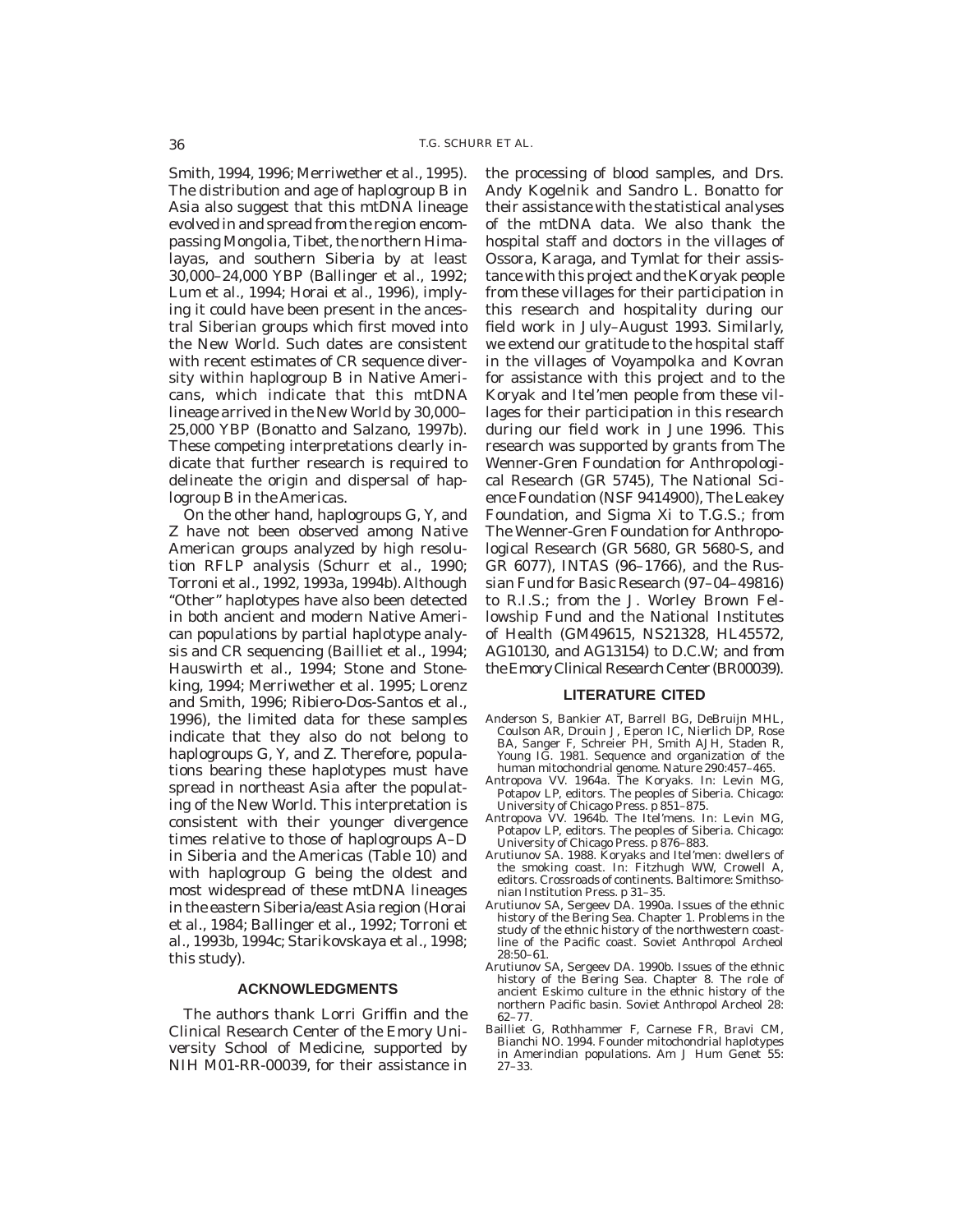- Ballinger SW, Schurr TG, Torroni A, Gan YY, Hodge JH, Hassan K, Chen K-H, Wallace DC. 1992. Southeast Asian mitochondrial DNA analysis reveals genetic continuity of ancient mongoloid migrations. Genetics 130:139–152.
- Batista O, Kolman CJ, Bermingham E. 1995. Mitochondrial DNA diversity in the Kuna Amerinds of Panamá. Hum Mol Genet 4:921–929.
- Bogoras W. 1910. The Chukchee. Publication of the Jesup North Pacific Expedition, vol. 8, part 1. Leiden, NY: American Museum of Natural History. Reprinted New York: AMS Press, 1975.
- Bonatto SL, Salzano FM. 1997a. A single and early origin for the peopling of the Americas supported by mitochondrial DNA sequence data. Proc Natl Acad Sci U S A 94:1866–1871.
- Bonatto SL, Salzano FM. 1997b. Diversity and age of the four major mtDNA haplogroups, and their implications for the peopling of the New World. Am J Hum Genet 61:1413–1423.
- Cann RL, Brown WM, Wilson AC. 1984. Polymorphic sites and the mechanism of evolution in human mitochondrial DNA. Genetics 106:479–499.
- Cann RL, Stoneking M, Wilson AC. 1987. Mitochondrial DNA and human evolution. Nature 325:31–36.
- Cavalli-Sforza LL, Edwards AWF. 1967. Phylogenetic analysis: models and estimation procedures. Evolution 21:550–570.
- Chen Y-S, Torroni A, Excoffier L, Santachiara-Benerecetti AS, Wallace DC. 1995. Analysis of mtDNA variation in African populations reveals the most ancient of all human continent-specific haplogroups. Am J Hum Genet 57:133–149.
- Debets GF. 1951. Anthropological investigations in the Kamchatka Region. In: Transactions of the Institute of Ethnography, Russian Academy of Sciences, vol. 17. Moscow. p 3–263 (in Russian).
- Derenko MV, Shields GF. 1998. Polymorphism in Region V of mitochondrial DNA in indigenous populations of northern Asia. Genetika 34:411–415.
- Dikov NN. 1990. The origin of the aboriginal populations of America. Soviet Anthropol Archeol 28:12–29.
- Dikov NN. 1994. The Paleolithic of Kamchatka and Chukotka and the problem of the peopling of America. In: Fitzhugh WW, Chausonnet V, editors. Anthropology in the Pacific Rim. Washington DC: Smithsonian Institution Press. p 87–95.
- Easton RD, Merriwether DA, Crews DE, Ferrell RE. 1996. mtDNA variation in Yanomami: evidence for additional New World founding lineages. Am J Hum Genet 59:213–225.
- Fedoseeva SA. 1968. Ancient cultures of the upper Vilui River. Moscow: Nauka (in Russian).
- Felsenstein J. 1994. PHYLIP (Phylogeny Inference Package), version 3.572c. Seattle: University of Washington.
- Fladmark KR. 1979. Routes: alternative migration corridors for early man in North America. Am Antiquity 44:55–69.
- Forster P, Harding R, Torroni A, Bandelt HJ. 1996. Origin and evolution of Native American mtDNA variation: a reappraisal. Am J Hum Genet 59:935– 945.
- Ginther C, Corach D, Penacino GA, Rey JA, Carnese FR, Hutz MH, Anderson A, Just J, Salzano FM, King MC. 1993. Genetic variation among the Mapuche Indians from the Patagonian region of Argentina: mitochondrial DNA sequence variation and allele frequencies of several nuclear genes. In: Pena SDJ, Chakraborty R, Epplan JT, Jefferies AJ, eds. DNA fingerprinting state of the science. Basel: Berkhauser Verlag, Switzerland. p 211–219.
- Gurvich IS. 1966. Ethnic history of north-east Siberia. Moscow (in Russian).
- Hanihara K. 1991. Dual structure model for the population history of the Japanese. Japan Review 2:1–33.
- Harihara S, Saitou N, Hirai M, Gojobori T, Park KS, Misawa S, Ellepola SB. 1988. Mitochondrial DNA polymorphism among five Asian populations. Am J Hum Genet 43:134–143.
- Harihara S, Hirai M, Suutou Y, Shimizu K, Omoto K. 1992. Frequency of a 9-bp deletion in the mitochondrial DNAamongAsian populations. Hum Biol 64:161– 166.
- Hauswirth WW, Dickel CD, Rowold DJ, Hauswirth MA. 1994. Inter- and intrapopulation studies of ancient humans. Experientia 50:585-591.
- Hoffecker JF, Powers WR, Goebel T. 1993. The colonization of Beringia and the peopling of the New World. Science 259:46–53.
- Hopkins DM. 1979. Landscape and climate of Beringia during late Pleistocene and Holocene time. In: Laughlin WS, Harper AB, editors. The first Americans: origins, affinities, and adaptations. New York: Gustav Fischer. p 15–42.
- Horai S, Hayasaka K. 1990. Intraspecific nucleotide sequence differences in the major non-coding region of the human mitochondrial DNA. Am J Hum Genet 46:828–842.
- Horai S, Matsunaga E. 1986. Mitochondrial DNA polymorphism in Japanese. I. Analysis with restriction endonucleases of six base-pair recognition. Hum Genet 68:324–332.
- Horai S, Gojobori T, Matsunaga E. 1984. Mitochondrial DNApolymorphism. II.Analysis with restriction endonucleases of four and five base-pair recognition. Hum Genet 72:105–117.
- Horai S, Kondo R, Nakasawa-Hattori Y, Hayasaki S, Sonoda S, Tajima K. 1993. Peopling of the Americas, founded by four major lineages of mitochondrial DNA. Mol Evol Biol 10:23–47.
- Horai S, Murayama K, Hayasaka K, Matsubayashi S, Hattori Y, Fucharoen G, Harihara S, Park KS, Omoto K, Pan I-H. 1996. mtDNA polymorphism in east Asian populations, with special reference to the peopling of Japan. Am J Hum Genet 59:579–590.
- Jochelson WR. 1908. The Koryak. The Jesup North Pacific Expedition, vol. 6. Leiden, NY: American Museum of Natural History. Reprinted New York: AMS Press, 1975.
- Johnson MJ, Wallace DC, Ferris SD, Rattazzi MC, Cavalli-Sforza LL. 1983. Radiation of human mitochondrial DNA types analysed by restriction endo-
- nuclease cleavage patterns. J Mol Evol 19:255–271. Jukes TH, Cantor CR. 1969. Evolution of protein molecules. In: Munro HN, editor. Mammalian protein metabolism. New York: Academic Press. p 21–132.
- Kimura M. 1980. A simple method for estimating evolutionary rates of base substitutions through comparative studies of nucleotide sequences. J Mol Evol 16:111–120.
- Kolman CJ, Sambuughin N, Bermingham E. 1996. Mitochondrial DNA analysis of Mongolian populations and implications for the origins of New World founders. Genetics 142:1321–1334.
- Krasheninnikov S. 1972 (1755). A description of the Kamchatka region, 1735–1741. Crownhart-Vaughn EAP, editor/translator. Portland, OR: Oregon Historical Society.
- Krauss ME. 1988. Many tongues—ancient tales. In: Fitzhugh WW, Crowell A, editors. Crossroads of continents. Baltimore: Smithsonian Institution Press. p 145–150.
- Krushanov AI. 1990. Itel'mens: history and culture. Leningrad: Nauka (in Russian).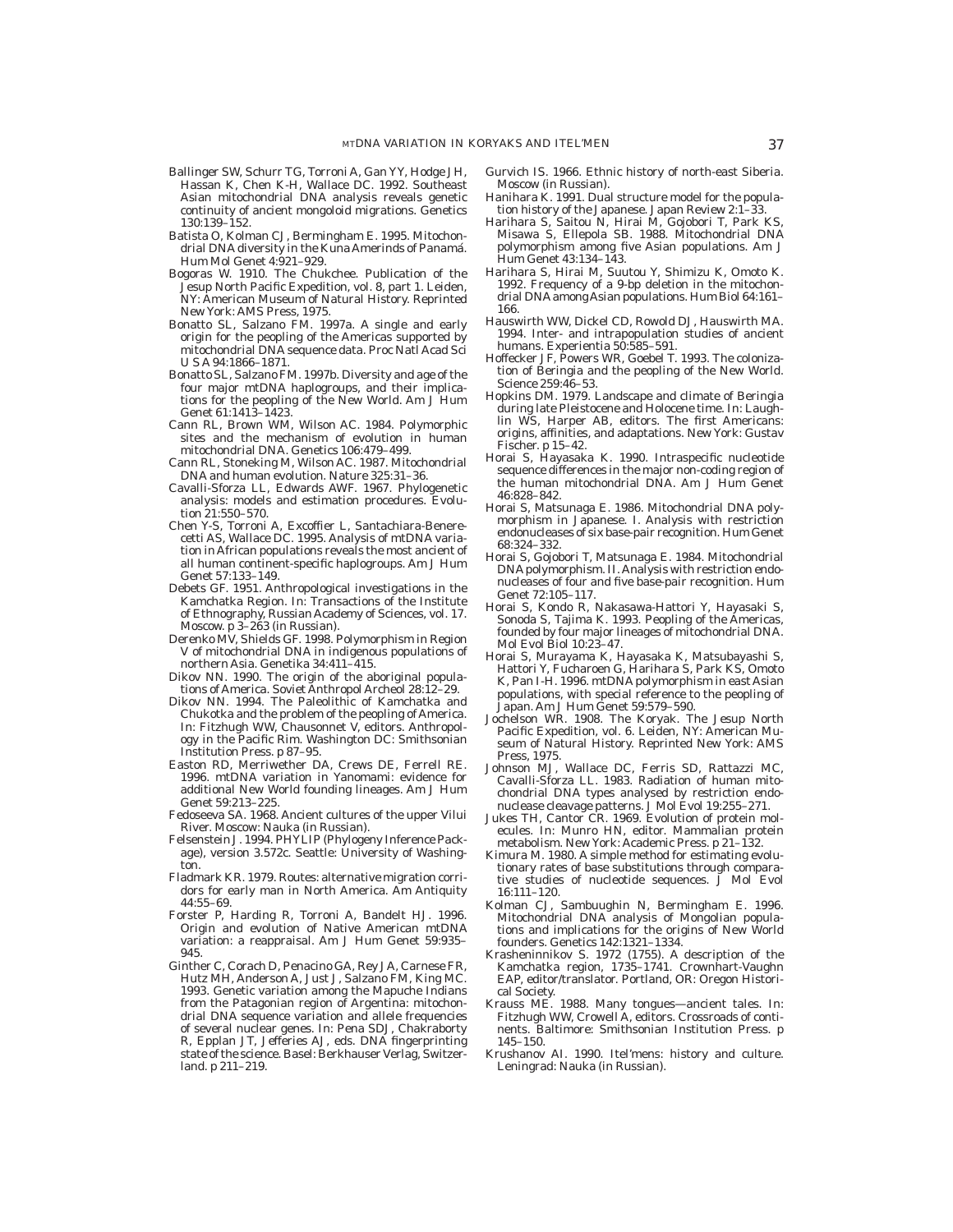- Krushanov AI, editor. 1993. The history and culture of Koryaks. St. Petersburg: Nauka (in Russian).
- Lell JT, Brown MD, Schurr TG, Sukernik RI, Starikovskaya YB, Torroni A, Moore LG, Troup GM, Wallace DC. 1997a. Y chromosome polymorphisms in Native American and Siberian populations: identification of founding Native American Y chromosome haplotypes. Hum Genet 100:536–543.
- Lell JT, Schurr TG, Brown MD, Sukernik RI, Starik-ovskaya YB, Scozzari R, Cruciani F, Wallace DC. 1997b. Y-chromosome compound haplotype analysis: Implications for the peopling of the Americas and elucidation of intra-Siberian relationships. Am J Hum
- Genet 61(Suppl):A204. Levin MG. 1958. Ethnic anthropology and problems of the ethnology of the peoples of the Far East. Moscow/ Leningrad (in Russian).
- Levin MG, Vasiliev BA. 1964. The Evens. In: Levin MG, Potapov LP, editors. The peoples of Siberia. Chicago: University of Chicago Press. p 670–684. Lorenz JG, Smith DG. 1994. Distribution of the 9-bp
- mitochondrial DNA region V deletion among North American Indians. Hum Biol 66:777–788.
- Lorenz JG, Smith DG. 1996. Distribution of four founding mtDNA haplogroups among Native North Americans. Am J Phys Anthropol 101:307–323.
- Lum JK, Rickards O, Ching C, Cann RL. 1994. Polynesian mitochondrial DNAs reveal three deep maternal lineage clusters. Hum Biol 66:567–590.
- Malyarchuk BA, Derenko MV, Solovenchuk LL. 1994. Restriction pattern types of the major noncoding region of mitochondrial DNA in native and migrant inhabitants of northeastAsia. Russian J Genet 30:750– 754.
- Merriwether DA, Rothhammer F, Ferrell RE. 1994. Genetic variation in the New World: ancient teeth, bone, and tissue as sources of DNA. Experientia 50:592–601.
- Merriwether DA, Rothhammer F, Ferrell RE. 1995. Distribution of the four founding lineage haplotypes in Native Americans suggests a single wave of migration for the New World. Am J Phys Anthropol 98:411– 430.
- Merriwether DA, Hall WW, Vahlne A, Ferrell RE. 1996. mtDNA variation indicates Mongolia may have been the source for the founding population for the New World. Am J Hum Genet 59:204–212.
- Mochanov YA. 1962. Early Neolithic of the Aldan River basin. Moscow: Nauka (in Russian).
- Murashko O. 1994. A demographic history of the Kamchadal/Itel'men of the Kamchatka Peninsula: Modeling the precontact numbers and postcontact depopulation. Arctic Anthropol 31:16–30.
- Nei M. 1972. Genetic distances between populations. Am Naturalist 106:283–292.
- Nei M. 1987. Molecular evolutionary genetics. New York: Columbia University Press.
- Nei M, Jin L. 1989. Variances of the average number of nucleotide substitutions within and between populations. Mol Evol Biol 6:290–300.
- Nei M, Tajima F. 1983. Maximum likelihood estimation of the number of nucleotide substitutions from restriction site data. Genetics 105:207–217.
- Passarino G, Semino O, Modiano G, Santachiara-Benerecetti AS. 1993. COII/tRNALys intergenic 9-bp deletion and other mtDNA markers clearly reveal that the Tharus (Southern Nepal) have oriental affinities. Am J Hum Genet 53:609–618.
- Petrishchev VN, Kutueva AB, Rychkov YG. 1993. Deletion-insertion polymorphisms in ten mongoloid populations of Siberia: frequency of deletion correlates with the geographical coordinates of the area. Genetika 29:1196–1204 (in Russian).
- Reynolds JB, Weir BS, Cockerham CC. 1983. Estimation of the coancestry coefficient: Basis for a shortterm genetic distance. Genetics 105:767–779.
- Ribiero-Dos-Santos AKC, Santos SEB, Machado AL, Guapindaia V, Zago MA. 1996. Heterogeneity of mitochondrial DNA haplotypes in pre-Columbian natives of the Amazon region. Am J Phys Anthropol 101: 29–37.
- Rogers RA, Rogers LA, Hoffmann RS, Martin LD. 1991. Native American biological diversity and the biogeographic influence of Ice Age refugia. J Biogeography 18:623–630.
- Saitou N, Imanishi T. 1989. Relative efficiencies of the Fitch-Margoliash, maximum-parsimony, maximumlikelihood, minimum-evolution, and neighbor-joining methods of phylogenetic tree construction in obtaining the correct tree. Mol Biol Evol 6:514–525.
- Saitou N, Nei M. 1987. The neighbor-joining method: a new method for reconstructing phylogenetic trees. Mol Biol Evol 4:406–425.
- Santos MR, Ward RH, Barrantes R. 1994. mtDNA variation in the Chibcha Amerindian Huetar from Costa Rica. Hum Biol 66:963–977.
- Schurr TG, Ballinger SW, Gan YY, Hodge JA, Merriwether DA, Lawrence DN, Knowler WC, Weiss KM, Wallace DC. 1990. Amerindian mitochondrial DNAs have rare Asian variants at high frequencies, suggesting they derived from four primary maternal lineages. Am J Hum Genet 46:613–623.
- Shields GF, Schmiechen AM, Frazier BL, Redd A, Voevoda MI, Reed JK, Ward RH. 1993. mtDNA sequences suggest a recent evolutionary divergence for Beringian and northern North American populations. Am J Hum Genet 53:549–562.
- Simchenko YB. 1976. Culture of reindeer herders in northern Eurasia. Moscow: Nauka (in Russian).
- Skorik PY. 1965. Chukotko-Kamchatkan languages. Languages of northern USSR: Mongolian, Tungusic-Manchuric and Paleoasiatic languages. Leningrad: Nauka (in Russian).
- Starikovskaya YB, Sukernik RI, Schurr TG, Kogelnik AM, Wallace DC. 1998. Mitochondrial DNA diversity in Chuchi and Siberian Eskimos: Implications for the genetic history of ancient Beringa and the peopling of the New World. Am J Hum Genet 63:1473–1491.
- Stone AC, Stoneking M. 1994. Ancient DNA from a pre-Columbian Amerindian population. Am J Phys Anthropol 92:1158–1162.
- Sukernik RI. 1992. Non-random distribution of GM haplotypes in northern Siberia. In: Roberts DF, Fujiki N, Torizuka K, editors. Isolation, migration and health. Cambridge: Cambridge University Press. p 107–111.
- Sukernik RI, Lemza SV, Karaphet TM, Osipova LP. 1981. Reindeer Chukchi and Siberian Eskimos: studies on blood groups, serum proteins, and red cell enzymes with regard to genetic heterogeneity. Am J Phys Anthropol 55:121-128.
- Sukernik RI, Osipova LP, Karaphet TM, Kirpichnikov GA. 1986. GM haplotypes and their frequencies in ten Chukchi populations. Genetic structure of Reindeer Chukchi. Genetika 22:2361–2368 (in Russian).
- Sukernik RI, Schurr TG, Starikovskaya EB, Wallace DC. 1996. Mitochondrial DNA variation in native Siberians, with special reference to the evolutionary history of Americans Indians. Studies on restriction polymorphism. Genetika 32:432–439 (in Russian).
- Swofford D. 1994. Phylogenetic Analysis Using Parsimony (PAUP), version 3.1.1. Champaign, IL: Illinois Natural History Survey.
- Szathmáry EJE. 1981. Genetic markers in Siberia and northern North American populations. Yrbk Phys Anthropol 24:37–73.